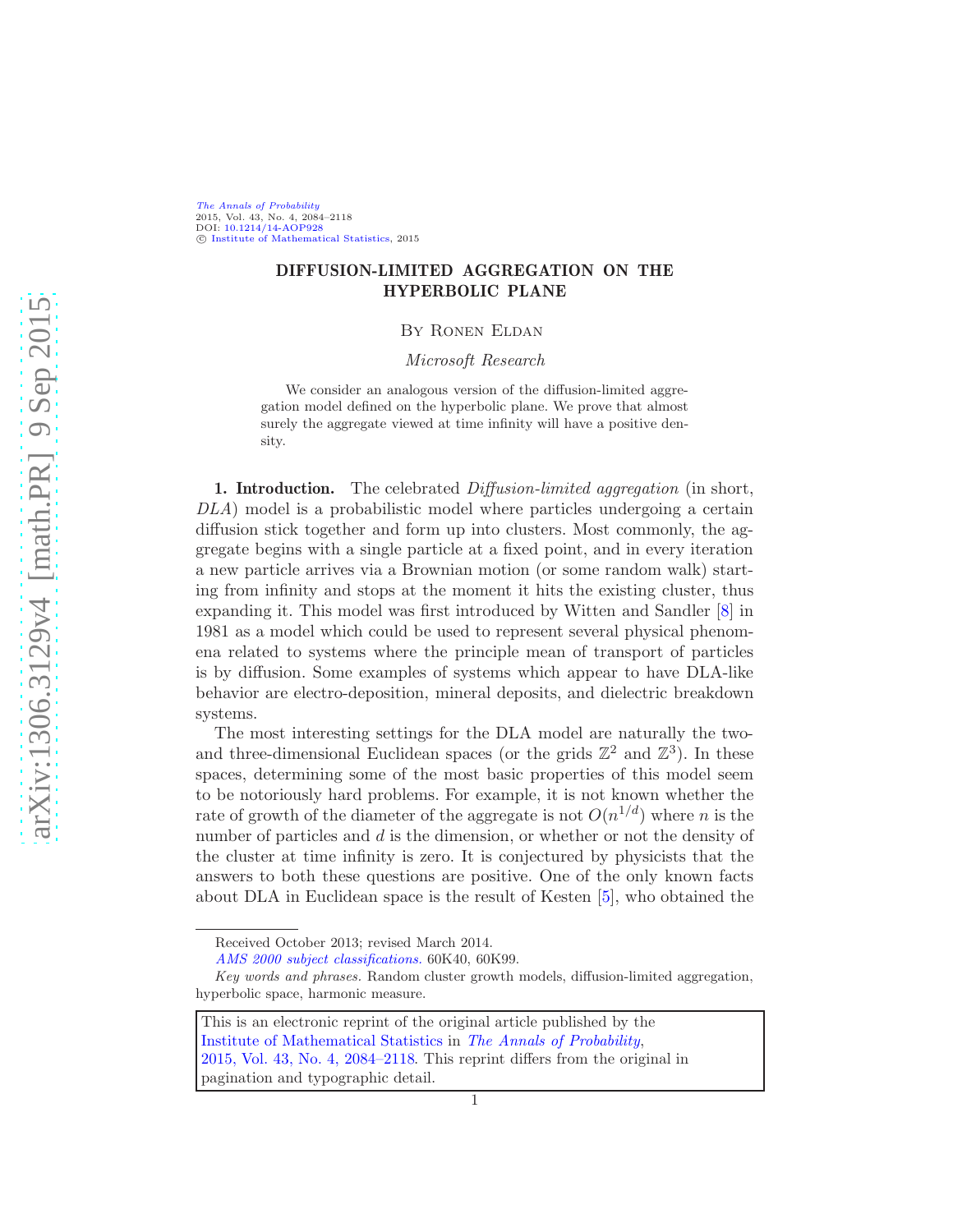upper bound  $O(n^{2/\max(d,3)})$  for the speed of growth of the diameter of the  $\overline{\text{DL}}A$  in  $\mathbb{Z}^d$ . We would also like to mention a paper of Barlow, Pemantle and Perkins [\[1](#page-35-2)] in which the DLA model on a tree is studied as well as the work of Ebertz-Wagner [\[3](#page-35-3)] in which it is shown that the Euclidean DLA cluster will almost surely have infinitely many holes.

Roughly speaking, an analogous version of this model can be defined in any space where the notion of diffusion exists. If the Poisson boundary consists of one point (or, in other words, the definition of "a particle released at infinity" makes sense) and the diffusion is recurrent, the growth process can be defined so that law of the location of a new particle is the harmonic measure of the existing aggregate with pole at infinity. If the diffusion is transient (such as in the case of  $\mathbb{Z}^3$ ), one can consider the harmonic measure with a pole far away from the aggregate, let the pole go to infinity and take limits (i.e., conditioning on a random walk coming from infinity to hit the cluster).

Another way to define the law of growth in settings where the diffusion is transient is to use the *time-reversibility* property of the random walk. According to this property, the harmonic measure of a set, with pole at infinity, is proportional to the so-called equilibrium measure associated to the set. For sets with sufficient smoothness properties, this measure is absolutely continuous with respect to the Hausdorff measure on the boundary of the set and its density is proportional to the gradient, in the normal direction to the boundary, of the solution of the Dirichlet problem with boundary conditions 1 on the set and 0 at infinity. From a probabilistic point of view, this density is roughly proportional to the probability that a particle released close to the boundary of the set reaches infinity before hitting the aggregate. Fortunately, this definition also makes sense in settings where the Poisson boundary consists of more than one point. A more detailed description of this will be given in the next section.

Our aim in this paper is to study a DLA model defined on the hyperbolic plane, showing that in this case, the cluster at time infinity almost surely admits a positive upper density. Our results suggest that in the hyperbolic setting the behavior of the aggregate is simpler to analyze than the Euclidean one. However, simulations point that its geometry is still fairly complicated: it seems that the so-called "rich-get-richer" behavior takes place also in this setting and the aggregates look far from having a certain limit shape. Our results may therefore be viewed as a modest attempt to rigorously study certain properties of a model whose complexity is somewhat similar to that of the Euclidean DLA. Diffusion-limited growth on general Riemannian manifolds and specifically on the hyperbolic plane was already considered in the physics literature, see [\[2](#page-35-4)]; The physical motivation for this study is that natural phenomena of DLA-like behavior such as mineral dendrites, cell colonies and cancerous tumors usually grow on curved surfaces.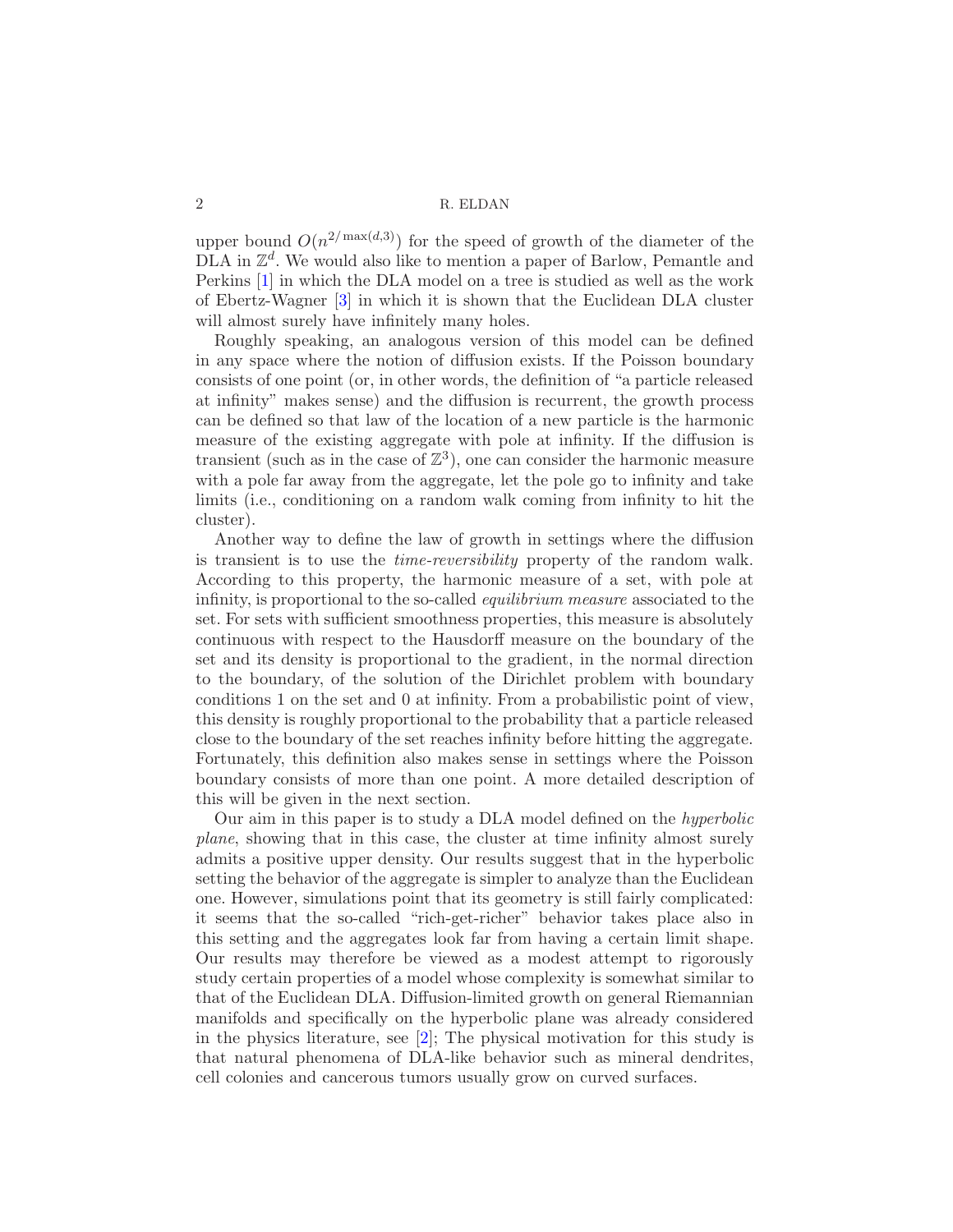

<span id="page-2-0"></span>FIG. 1. A simulation of the DLA model with 1000 particles, viewed on the Poincaré disc model.

In our construction, the particles will be metric balls of radius 1. We define  $A_0$  to be a fixed point  $p_0$  and recursively  $A_{i+1} = A_i \cup \{x\}$  where the point x (thought of as the center of a disc-shaped particle) will be picked from the set of points whose distance from  $A_i$  is exactly 2 (which means exactly that the corresponding discs will be tangent to each other) and will be distributed in this set proportionally to the probability of escape to infinity, described in the previous paragraph. We will also write  $A_{\infty} = \bigcup_{i=1}^{\infty} A_i$ . The precise construction appears in the next section. Figure [1](#page-2-0) shows an instance of this construction drawn on the Poincaré disc.

In a metric measure space  $X$  whose diameter is infinite, we say that a locally-finite set  $A \subset X$  has an upper density greater or equal to c if there exists a point  $p \in X$  and a sequence  $R_1 < R_2 < \cdots$  such that  $R_i \to \infty$  as  $i \rightarrow \infty$ , such that

$$
#(A \cap B(p, R_i)) \ge c\mu(B(p, R_i)) \qquad \forall i \in \mathbb{N},
$$

where  $B(p,r)$  is a metric ball centered at p with radius r and  $\mu$  is the measure defined on  $X$ . We can use this definition in the hyperbolic plane, using the standard hyperbolic distance as a metric and the standard Riemannian volume of a set as a measure.

<span id="page-2-1"></span>Our main theorem reads the following.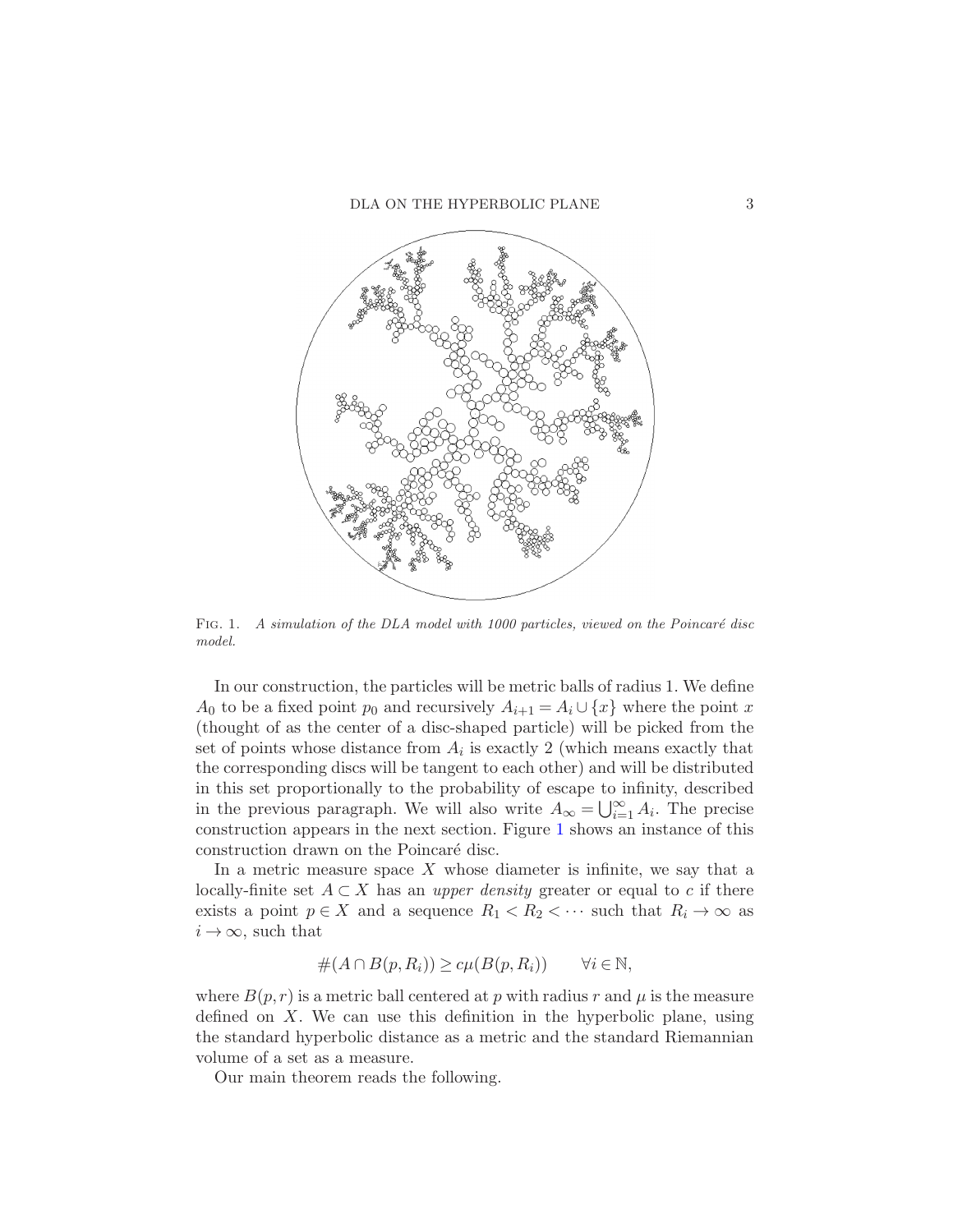THEOREM 1.1. The set  $A_{\infty} = \bigcup_{i=1}^{\infty} A_i$  almost surely has an upper density greater than c, where  $c > 0$  is a universal constant.

REMARK 1.2. The reader may suspect that the above theorem follows from a general geometric fact about the hyperbolic plane and does not use any of the randomness in the model. Alas, there is an example of a connected set which is a union of balls of radius 1, whose convex hull is the entire plane, but whose upper density is zero. Indeed, consider the following "spiral" set: take a point  $p \in \mathbb{H}^2$  and  $\theta_0 \in T_p$  (where  $T_p$  is the tangent space at p) and consider the exponential map  $e:\mathcal{T}_p \to \mathbb{H}^2$ . Define

$$
A = \bigcup_{\theta \in [0,\infty)} B_H(\exp_p(X_{\theta}R(\theta)), 1),
$$

where  $X_{\theta}$  is a unit vector in  $T_p$  whose angle with  $\theta_0$  is  $\theta$ ,  $B_H(p,r)$  is a geodesic ball of radius r centered at p and  $R(\theta)$  is an increasing function. It is not hard to verify that if the function  $R(\theta)$  goes to infinity fast enough, the set A will have the properties described above.

In the vaguest sense, the intuition behind the fact that the behavior of the DLA model in the hyperbolic plane is different from the conjectured behavior in Euclidean space is related to the rate of decay of the harmonic potential. Consider two particles located at distance L apart. The probability for two Brownian paths released from the two particles to intersect at some point is exponentially decreasing with  $L$  which, in turn, roughly means that when growing an aggregate from those two points simultaneously, these two aggregates will hardly interact. In particular, the new particles added to any two given "arms" of our aggregate will grow farther away from each other at linear speed. This means that the growth law of the aggregate is almost "local" in the sense that the subtree related to each new particle added to the aggregate will only ever be affected by its immediate neighborhood and, moreover, their interaction will decrease exponentially with time. The absence of long-range interactions will prevent the multiscale phenomena, expected in the Euclidean case, from occurring in our case.

Specifically, the geometry of the hyperbolic plane makes it much harder to isolate certain parts of the DLA and disallowing them to grow further by creating fjords which are too narrow for particles to come through, which in turn means that the DLA will locally keep growing at most of its parts and will eventually fill the whole space.

Let us now review the general plan of our proof, while trying to explain how the aforementioned properties of hyperbolic geometry come into play.

The main step of the proof will be to show that there exists a universal constant  $R_0 > 0$  such that for any metric ball B of radius  $R_0$ , there is a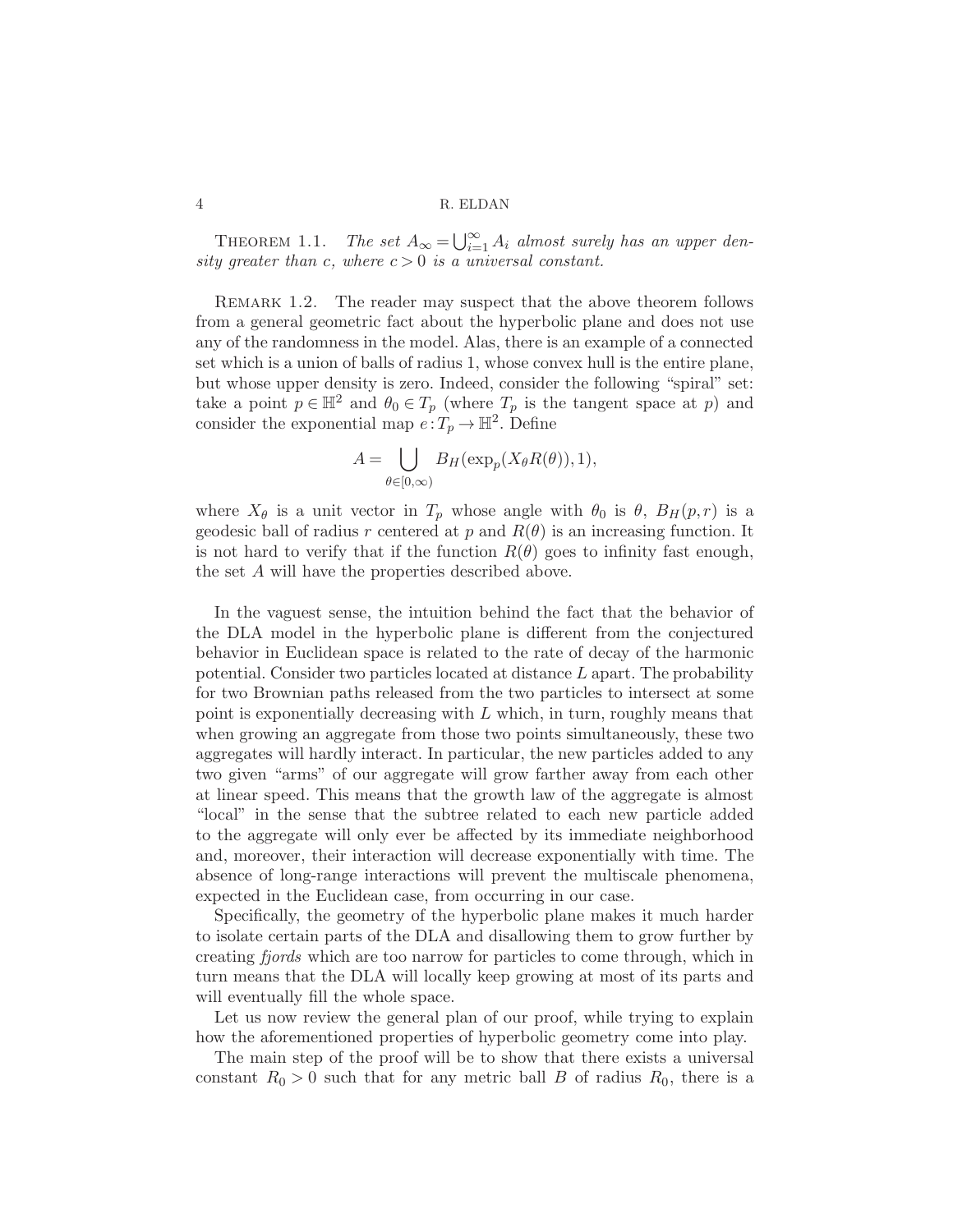probability of at least 0.99 that the aggregate will intersect this ball, no matter how far the ball is from the starting point of the aggregate.

The proof of this step relies heavily on the fact that the upper halfplane,  $\mathbb{R} \times (0,\infty)$ , is isometric to  $\mathbb{H}^2$  via a conformal mapping (using the so-called Poincaré metric). Regarding our aggregate on the upper half-plane and choosing the correct embedding, this is easily reduced to showing that an aggregate which begins at the point  $(0, \varepsilon)$  reaches, with a nonnegligible probability, any rectangle of the form  $\Psi = [-C, C] \times [1, 2]$  where  $C > 0$  is a universal constant and  $\varepsilon$  is an arbitrarily small positive number.

At this point, let us now try to further illustrate the difference between Euclidean and hyperbolic geometry which we are going to exploit: in order for the aggregate to never reach the rectangle  $\Psi$ , it has to encompass  $\Psi$ , at least in the sense that  $\Psi$  will be contained in the convex hull of the aggregate before any point of the  $\Psi$  has a chance to be reached by it. In particular, the aggregate has to reach one of the lines  $\{x = \pm C\}$ . Now, note that any geodesic line connecting the starting points with these two lines actually passes through  $\Psi$ . In other words, the rectangle  $\Psi$  acts as bottleneck which prevents the aggregate from encompassing it. It is easy to see that no analogous phenomenon takes place in the Euclidean space.

Remark 1.3. As mentioned above, in the paper of Barlow, Pemantle and Perkins [\[1](#page-35-2)], a diffusion-limited aggregation on an infinite regular tree is studied. The fact that the hyperbolic space has a tree-like structure may mislead the reader to think that the model studied in their paper is closely related to our model, and that the two are therefore expected to behave in the same way. While these two models are superficially similar and both called DLA, their behavior is nevertheless quite different. Remark that on the discrete tree, each connected component of the complement of a given subtree looks exactly the same. Thus, the tree counterpart of our process would be defined such that the rate of growth of the aggregate is constant on all points of its boundary, regardless of its geometry. By definition, this aggregate will eventually fill the entire tree and it is not hard to see that it would do it in a rather uniform way.

Let us try to explain our strategy to formally establish the fact that  $\Psi$ is likely to be reached by the aggregate before one of the lines  $\{x = \pm C\}$  is reached.

The idea will be to establish bounds on the rate of growth of the minimum encompassing rectangle of the aggregate, hence the maximal  $x$ -coordinate of the aggregate at time t, denoted by  $X(t)$ , and the maximal y-coordinate, denoted by  $Y(t)$  (see Figure [2](#page-5-0) below). In order to prove that the aggregate reaches the rectangle  $\Psi$ , it will be enough to show that  $X(t)$  does not grow much faster than  $Y(t)$ . We will work with a continuous time  $t \in \mathbb{R}^+$ , so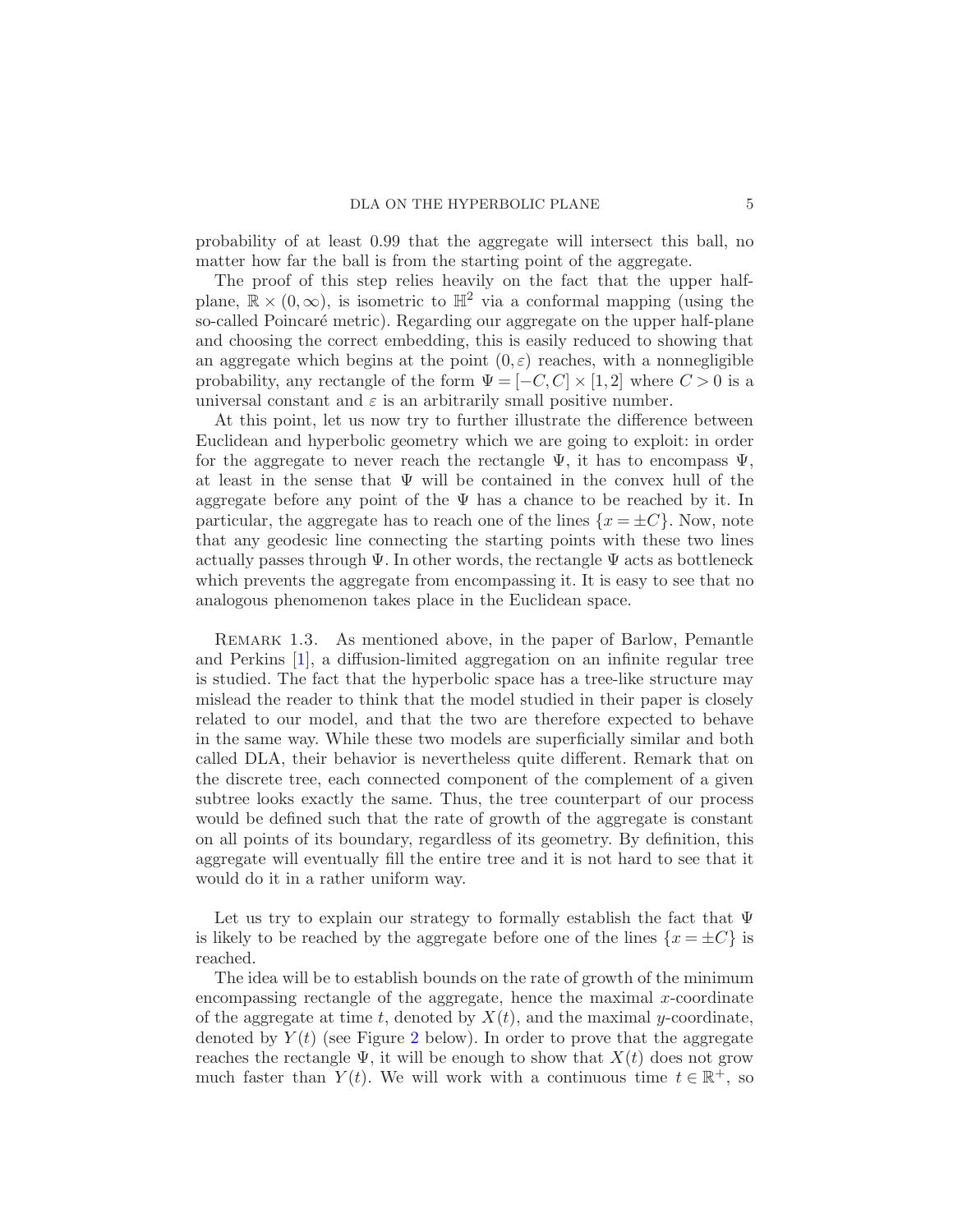that growth of the cluster is according to an exponential clock whose rate is proportional to the capacity, which ensures us that in small time intervals the expected rate of growth in different parts of the cluster is roughly independent (this is defined in Section [2\)](#page-6-0).

Two key geometric lemmas proven in Section [3](#page-11-0) will provide an upper bound for the rate of growth of  $X(t)$  and a lower bound for the rate of growth of  $Y(t)$ . The former bound, whose proof uses the easy fact that in the half-plane model the y coordinate of the center of metric circle of radius 1 is proportional to its Euclidean radius, roughly says that  $\frac{d}{dt}\mathbb{E}[X(t)] < CY(t)$ . According to the latter bound, which makes use of the conformal invariance, the probability of  $Y(t)$  to multiply itself by a constant during a unit time interval is at least of the order  $cY(t)/(X(t) + Y(t))$  or, in other words, roughly  $dY(t) > cY^2(t)/X(t)$ . Here, c, C are universal constants.

Next, we note that (very informally) these bounds combined give

$$
d\frac{X(t)}{Y(t)} = \frac{dX(t)}{Y(t)} - \frac{X(t) dY(t)}{Y(t)^{2}} \le C - c.
$$

One would expect that by integrating those two bounds it should be possible to attain an estimate of the form  $Y(t) > X(t)^\alpha$  where  $\alpha$  is a positive constant which depends on the ratio  $C/c$ , at least in expectation. However, it seems like the above bounds cannot be pushed to give constants which would yield  $\alpha \geq 1$ .

Because of this, we have to do something a little more complicated. We define  $Y(t)$  as the height of the cluster close to the edge where x attains its maximum (as in Figure [2\)](#page-5-0), and consider two different cases: if  $Y(t)$  is much



<span id="page-5-0"></span>FIG. 2. The definitions  $X(t), Y(t), Y_L^+(t), Fr(A(t))$  and  $\tilde{Y}(t)$  illustrated.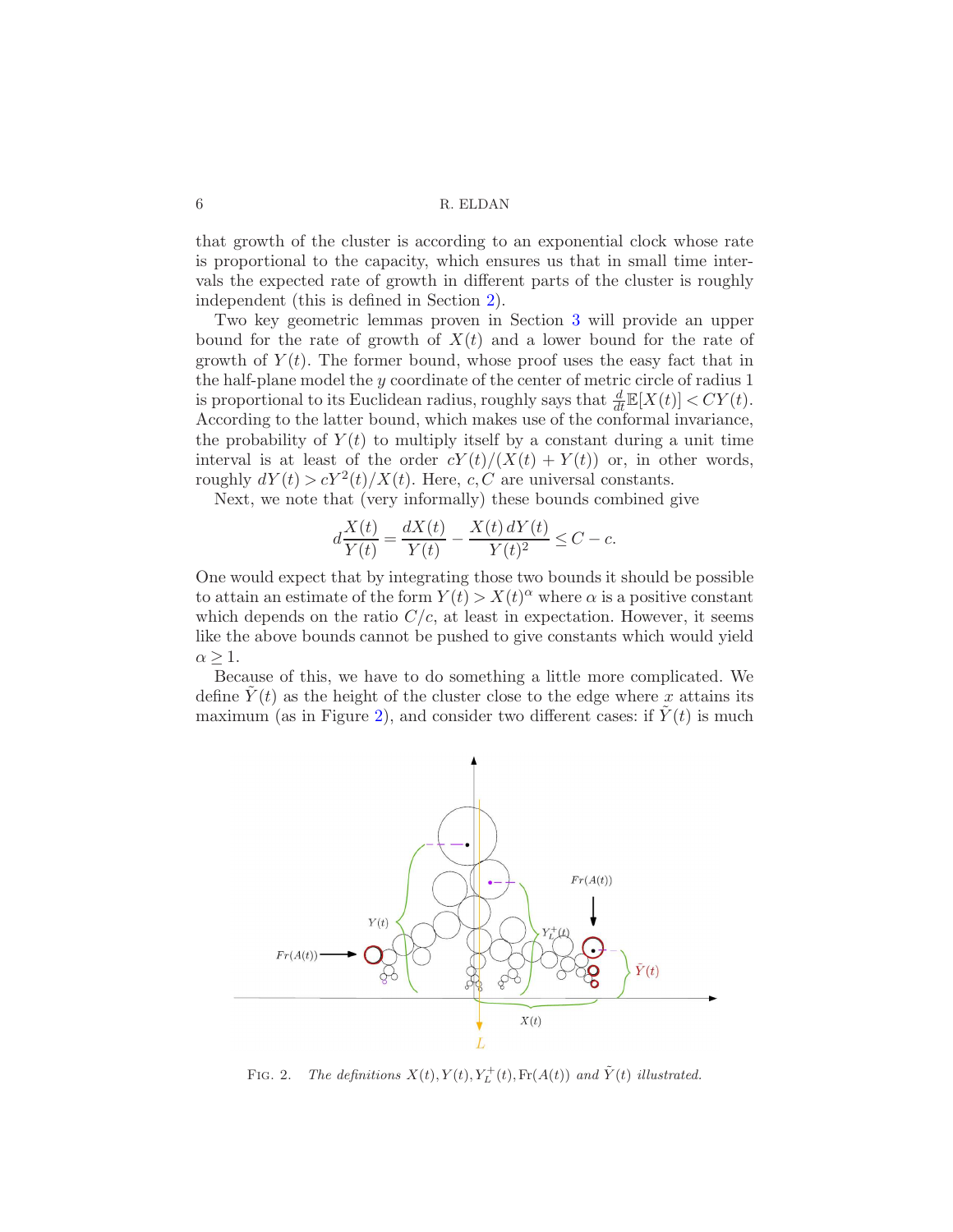smaller than  $Y(t)$ , we get that  $dX(t)$  is small enough so that the two bounds above can be integrated to attain that  $d \frac{X(t)}{Y(t)}$  $\frac{\Lambda(t)}{Y(t)}$  is negative. On the other hand, if  $\overline{Y}(t)$  and  $Y(t)$  are comparable, it turns out that we expect  $X(t)/Y(t)$  to decrease due to a completely different reason (provided that it is not too small). We know that there is a nonnegligible probability that the height of the cluster will grow rather rapidly close to its edge [hence close to the place where  $X(t)$  is attained and, therefore,  $Y(t)$  can multiply itself by a constant within a constant amount of time. All of this is carried out in Section [4.](#page-21-0)

Once we have those two bounds, which can be combined into a unified bound on the (expected) rate of growth of  $R(t) = X(t)/Y(t)$  the proof of the main step is just a matter of defining the correct martingale and using the optional stopping theorem. Note, however, that the process  $X(t)/Y(t)$  cannot actually be a super-martingale as we know that it is always positive, and it clearly does not converge. Ideologically, this process should be regarded as a super-martingale reflecting at zero, and for such processes, the optional stopping theorem cannot help (it is not hard to see that Brownian motion with a strong drift toward zero and reflection at zero can be almost surely stopped at arbitrarily large values with a stopping time of finite expectation). With a little extra work, we show that the process  $x \to R(\min\{t; X(t) > x\})$ is also a super-martingale with reflection at zero and a strong enough drift, which turns out to be enough. In Section [5,](#page-31-0) we tie up the loose ends, showing how the main step can be used to complete the proof.

#### <span id="page-6-0"></span>2. Preliminaries.

2.1. The Poincaré half-plane model. We denote the hyperbolic plane by  $\mathbb{H}^2$ . For two points  $p_1, p_2 \in \mathbb{H}^2$ , we define the hyperbolic distance between them by  $d_H(p_1, p_2)$ . In many cases, we will view the hyperbolic plane using the Poincaré half-plane model, which is the usual open half plane  $\mathbb{R}^2_+ :=$  $\mathbb{R} \times (0,\infty)$  (sometimes called the Poincaré half-plane) equipped with an embedding  $H:\mathbb{R}^2_+ \to \mathbb{H}^2$  and a distance function defined by

<span id="page-6-1"></span>(1) 
$$
d_H((x_1, y_1), (x_2, y_2)) = d_H(H(x_1, y_1), H(x_2, y_2))
$$

$$
= \text{Arcosh}\left(1 + \frac{(x_2 - x_1)^2 + (y_2 - y_1)^2}{2y_1y_2}\right).
$$

By slight abuse of notation, throughout this note we will sometimes allow ourselves to interchange freely between the roles of p and  $H(p)$ , whenever the intention is clear from the context.

<span id="page-6-2"></span>For a point  $p \in \mathbb{R}^2_+$ , let  $B_H(p,r) \subset \mathbb{R}^2_+$  be the closed  $d_H$ -ball centered at p with radius r and let  $B_E(p,r) \subset \mathbb{R}^2_+$  be the closed Euclidean-ball centered at  $p$  with radius  $r$ . We will often use the following elementary estimate, which follows immediately from formula [\(1\)](#page-6-1).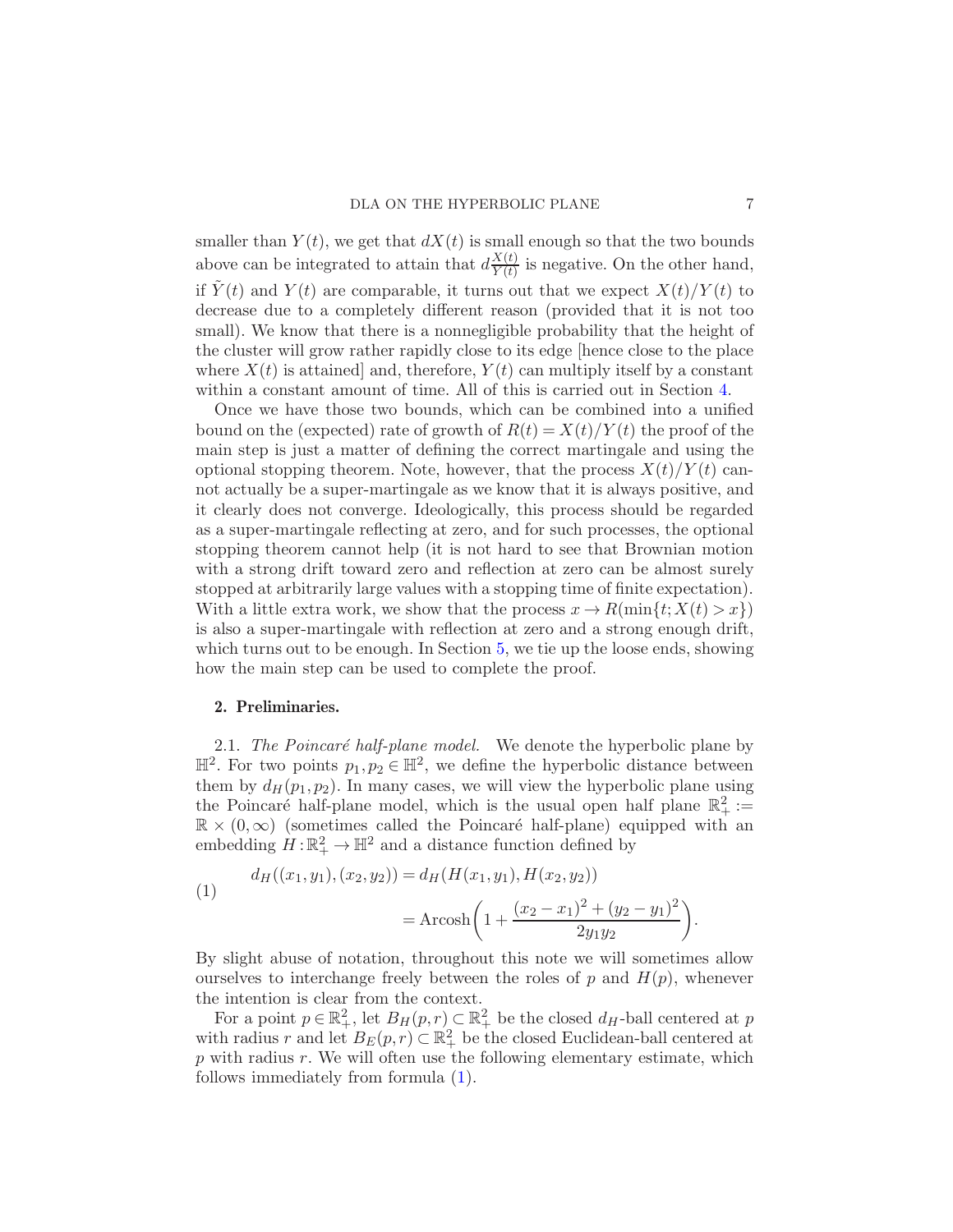LEMMA 2.1. For any  $(x, y) \in \mathbb{R}^2_+$ , one has

$$
B_E((x, y), 0.5y) \subseteq B_H((x, y), 1) \subseteq B_H((x, y), 2) \subseteq B_E((x, y), 7y).
$$

<span id="page-7-1"></span>Another basic fact of which we will make use quite often is the invariance of the model to Möbius transformations leaving  $\mathbb{R}^2_+$  intact:

FACT 2.2. For any constants  $\alpha \in \mathbb{R}$  and  $\beta > 0$  consider the transformation

$$
T: (x, y) \to (\beta x + \alpha, \beta y).
$$

Then  $d_H$  is invariant under T, namely,

$$
d_H((x_0,y_0),(x_1,y_1)) = d_H(T(x_0,y_0),T(x_1,y_1))
$$

for all  $(x_0, y_0), (x_1, y_1) \in \mathbb{R}^2_+.$ 

We denote by  $\mathbb{H}^2(\infty)$  the set of ideal points (or omega points) of the hyperbolic plane. We also define

$$
\mathbb{R}^2_+(\infty) = \mathbb{R} \times \{0\} \cup \{\infty\}.
$$

By continuity, we can extend an embedding  $H: \mathbb{R}_+^2 \to \mathbb{H}^2$  to the set  $\mathbb{R}_+^2(\infty)$ .

One last property of the Poincaré model which we will exploit is its conformality, namely, the fact that the map  $H:\mathbb{H}^2 \to \mathbb{R}^2_+$  is a conformal map. Thanks to this fact and since, according to a theorem of P. Lévy, the path of a Brownian motion is invariant under conformal maps, we have the following.

FACT 2.3 (Conformal invariance). Let  $A \subset \mathbb{H}^2$  be a measurable set and let  $x \in \mathbb{H}^2$  be any point. The path of a hyperbolic Brownian motion starting at x and stopped when it reaches  $A \cup \mathbb{H}^2(\infty)$  has the same distribution as the image under the map  $H$  of the path of the usual Euclidean Brownian motion defined on  $\mathbb{R}^2_+$  started at  $H^{-1}(x)$  and stopped at  $H^{-1}(A) \cup \mathbb{R}^2_+(\infty)$ .

<span id="page-7-0"></span>2.2. The harmonic measure. As explained above, in Euclidean space, the DLA is usually defined via particles arriving from infinity, or equivalently, the place of the particle added to the aggregate is has a distribution whose law is the harmonic measure on the boundary of the existing aggregate, with a pole at infinity. Unfortunately, in the hyperbolic space, there is no natural analogous definition, as the harmonic measure actually depends on the point in  $H(\infty)$  from which the particle is released (or, in other words, the Poisson boundary contains more than one point). In order to find a definition of a DLA growth model on the hyperbolic plane that makes sense, we use the following fact which is a consequence of the time reversibility of the Brownian motion (for a proof, see [\[4\]](#page-35-5), page 252 and [\[6](#page-35-6)], Theorem 8.33).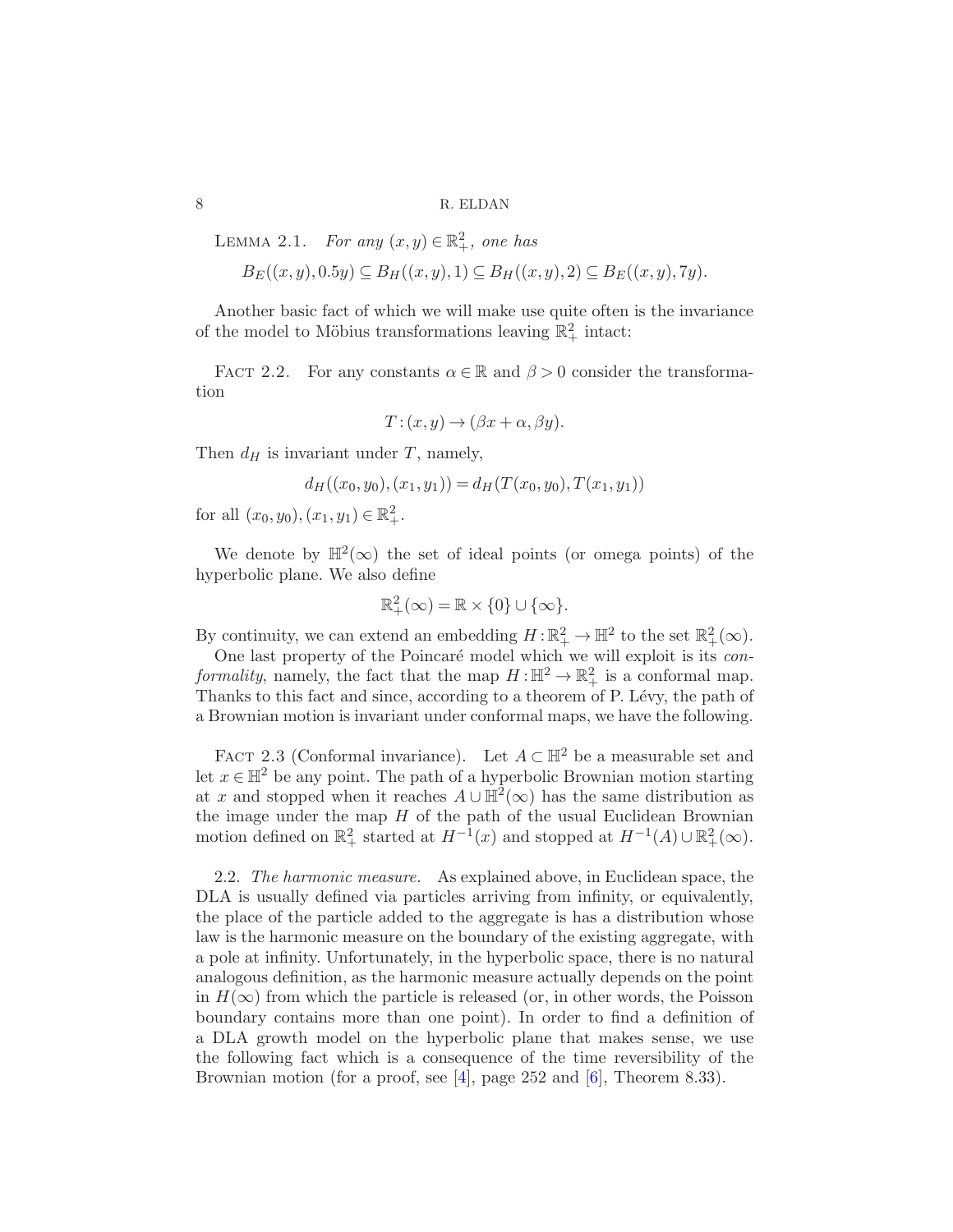FACT 2.4. For any smooth set  $A \subset \mathbb{R}^n$ ,  $n \geq 3$ , there exists a constant  $C_A$  such that for any  $x \in \partial A$ , one has

$$
C_A m_{A,\infty}(x) = \lim_{\varepsilon \to 0^+} \frac{1}{\varepsilon} \mathbb{P}\left(\frac{A \text{ Brownian motion released from } x + \vec{n}\varepsilon}{\text{reaches } \infty \text{ before hitting } A}\right),\,
$$

where  $\vec{n}$  is the normal direction to  $\partial A$  at x, pointing outward and  $m_{A,\infty}(x)$ is the density of the harmonic measure of the domain A with pole at  $\infty$ evaluated at the point x.

Fortunately, the right-hand side of the above formula can be defined just the same in the hyperbolic plane. Fix two measurable subsets  $A, B \subset \mathbb{H}^2 \cup$  $\mathbb{H}^2(\infty)$  such that  $\mathbb{H}^2(\infty) \subset A \cup B$  and fix a point  $x \in \partial A \setminus H(\infty)$  such that  $\partial A$  is smooth at x. Denote by  $T_x$  be the tangent space of  $\mathbb{H}^2$  at x and let  $v \in T_x$  be the outward normal to  $\partial A$  at x. Consider the exponential map  $\exp_x: T_x \to \mathbb{H}^2$ . We define

$$
m_{A,B}(x) = \lim_{\varepsilon \to 0^+} \frac{1}{\varepsilon} \mathbb{P}\left(\frac{A \text{ brownian motion released from } \exp_x(\varepsilon v)}{\text{reaches } B \text{ before hitting } A}\right).
$$

For all measurable  $D \subset \partial A \setminus \mathbb{H}^2(\infty)$ , we define

$$
\mathcal{M}_{A,B}(D) = \int_D m_{A,B}(x) \, d\ell(x),
$$

where  $\ell(\cdot)$  is the standard length measure in the hyperbolic plane. We claim that the above integral is well defined and finite whenever  $A$  is a finite union of metric balls. Indeed, the boundary of such a set is smooth up to a finite set of points, which means that the above integral is well defined. Moreover, it is evident from the above definition that  $m_{A,B}$  admits the following monotonicity property: for two sets  $A' \subset A$  such that  $x \in \partial A' \cap A$  $\partial A$ , one has  $m_{A',B}(x) \geq m_{A,B}(x)$ . Consequently, the function  $m_{A,B}(x)$  is bounded on  $\partial A$  and the integral is finite.

REMARK 2.5. In fact, this definition is valid for any set whose boundary is a rectifiable curve (see [\[7\]](#page-35-7), Example 1.2).

<span id="page-8-0"></span>Finally, when  $A \cap \mathbb{H}^2(\infty) = \emptyset$ , we also abbreviate

(2) 
$$
\mathcal{M}_A(D) = \mathcal{M}_{A,\mathbb{H}^2(\infty)}(D).
$$

In view of Fact [2.4,](#page-7-0) it seems natural to construct our DLA cluster using this measure.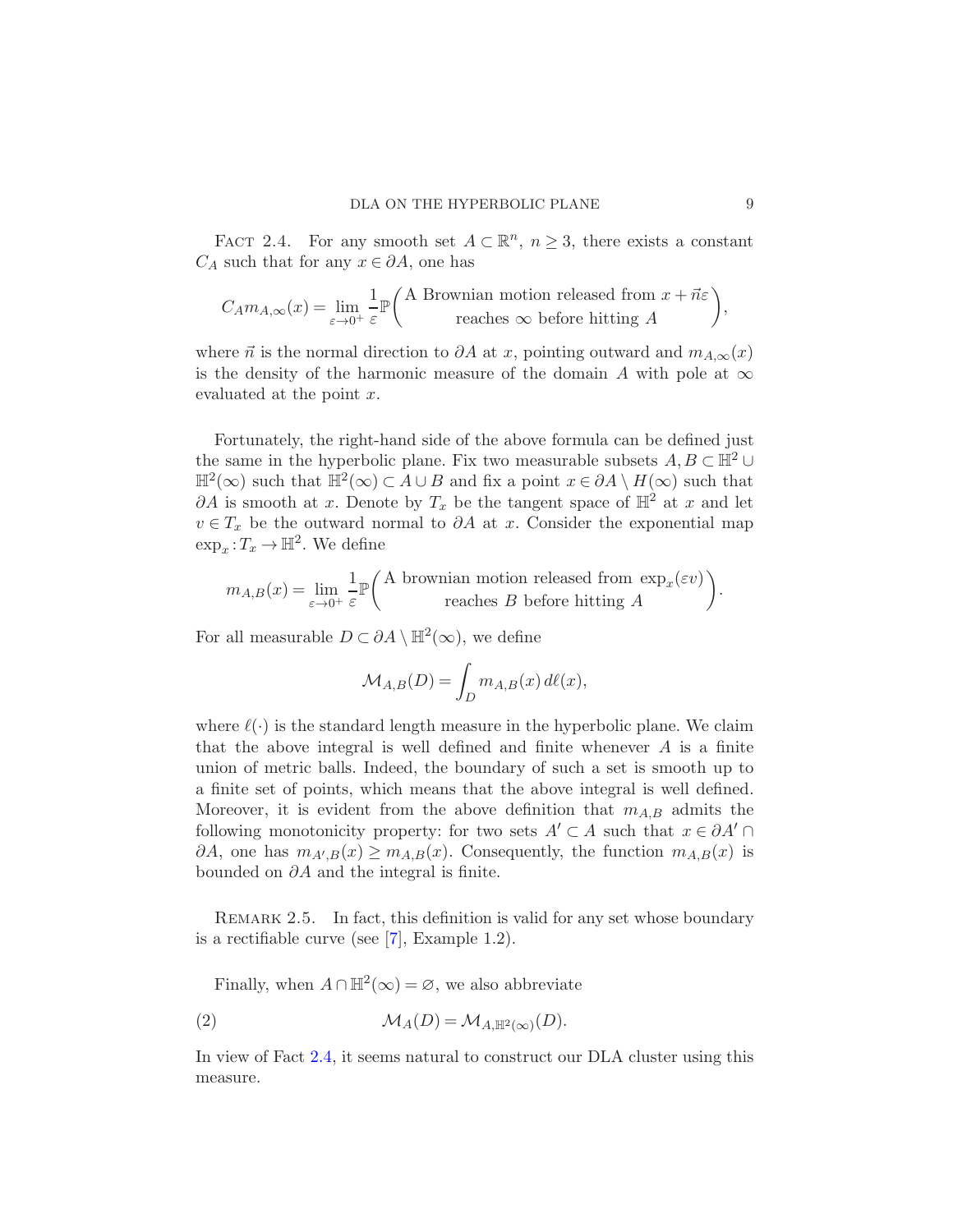2.3. Construction of the DLA. The evolution of our aggregate will be represented via a sequence of random finite sets  $A_1 \subset A_2 \subset \cdots$ , each element of which is a point in  $\mathbb{H}^2$  represents a single particle. The particles are assumed to be metric balls of radius 1, and the elements of the above sets are the centers of those metric balls, hence the actual aggregate takes the form

$$
\bigcup_{p\in A_i}B_H(p,1).
$$

We fix a point  $p_0 \in \mathbb{H}^2$  which we regard as the origin of the aggregate. We begin with the set  $A_0 = \{p_0\}$ . The set  $A_{i+1}$  will be the existing aggregate  $A_i$ with the addition of one point representing the center of the new particle. In order to define the law according to which this new point is distributed, we will need some more definitions.

For a finite set  $A \subset \mathbb{H}^2$ , we define

$$
\mathcal{B}(A) = \bigcup_{x \in A} B_H(x, 2).
$$

The point of taking balls of radius 2 is that any ball centered at a point in  $\partial \mathcal{B}(A)$  whose radius is 1 will be tangent to the aggregate (which is assumed to be a union of balls of radius 1). Define

$$
\mu_A(\cdot) = \text{Cap}(A)^{-1} \mathcal{M}_{\mathcal{B}(A)}(\cdot),
$$

where

$$
\operatorname{Cap}(A) := \mathcal{M}_{\mathcal{B}(A)}(\partial \mathcal{B}(A))
$$

is a normalizing constant to which we will refer to as the capacity of A and where the measure  $\mathcal{M}_{\mathcal{B}(A)}$  is defined in equation [\(2\)](#page-8-0). Note that by definition, the measure  $\mu_A$  is a probability measure.

REMARK 2.6. The quantity  $Cap(A)$  is sometimes referred to as the inverse Riemann modulus of A. It is a well known fact, which is a consequence of Schottky's theorem that it is invariant under conformal maps of the hyperbolic plane.

We can finally define by recursion,

$$
A_{i+1} = A_i \cup \{X_i\},\
$$

where  $X_i$  is a random point in  $\partial \mathcal{B}(A_i)$  distributed according to the law  $\mu_{A_i}$ .

Throughout this note, we will usually allow ourselves to interchange freely between  $A_i$  and  $H^{-1}(A_i)$  (when this does not cause any confusion), thus sometimes considering  $A_i$  as a subset of  $\mathbb{R}^2_+$ .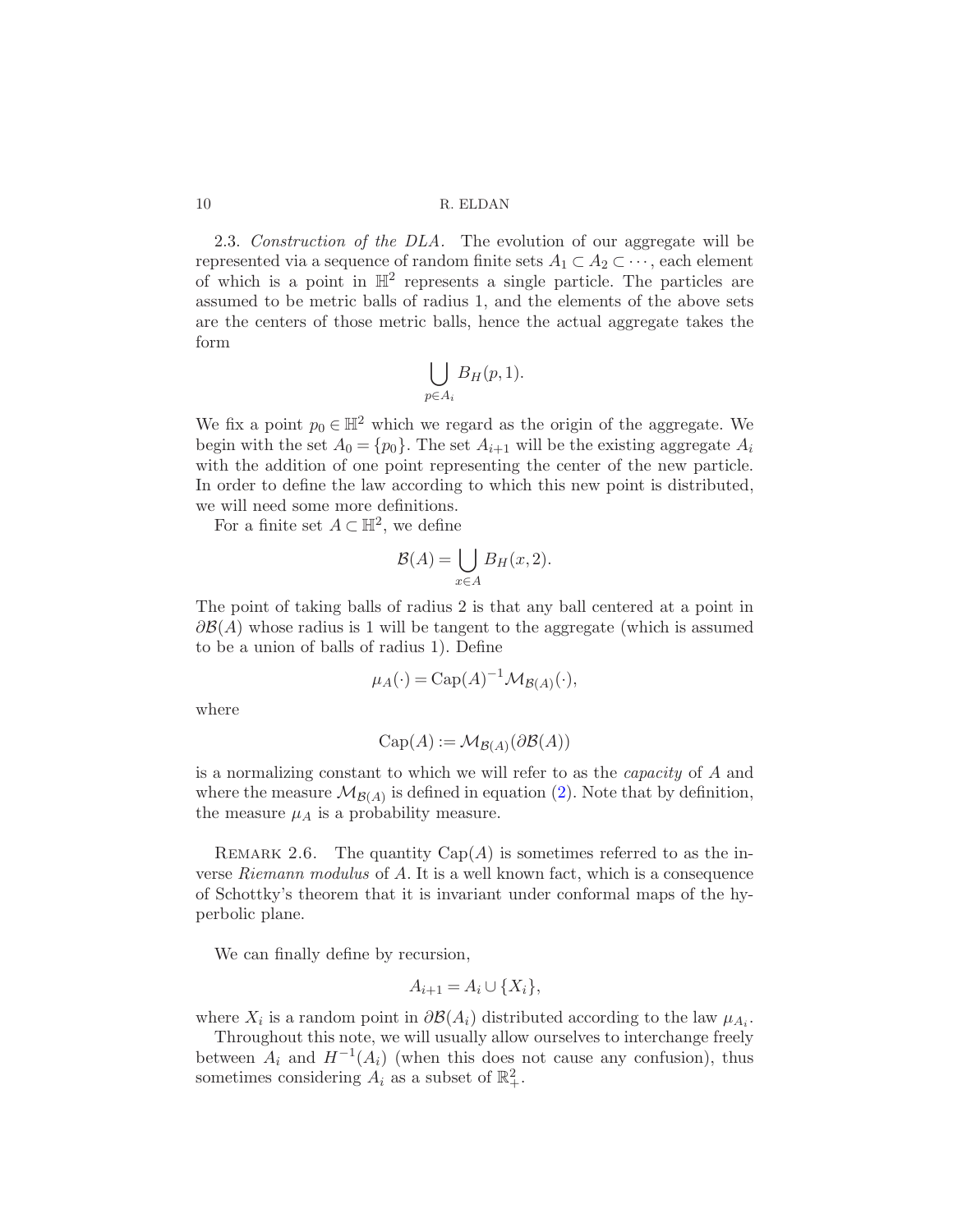2.4. *Continuous time.* In our proofs, it will be more convenient to regard our process in continuous time. We define a sequence of times  $t_0, t_1, t_2, \ldots$ by the following inductive law: Define  $t_0 = 0$ , and for all  $i \geq 0$ , let  $t_{i+1} - t_i$ be an exponentially-distributed variable whose expectation is  $Cap(A_i)^{-1}$ , independent from all the rest. Finally, we define

$$
A(t) = A_{i(t)},
$$

where

$$
i(t) = \max\{i; t_i \le t\}.
$$

We denote by  $\mathcal{F}_t$  the filtration corresponding to the process. The next fact will be useful to us:

FACT 2.7. The process  $A(t)$  is a Markov process, hence for every random variable X measurable with respect to  $\mathcal{F}_{\infty}$  and every  $t \geq 0$ ,

$$
\mathbb{E}[X|\mathcal{F}_t] = \mathbb{E}[X|A(t)].
$$

Moreover, for any t and for any measurable  $B \subset \partial \mathcal{B}(A(t))$ , one has

<span id="page-10-0"></span>(3) 
$$
\lim_{\varepsilon \to 0^+} \frac{1}{\varepsilon} \mathbb{P}(B \cap A(t + \varepsilon) \neq \varnothing | A(t)) = \mathcal{M}_{\mathcal{B}(A(t))}(B)
$$

and for all B such that  $B \cap \partial \mathcal{B}(A(t)) = \emptyset$ ,

(4) 
$$
\lim_{\varepsilon \to 0^+} \frac{1}{\varepsilon} \mathbb{P}(B \cap (A(t + \varepsilon) \setminus A(t)) \neq \varnothing | A(t)) = 0.
$$

PROOF. The Markov property follows immediately from the definition of the process. In order to prove formula [\(3\)](#page-10-0), we make note that for all  $i \in \mathbb{N}$ ,

<span id="page-10-1"></span>
$$
Cap(A_i) \le \sum_{p \in A_i} \mathcal{M}_{\mathcal{B}(A_i)}(\partial B_H(p, 2))
$$
  

$$
\le \sum_{p \in A_i} \mathcal{M}_{B_H(p, 2)}(\partial B_H(p, 2)) = P_0 i
$$

for some constant  $P_0 > 0$ . Therefore, we can estimate

$$
\mathbb{P}(i(t+\varepsilon) \ge i(t) + 2|A(t))
$$
  
\n
$$
\le \mathbb{P}(t_{i(t)+1} \le t + \varepsilon|A(t))\mathbb{P}(t_{i(t)+2} < t_{i(t)+1} + \varepsilon|A(t))
$$
  
\n
$$
\le \mathbb{P}(E(1/(P_0i(t))) < \varepsilon)\mathbb{P}(E(1/(P_0(i(t)+1))) < \varepsilon) = O(\varepsilon^2),
$$

where  $E(v)$  denotes an exponential variable with expectation v. We deduce that the probability that more than one particle is added to the cluster in an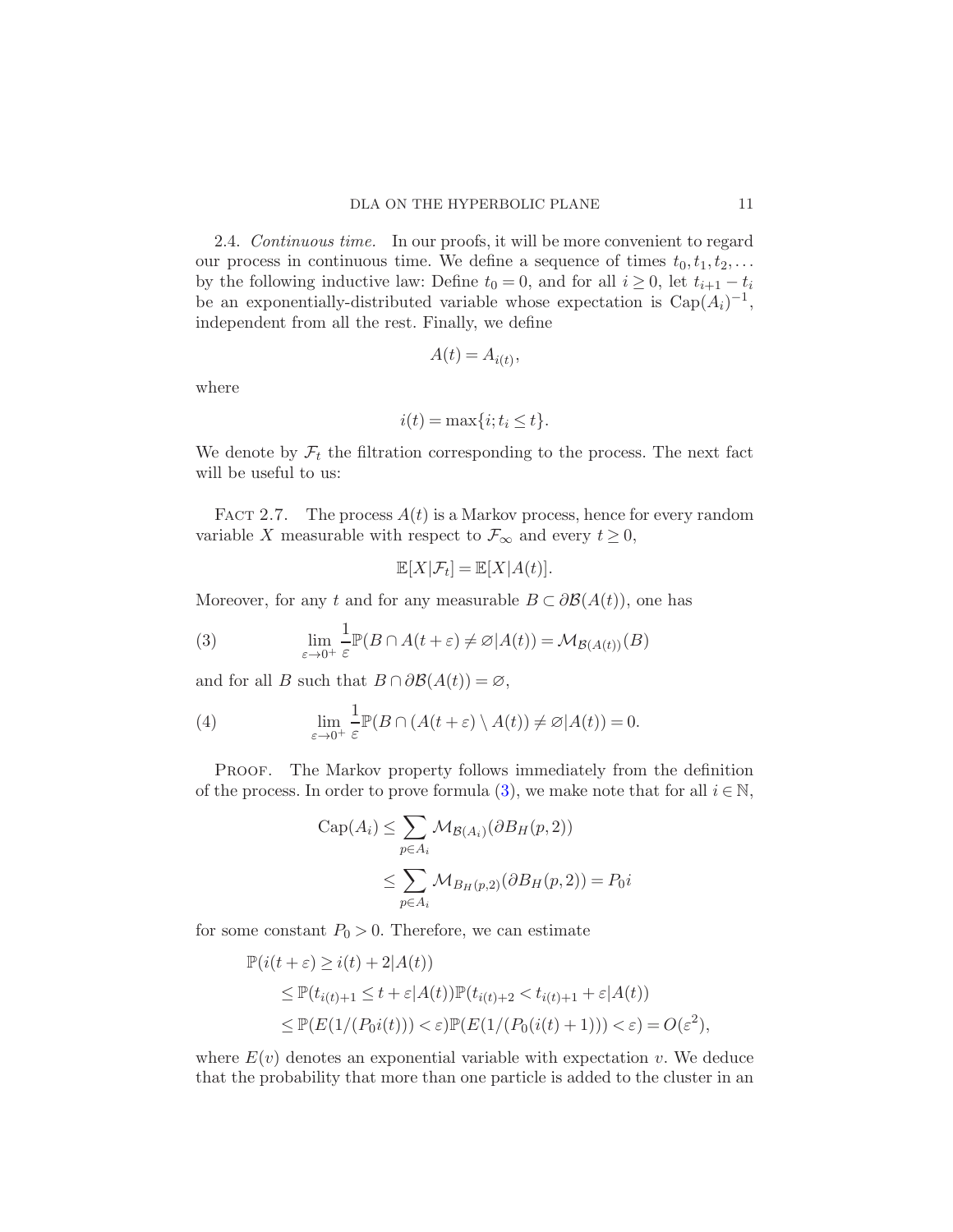interval of the form  $[t, t + \varepsilon]$  is of the order  $\varepsilon^2$ . Since by definition, the next particle added must be at  $\partial \mathcal{B}(A(t))$ , equation [\(4\)](#page-10-1) follows. Next, we have

$$
\lim_{\varepsilon \to 0^+} \frac{1}{\varepsilon} \mathbb{P}(A(t + \varepsilon) \cap B \neq \varnothing | A(t))
$$
\n
$$
= \mathbb{P}(A_{i(t)+1} \cap B \neq \varnothing) \lim_{\varepsilon \to 0^+} \frac{1}{\varepsilon} \mathbb{P}(t_{i(t)+1} \le t + \varepsilon | A(t))
$$
\n
$$
= \mu_{A(t)}(B) \lim_{\varepsilon \to 0^+} \frac{1}{\varepsilon} (1 - \exp(-\varepsilon \operatorname{Cap}(A(t)))) = \mu_{A(t)}(B) \operatorname{Cap}(A(t)),
$$

which proves [\(3\)](#page-10-0). The proof is complete.  $\square$ 

<span id="page-11-0"></span>3. Geometric lemmas. The goal of this section is to prove two geometric lemmas which will serve as central ingredients in the proof. Throughout this section, we assume that the embedding of  $\mathbb{H}^2$  in  $\mathbb{R}^2$  has been fixed, and consider the aggregate  $A(t)$  as a subset of  $\mathbb{R}^2_+$ . We begin with some definitions which will be frequently used later on.

For every time  $t \geq 0$ , we define

$$
X(t) = \sup\{|x|; \exists y \text{ such that } (x, y) \in A(t)\}\
$$

and

$$
Y(t) = \sup\{y; \exists x \text{ such that } (x, y) \in A(t)\}.
$$

We define also,

$$
Y_L^+(t) = \sup\{y; \exists x \ge L \text{ such that } (x, y) \in A(t)\}
$$

and

$$
Y_L^-(t) = \sup\{y; \exists x \le L \text{ such that } (x, y) \in A(t)\}.
$$

For a particle  $b \in A(t)$ , we say that b is in the front of  $A(t)$  and denote  $b \in Fr(A(t))$  if there exists a point  $p = (x, y) \in \mathbb{R}^2_+$  having  $d_H(b, p) \leq 1$  and  $|x| \ge X(t)$ . Finally, we define

$$
\tilde{Y}(t) = \sup\{y; (x, y) \in \text{Fr}(A(t))\}.
$$

These definitions are illustrated in Figure [2.](#page-5-0)

<span id="page-11-1"></span>We begin with the following upper bound for the rate of growth of  $X(t)$ , which turns out to be controlled by  $\tilde{Y}(t)$  in expectation.

LEMMA 3.1. There exists a universal constant  $C > 0$  such that for all  $t \geq 0$ , one has almost surely

(5) 
$$
\lim_{\varepsilon \to 0^+} \frac{1}{\varepsilon} (\mathbb{E}[X(t+\varepsilon)|\mathcal{F}_t] - X(t)) \leq C\tilde{Y}(t).
$$

1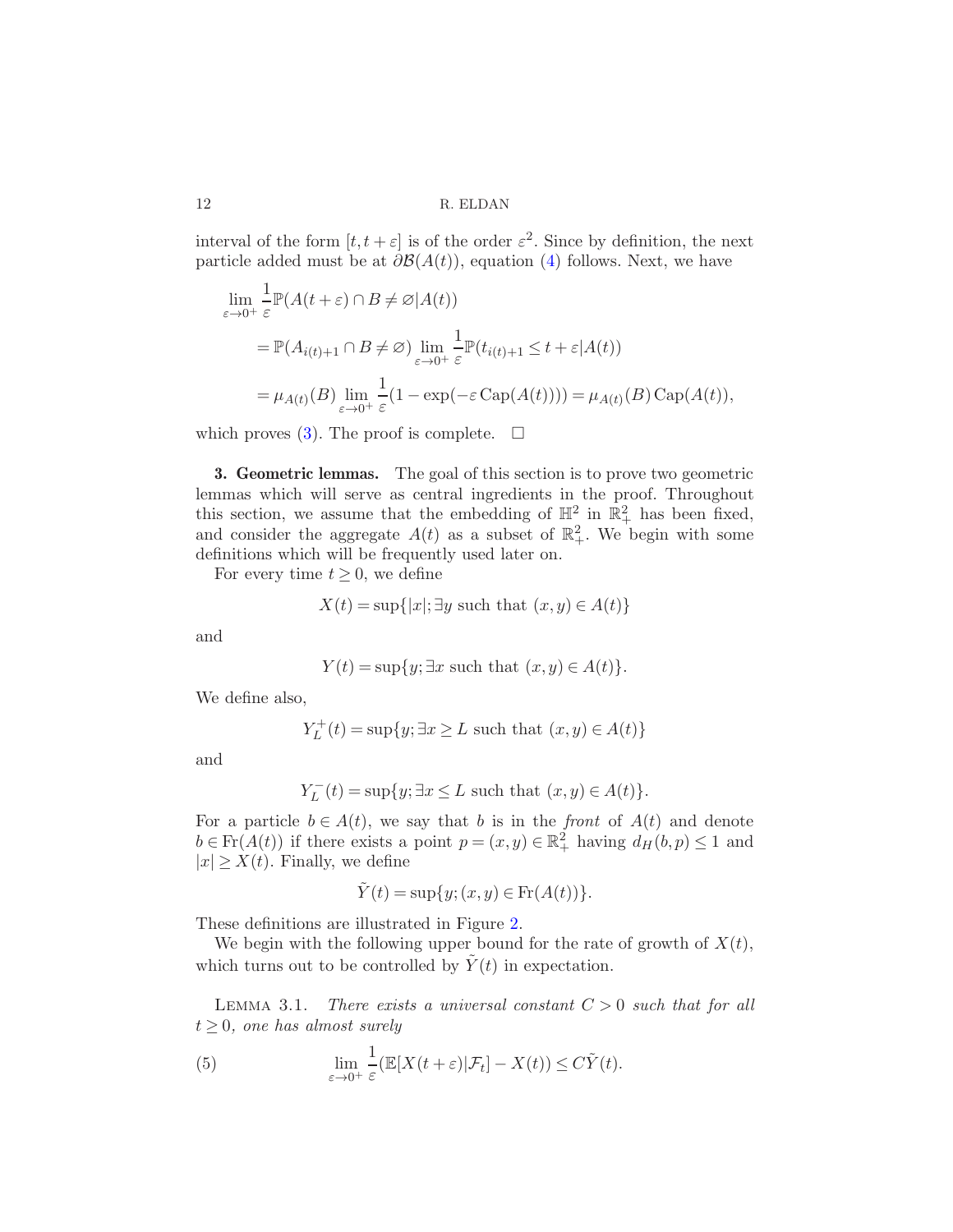The geometric intuition behind this lemma is the following: first of all, by the nature of the harmonic measure, if each particle of the aggregate would be allowed to duplicate itself with a constant rate, regardless of the other existing particles, this would result in a faster expected growth of  $X(t)$ . Consequently, it is enough to prove this lemma for the simpler model in which the harmonic measure is replaced with the usual length measure on the boundary of the aggregate. By definition of the front of the aggregate, we may only consider particles in  $\text{Fr}(A(t))$  since only these can cause  $X(t)$ to increase by duplicating. Lemma [2.1](#page-6-2) shows us that a particle whose height is  $y$  is expected to duplicate to a particle at horizontal distance  $Cy$  for some fixed  $C > 0$ , which implies that the total expected horizontal growth of the aggregate at unit time is bounded by the sum  $\sum_{p \in \text{Fr}(A(t))} Cy(p)$ . The geometry of the front of the aggregate only allows a constant number of particles at a given height, which will allow us to bound this sum by that of a geometric sequence, which only depends on the largest summand. In other words, the expected growth will be bounded by the height of  $Fr(A(t))$ .

<span id="page-12-0"></span>We will first need the following intermediate, technical result, whose proof is postponed to the end of the section.

LEMMA 3.2. For all  $t \geq 0$  and given any aggregate  $A(t)$ , there exist constants  $C, \varepsilon_0 > 0$  such that for all  $\varepsilon < \varepsilon_0$ 

$$
\mathbb{P}(X(t+\varepsilon) - X(t) > \alpha | \mathcal{F}_t) \le C\varepsilon \min(\alpha^{-2}, 1) \qquad \forall \alpha > 0.
$$

PROOF OF LEMMA [3.1.](#page-11-1) Fix a time  $t > 0$  and an aggregate  $A(t)$ . For all  $s > 0$ , define the set

$$
B_s = \{(x, y) \in \partial \mathcal{B}(A(t)); |x| - X(t) \ge s\}.
$$

According to formulas  $(3)$  and  $(4)$ , one has

$$
\lim_{\varepsilon \to 0^+} \frac{1}{\varepsilon} \mathbb{P}(X(t+\varepsilon) - X(t) \ge s | \mathcal{F}_t) = \mathcal{M}_{\mathcal{B}(A(t))}(B_s).
$$

Using Lemma [3.2,](#page-12-0) we know that there exist constants  $\varepsilon_0, C > 0$  such that for all  $\varepsilon < \varepsilon_0$ ,

<span id="page-12-1"></span>
$$
\int_{s=0}^{\infty} \frac{1}{\varepsilon} \mathbb{P}(X(t+\varepsilon) - X(t) \ge s | \mathcal{F}_t) ds < C.
$$

Consequently, we may use the dominated convergence theorem to get

(6)  
\n
$$
\lim_{\varepsilon \to 0^{+}} \frac{1}{\varepsilon} \mathbb{E}(X(t+\varepsilon) - X(t)|\mathcal{F}_{t})
$$
\n
$$
= \lim_{\varepsilon \to 0^{+}} \int_{s=0}^{\infty} \frac{1}{\varepsilon} \mathbb{P}(X(t+\varepsilon) - X(t) \geq s|\mathcal{F}_{t}) ds
$$
\n
$$
= \int_{s=0}^{\infty} \mathcal{M}_{\mathcal{B}(A(t))}(B_{s}) ds.
$$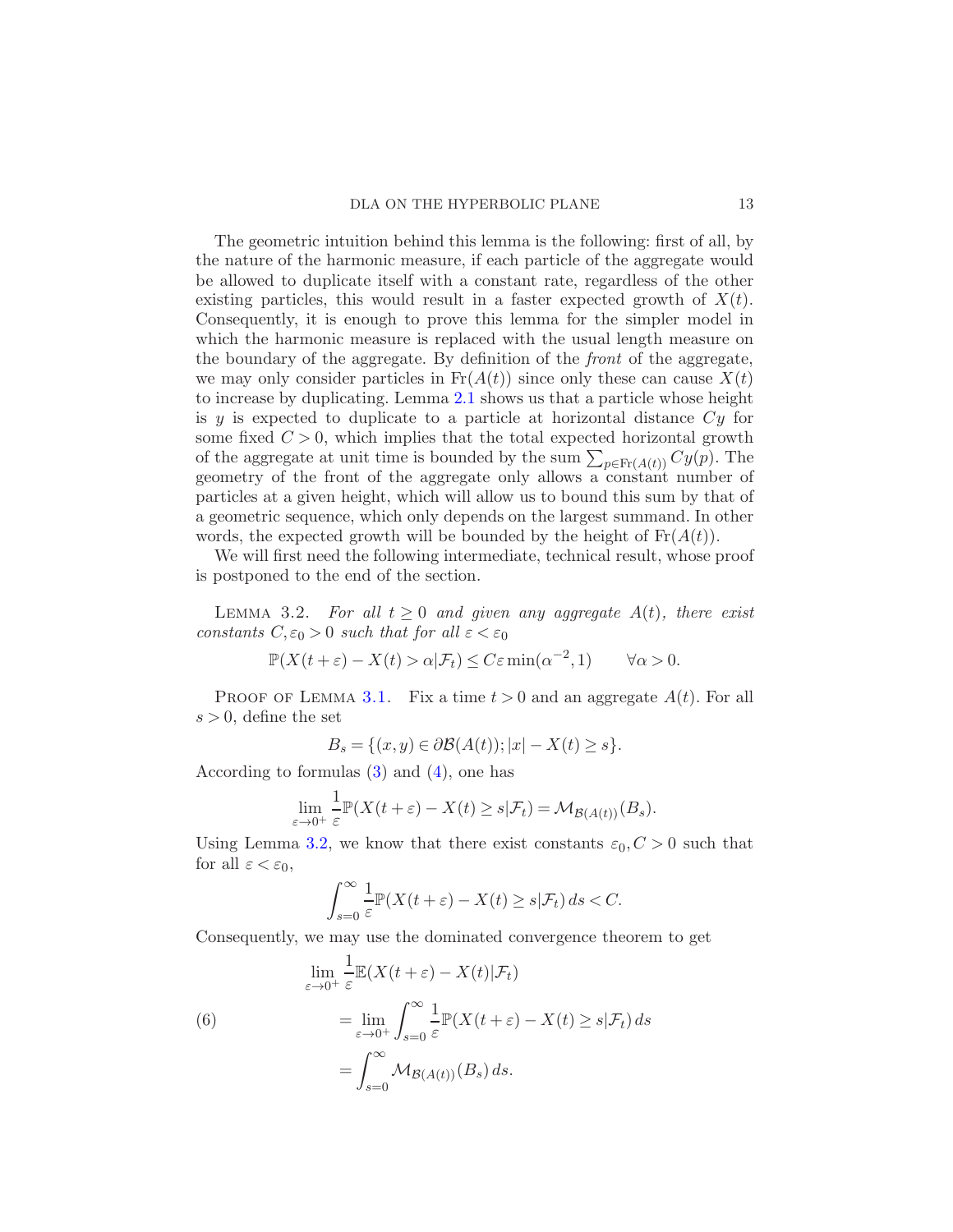Next, using Lemma [2.1,](#page-6-2) we learn that for two points  $(x_1, y_1), (x_2, y_2) \in \mathbb{R}^2_+$ one has

(7) 
$$
d_H((x_1,y_1),(x_2,y_2)) \leq 2 \quad \Rightarrow \quad |x_1-x_2| \leq C_1 y_1.
$$

It follows that, using the definition of  $Fr(A(t)),$ 

$$
B_s \subset \bigcup_{\substack{(x,y)\in \text{Fr}(A(t))\\|x|+C_1y\ge X(t)+s}} \partial \mathcal{B}(\{(x,y)\})
$$

for all  $s > 0$ . Next, observe that for all  $(x, y) \in \mathbb{R}^2_+$ , one has by definition

(8) 
$$
\mathcal{M}_{\mathcal{B}(A(t))}(\partial \mathcal{B}(\{x,y\})) \leq \mathcal{M}_{\mathcal{B}(\{x,y\})}(\partial \mathcal{B}(\{x,y\})) =: P_0,
$$

where  $P_0 > 0$  is a universal constant [in particular, it does not depend on  $(x, y)$ . A combination of the two above equations teaches us that

$$
\mathcal{M}_{\mathcal{B}(A(t))}(B_s) \leq \sum_{\substack{(x,y)\in \text{Fr}(A(t))\\|x|+C_1y\geq X(t)+s}} \mathcal{M}_{\mathcal{B}(\{x,y\})}(\partial \mathcal{B}(\{x,y\}))
$$
  
\n
$$
\leq \# \{(x,y)\in \text{Fr}(A(t)); |x|+C_1y\geq X(t)+s\}P_0
$$
  
\n
$$
\leq \# \{(x,y)\in \text{Fr}(A(t)); C_1y\geq s\}P_0.
$$

A combination of the above inequality with [\(6\)](#page-12-1) yields

<span id="page-13-1"></span>(9)  
\n
$$
\lim_{\varepsilon \to 0^{+}} \frac{1}{\varepsilon} \mathbb{E}(X(t+\varepsilon) - X(t)|\mathcal{F}_{t})
$$
\n
$$
\leq P_{0} \int_{s=0}^{\infty} \# \{ (x, y) \in \text{Fr}(A(t)); C_{1} y \geq s \} ds
$$
\n
$$
= P_{0} C_{1} \sum_{(x, y) \in \text{Fr}(A(t))} y.
$$

We turn to estimate the above sum. Recall the definition of  $Fr(A(t))$  and observe that Lemma [2.1](#page-6-2) also implies

(10) 
$$
(x,y) \in \text{Fr}(A(t)) \Rightarrow X(t) - C_1 y \le |x| \le X(t).
$$

Now, for any number  $K > 0$ , define

<span id="page-13-0"></span>
$$
F(K) = \{(x, y) \in \mathbb{R}^2_+; X(t) - C_1 y \le |x| \le X(t) \text{ and } K/2 \le y \le K\}.
$$

Fact [2.2](#page-7-1) teaches us that the hyperbolic volume of  $F(K)$  does not depend on  $K$ , as a dilation of the number  $K$  corresponds to rescaling of each connected component of  $F(K)$  about a point on the x-axis. Since these sets are compact and separated from the  $X$  axis, they have a finite volume. It is thus clear that the cardinality of any set of disjoint  $d_H$ -balls of radius 1 whose centers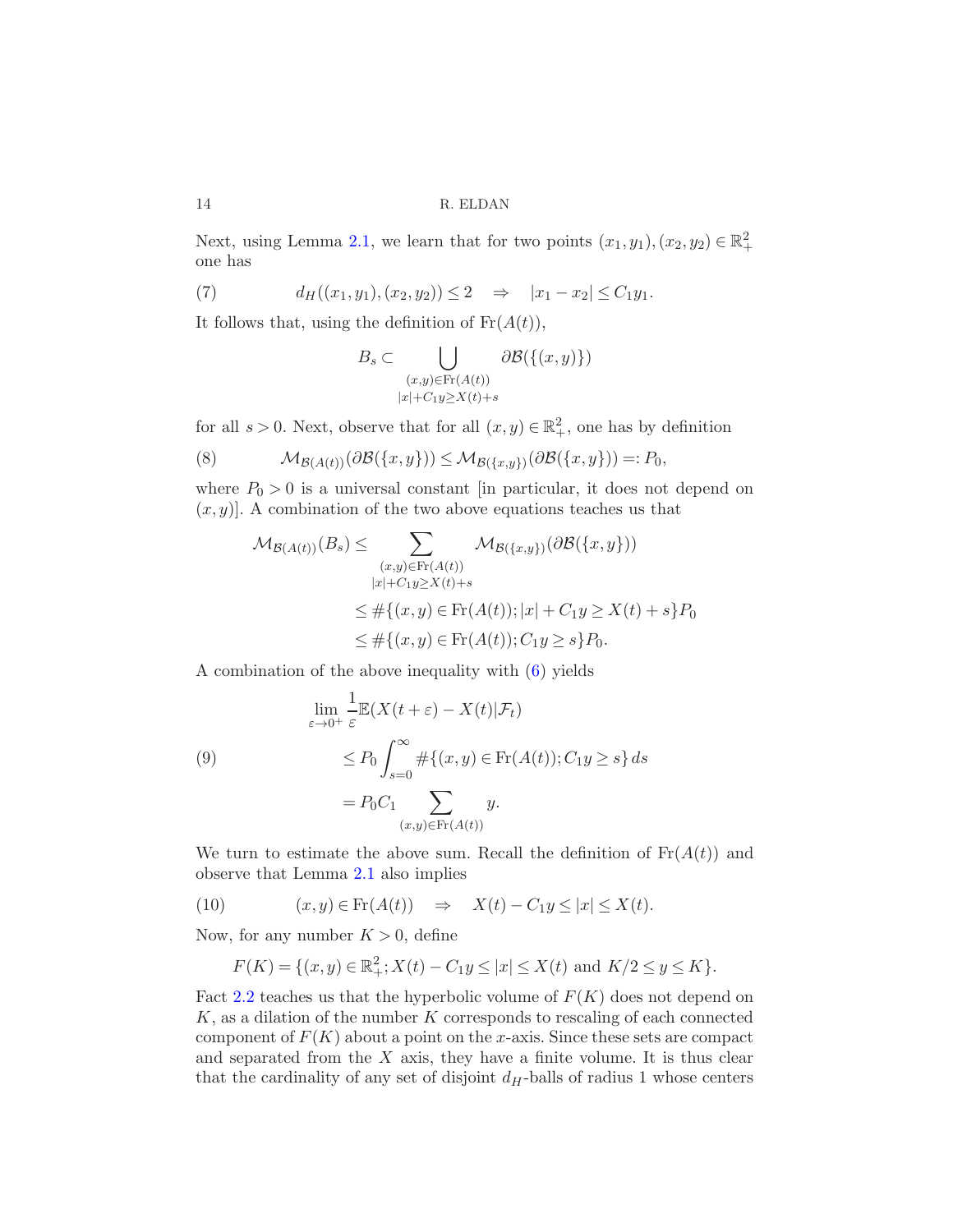are in  $F(K)$  is bounded by some universal constant  $C_2$  (which does not depend of  $K$ ). Consequently,

(11) 
$$
\sum_{(x,y)\in \text{Fr}(A(t))\cap F(K)} y \leq C_2 K.
$$

Note that by equation  $(10)$ , we have

<span id="page-14-0"></span>
$$
\text{Fr}(A(t)) \subset \bigcup_{j=0}^{\infty} F(\tilde{Y}(t)2^{-j}).
$$

Using this fact with  $(9)$  and  $(11)$  finally gives

$$
\lim_{\varepsilon \to 0^+} \frac{1}{\varepsilon} \mathbb{E}(X(t+\varepsilon) - X(t)|\mathcal{F}_t)
$$
\n
$$
\leq P_0 C_1 \sum_{(x,y) \in \text{Fr}(A(t))} y
$$
\n
$$
= P_0 C_1 \sum_{j=0}^{\infty} \sum_{(x,y) \in \text{Fr}(A(t)) \cap F(\tilde{Y}(t)2^{-j})} y \leq 2P_0 C_1 C_2 \tilde{Y}(t)
$$

and the proof of the lemma is complete.  $\Box$ 

The next bound can be regarded as a lower bound for the rate of growth of  $Y(t)$ , whose proof relies heavily on the conformity of the map H. This bound is a consequence of a rather straightforward geometric fact about the harmonic measure: given a rectangle of the form  $K = [-M, M] \times [0, 1]$ , consider the harmonic measure  $\mathcal{M}_{K,\mathbb{R}\times\{0\}}$  evaluated on different points of its upper edge  $[-M, M] \times \{1\}$ . The density of this measure at a point  $(x, 1) \in$  $\partial K$  is bounded from below by  $c(M - |x| + 1)^{-1}$ . Recall that, by definition, the aggregate  $A(t)$  is contained in the rectangle  $[-X(t), X(t)] \times [0, Y(t)]$ . This means that the probability of the aggregate's top-most particle [the one attaining  $Y(t)$  to duplicate itself upward, and thus increase  $Y(t)$  by a constant multiplicative factor is bounded from below by  $cY(t)/(X(t)+Y(t))$ .

We will need a bound that deals with a slightly more general scenario, in which one has the additional information that a constant fraction of the aggregate's height is attained at a point close to the front of the aggregate, say located at  $X(t) - L$ . In this case, the above estimate on the harmonic measure gives a rate of growth of  $cL^{-1}$ . However, since we do not assume here that the aggregate is entirely contained in the corresponding rectangle the argument will have to be slightly more delicate.

<span id="page-14-2"></span>LEMMA 3.3. There exists a constant  $c > 0$  such that for all  $t \ge 0$  one has

<span id="page-14-1"></span>(12) 
$$
\lim_{\varepsilon \to 0^+} \frac{1}{\varepsilon} \mathbb{P}[Y(t+\varepsilon) > (1+c)Y(t)|A(t)] > c \frac{Y(t)}{Y(t)+X(t)}.
$$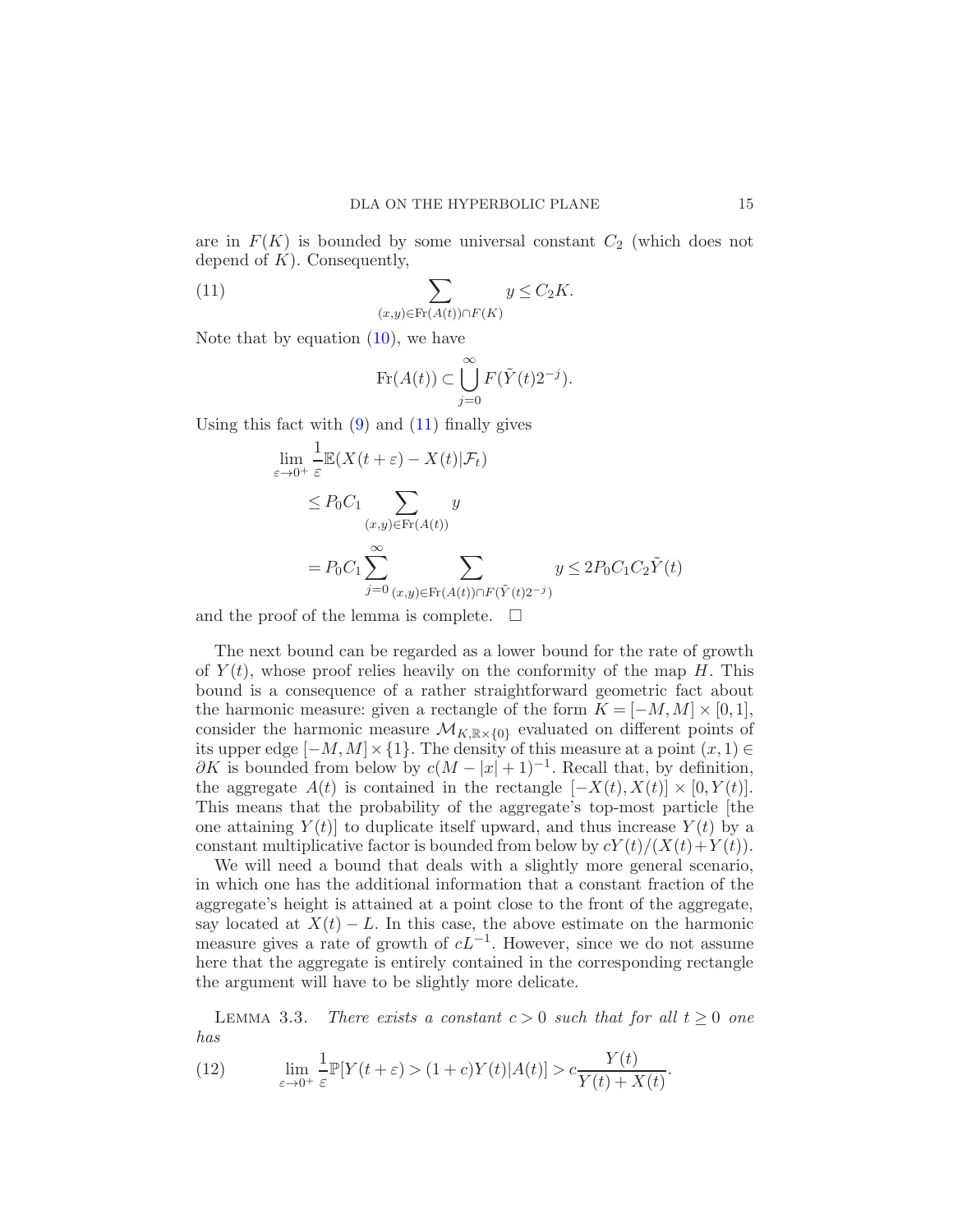Furthermore, for any constant  $\Delta > 1$ , there exists a constant  $c(\Delta)$  (which depends only on  $\Delta$ ) such that the following holds: Let  $L \in \mathbb{R}$  and suppose that  $Y(t) \leq \Delta Y_L^+$  $\iota_L^+(t)$ . Then

<span id="page-15-0"></span>(13)  
\n
$$
\lim_{\varepsilon \to 0^+} \frac{1}{\varepsilon} \mathbb{P}[Y_{L-10Y(t)}^+(t+\varepsilon) \ge (1+c)Y_L^+(t)|A(t)]
$$
\n
$$
> c(\Delta) \frac{Y(t)}{Y(t)+X(t)-L}.
$$

Likewise, if  $Y(t) \leq \Delta Y_L^{-}(t)$  then

<span id="page-15-1"></span>(14)  

$$
\lim_{\varepsilon \to 0^+} \frac{1}{\varepsilon} \mathbb{P}[Y_{L+10Y(t)}^-(t+\varepsilon) \ge (1+c)Y_L^-(t)|A(t)]
$$

$$
> c(\Delta) \frac{Y(t)}{Y(t)+X(t)+L}.
$$

PROOF. We will prove formula  $(13)$ . The proof of  $(14)$  is completely analogous, and the fact that  $(12)$  is true will follow immediately from  $(13)$ by taking  $L = -X(t)$  and  $\Delta = 1$ .

Let  $(x_0, y_0)$  be the point attaining the maximum  $y_0 = Y_L^+$  $L^+(t)$ . Denote  $B=$  $B_H((x_0, y_0), 2)$  and  $y_1 = \max\{y; \exists x \text{ s.t. } (x, y) \in B\}.$ 

Fix a constant  $c > 0$ , which will be the universal constant in [\(13\)](#page-15-0), whose value will be chosen later. If there exists a point  $(x, y) \in A(t)$  such that  $x \geq L - 10Y(t)$  and  $y \geq (1+c)y_0$  then the event in [\(13\)](#page-15-0) holds almost surely, and we are done. Therefore, we may assume from this point on that this is not the case, hence, we can assume from now on that

(15) 
$$
A(t) \cap [L - 10Y(t), \infty) \times [(1+c)y_0, \infty) = \emptyset.
$$

Define the set

<span id="page-15-2"></span>
$$
U_c = ([L - 10Y(t), \infty) \times [0, (1 + c)y_0]) \setminus B.
$$

It is easy to verify that  $d_H((x_0, y_1), U_0) \geq 2 + c_1$  for a universal constant  $c_1 \geq 0$  [recall that  $d_H((x_0, y_0), (x_0, y_1)) = 2$  and see Figure [3\]](#page-16-0). Therefore, by continuity by the invariance of the metric to rescaling around the point  $(x_0, 0)$  (which follows from Fact [2.2\)](#page-7-1), we can choose the constant  $c > 0$  to be a small enough universal constant so that

(16) 
$$
d_H((x_0, y_1), U_c) \ge 2 + c_2
$$

for some universal constant  $c_2 > 0$ . Define

<span id="page-15-3"></span>
$$
S = \{(x, y) \in \partial B; d_H((x, y), (x_0, y_1)) \le c_2/2\}
$$

(also see Figure [3\)](#page-16-0). Equations [\(15\)](#page-15-2) and [\(16\)](#page-15-3) imply that  $S \subset \partial \mathcal{B}(A(t))$ . Note that this fact does cease to be true if we make the constants  $c, c_2$  smaller.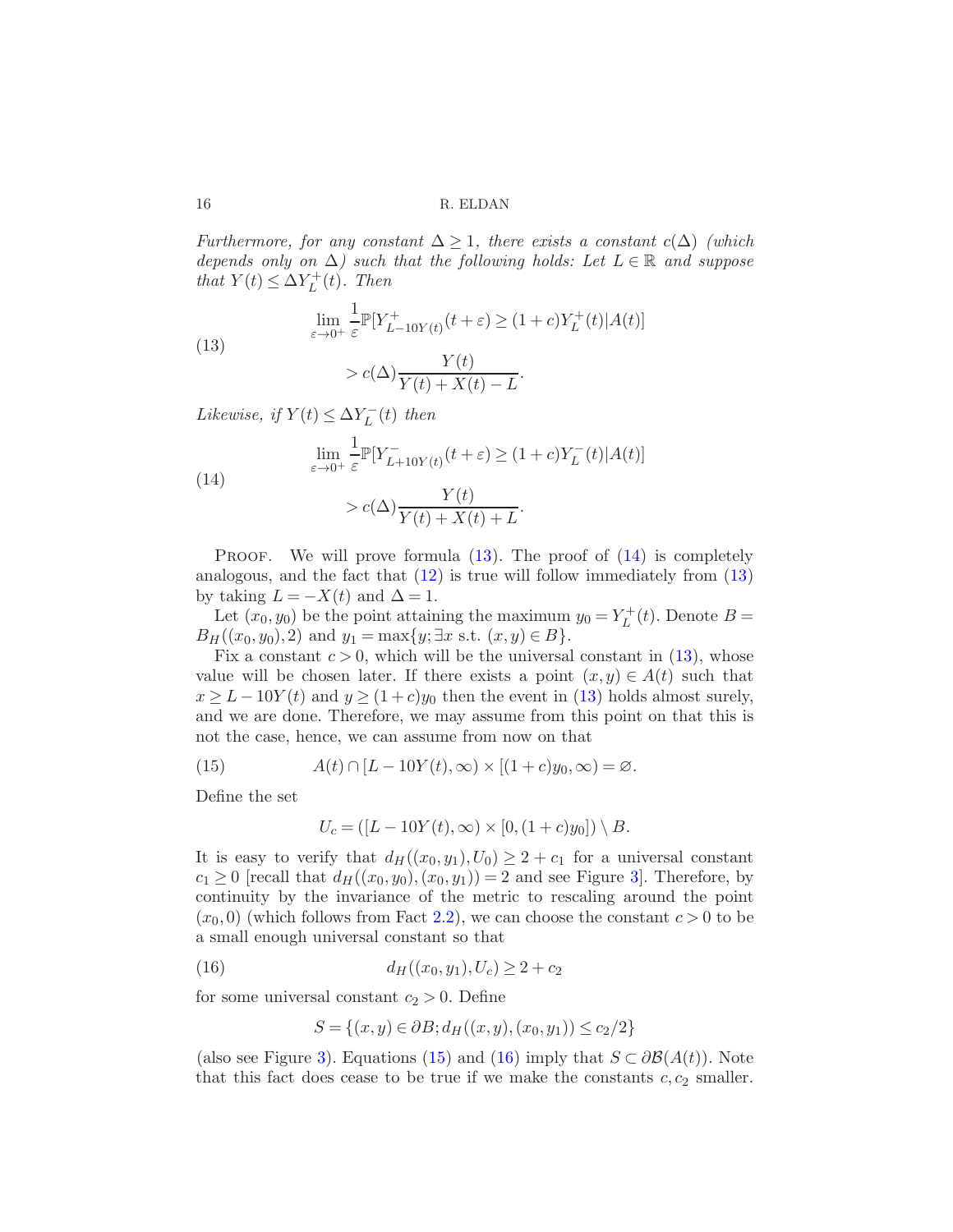

<span id="page-16-0"></span>Fig. 3. Some of the definitions in the proof of Lemma [3.3.](#page-14-2)

Therefore, by decreasing the value of these constants if necessary, we can also assert that

(17) 
$$
S \subset [L-10y_0,\infty) \times [(1+c)y_0,\infty)
$$

(here we also used the fact that  $x_0 \geq L$ ). Thanks to the last equation and in view of equations  $(3)$  and  $(4)$ , we have

$$
\lim_{\varepsilon \to 0^+} \frac{1}{\varepsilon} \mathbb{P}[Y_{L-10y_0}^+(t+\varepsilon) \ge (1+c)y_0 | A(t)]
$$
\n
$$
= \mathcal{M}_{\mathcal{B}(A(t))}(\{(x, y) \in \partial \mathcal{B}(A(t)); y \ge (1+c)y_0 \text{ and } x \ge L-10y_0\})
$$
\n
$$
\ge \mathcal{M}_{\mathcal{B}(A(t))}(S).
$$

It is therefore enough to prove that

(18) 
$$
\mathcal{M}_{\mathcal{B}(A(t))}(S) \ge c(\Delta) \frac{Y(t)}{Y(t) + X(t) - L}.
$$

Our next goal thus to give a lower bound for  $\mathcal{M}_{\mathcal{B}(A(t))}(S)$ . We do this in three steps.

Step 1: Define the set

<span id="page-16-2"></span><span id="page-16-1"></span>
$$
F = [x_0, \infty) \times (2\Delta y_1, \infty).
$$

In this step, we aim at showing that

(19) 
$$
\mathcal{M}_{\mathcal{B}(A(t)),F}(S) \ge c(\Delta)
$$

for some  $c(\Delta) > 0$  which is a constant only depending on  $\Delta$ . Define

$$
S^+ := \bigcup_{(x,y)\in S} \{x\} \times (y,\infty)
$$

and

$$
E = \mathbb{R}^2_+ \setminus S^+.
$$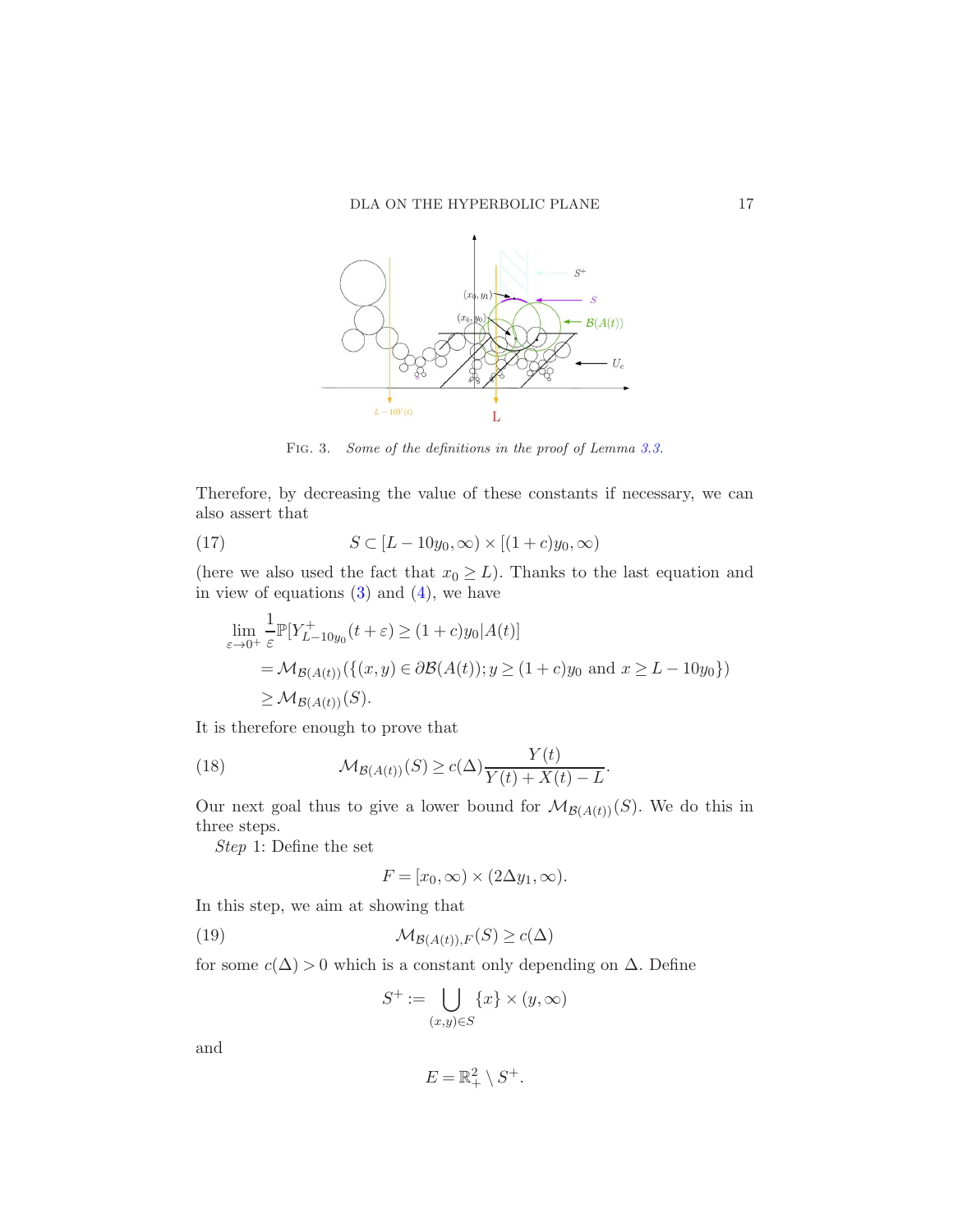Assumptions [\(15\)](#page-15-2) and [\(16\)](#page-15-3) along with Lemma [2.1](#page-6-2) ensure that

<span id="page-17-0"></span> $S^+\cap\mathcal{B}(A(t))=\varnothing$ 

(see Figure [3\)](#page-16-0) which implies that

(20) 
$$
\mathcal{M}_{\mathcal{B}(A(t)),F}(S) \geq \mathcal{M}_{E,F}(S).
$$

In order to give a bound for the right-hand side, we consider the transformation

$$
T: (x, y) \to ((x - x_0)/y_0, y/y_0).
$$

By Fact [2.2,](#page-7-1) we know that  $T$  is an isometry. Now, it is not hard to verify that the sets  $T(E)$  and  $T(F)$  do not actually depend on the aggregate  $A(t)$ , they only depend on the constant  $\Delta$ . It follows that there exists some constant  $c(\Delta)$  such that

$$
\mathcal{M}_{E,F}(S) = \mathcal{M}_{T(E),T(F)}(S) = c(\Delta) > 0.
$$

It is also easy to verify (by drawing a picture) that  $c(\Delta) > 0$  for all  $\Delta \geq 1$ . By combining this with  $(20)$ , equation  $(19)$  is proven.

Step 2: Define

$$
G = (L, \infty) \times (2(\Delta y_1 + X(t) - L), \infty)
$$

and

$$
f(x,y) = \mathbb{P}\left(\begin{array}{c}\text{Brownian motion started at } (x,y) \\ \text{reaches } G \text{ before reaching } \mathcal{B}(A(t))\end{array}\right).
$$

The aim of this step is to estimate  $\inf_{(x,y)\in F} f(x,y)$ . Along with the previous step, this will give us a bound for  $\mathcal{M}_{\mathcal{B}(A(t)),G}(S)$ .

In order to do this, we use the fact that  $y$  coordinate of the Brownian motion is a martingale whose starting value is at least  $2\Delta y_1$ , together with the optional stopping theorem, to deduce that the y coordinate of the Brownian motion hits the set  $2(\Delta y_1 + X(t) - L)$  before hitting the set  $[0, \Delta y_1]$  with probability at least  $p' := \frac{\Delta y_1}{2(\Delta y_1 + X)}$  $\frac{\Delta y_1}{2(\Delta y_1 + X(t) - L)}$ . Now since, by definition,  $x_0 \geq L$ , it follows from the symmetry of the  $x$  coordinate of the Brownian motion and from the independence between the two coordinates that

<span id="page-17-1"></span>(21) 
$$
\inf_{(x,y)\in F} f(x,y) \ge \frac{\Delta y_1}{4(\Delta y_1 + X(t) - L)} \ge c' \frac{Y(t)}{Y(t) + X(t) - L},
$$

where  $c' > 0$  is a universal constant.

Step 3: In view of that last step, it is enough to estimate the probability that a Brownian motion starting from any point in G will hit the set  $\mathbb{H}^2(\infty)$ before hitting  $\mathcal{B}(A(t))$ . To show that, we define

$$
H = (-\infty, \Delta y_1 + X(t)) \times [0, \Delta y_1 + X(t) - L].
$$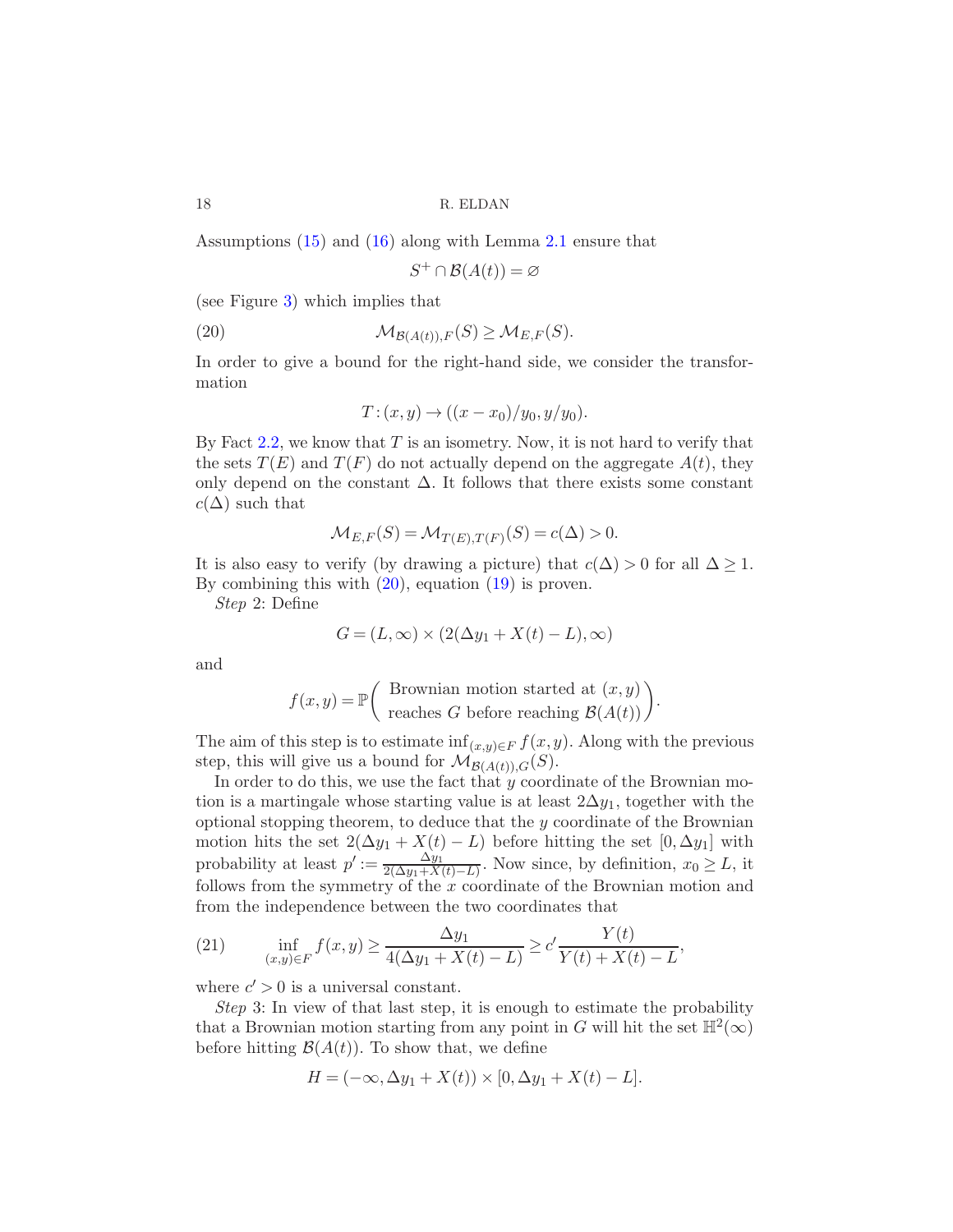Note that  $A(t) \subset H$ , so it is enough to estimate the probability of reaching  $\mathbb{R}^2_+(\infty)$  before hitting H. The key in this step is to define

$$
T: (x, y) \to ((x - L)/(\Delta y_1 + X(t) - L), y/(\Delta y_1 + X(t) - L)).
$$

Again, by Fact [2.2,](#page-7-1) we know that  $T$  is an isometry. Moreover,

$$
T(G) = [0, \infty) \times [2, \infty),
$$
  $T(H) = (-\infty, 1] \times [0, 1].$ 

Viewed this way, it is clear that thanks to the conformal invariance there exists a universal constant  $c_3 > 0$  such that the probability of a Brownian motion starting from any point in  $G$  to hit to x axis before hitting  $H$  is greater than  $c_3$ . Plugging this fact together with  $(19)$  and  $(21)$  finally gives

(22) 
$$
\mathcal{M}_{\mathcal{B}(A(t))}(S) \ge c_3 c(\Delta) c' \frac{Y(t)}{Y(t) + X(t) - L},
$$

which is exactly [\(18\)](#page-16-2), and the proof is complete.  $\Box$ 

REMARK 3.4. It is not hard to verify that the above proof gives us a rather poor dependence of the constant  $c(\Delta)$  on  $\Delta$ , namely,  $c(\Delta) \sim \exp(-\Delta^2)$ . However, it is possible to prove that, in fact, one can have the dependence  $c(\Delta) \sim \Delta^{-1}$ . Since this difference will only affect the magnitude of the universal constant we get in our main theorem, we choose to only present the above proof, which is simpler.

<span id="page-18-0"></span>Finally, we will need the following lemma which will allow us to use the optional stopping theorem.

LEMMA 3.5. Fix an aggregate  $A(t)$  at time t, and fix a number  $x_0 > 0$ . Define the stopping time,

$$
T = \min\{s \ge t; X(s) > x_0 | A(t) \}.
$$

Then

$$
\mathbb{E}[T] \leq \infty.
$$

The proof is not hard but rather technical, and we only provide a sketch. One way to explain the reason behind this fact is that the equilibrium measure on a geodesic line in the hyperbolic plane exists, and is a constant multiple of the length measure. As a result, it follows that the convex hull of the aggregate encapsulates any ball within a time whose expectation is finite.

PROOF OF LEMMA [3.5](#page-18-0) (Sketch). Consider the domain

$$
L = \{(x, y) \in \mathbb{R}^2_+; x^2 + y^2 > 1\}.
$$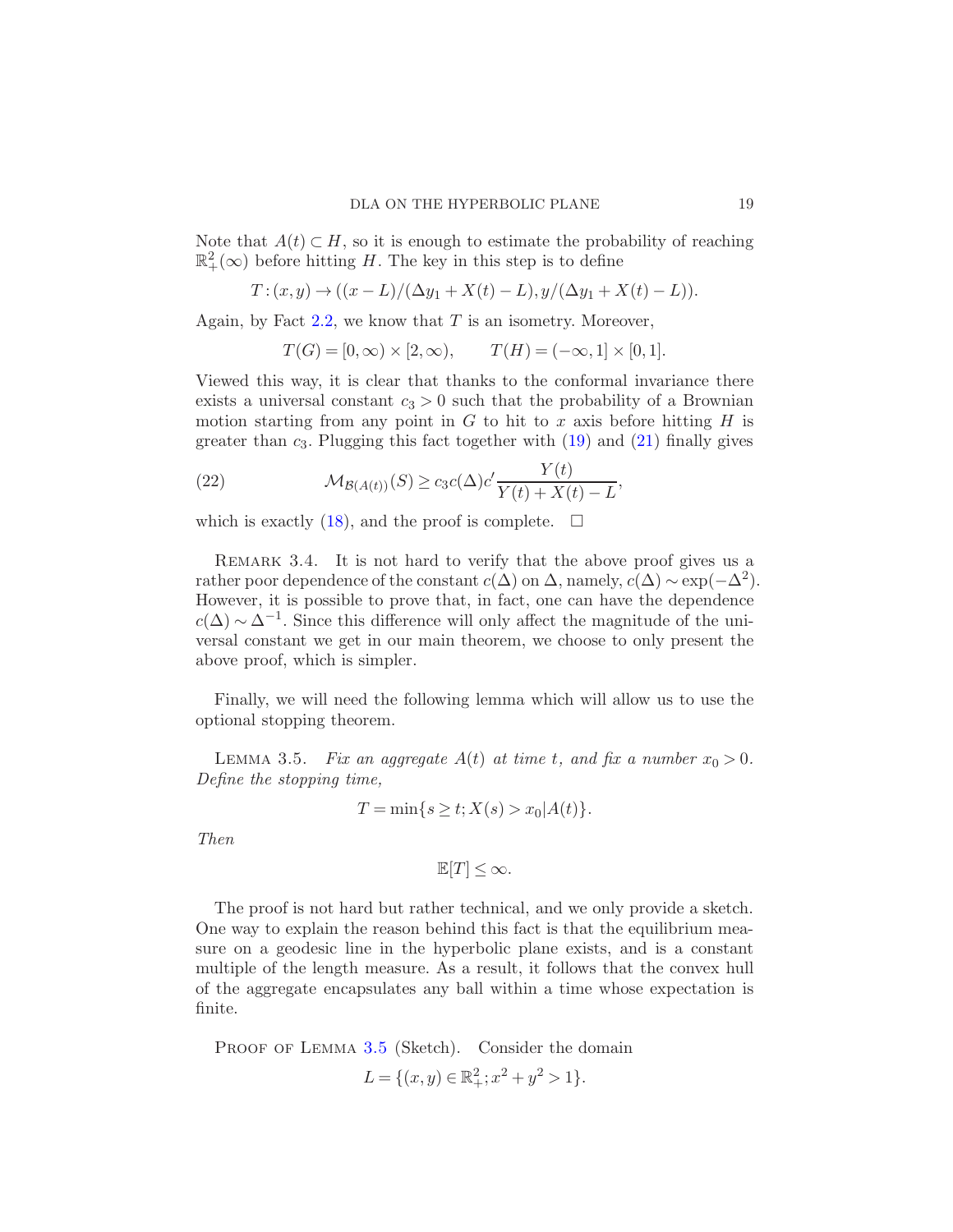It is well known that for any two geodesic curves, there exists an isometry of the hyperbolic plane sending the first to the second. Consequently, there is a bijective isometry  $T$  such that

$$
T(\{(x, y) \in \mathbb{R}^2_+; x \ge x_0\}) = L.
$$

Therefore, by considering the initial aggregate  $T(A(t))$ , without loss of generality we may assume that

$$
T' = \min\{t \ge 0; A(t) \cap L \ne \varnothing | A(0)\}
$$

and prove that  $\mathbb{E}[T'] \leq \infty$  for an arbitrary initial aggregate  $A(0)$ . Defining,

$$
T_1 = \min\{t; X(t) \ge 1 \text{ or } Y(t) \ge 1\}.
$$

It is clear that  $T' \leq T_1$ , therefore, it is enough to show that  $\mathbb{E}[T_1] < \infty$ . Lemma [3.3](#page-14-2) teaches us that for any  $t \leq T_1$  one has

$$
\lim_{\varepsilon \to 0^+} \frac{1}{\varepsilon} \mathbb{P}(Y(t+\varepsilon) \ge (1+c)Y(t)|\mathcal{F}_t) \ge cY(0)
$$

for a universal constant  $c > 0$ . It is not hard to check that the last equation implies that there exists a constant  $c_1$  which only depends on  $Y(0)$  such that

$$
\mathbb{P}(Y(t+1) \ge 1 \text{ or } X(t+1) \ge 1 | \mathcal{F}_t) \ge c_1
$$

for all  $t > 0$ . In other words,

$$
\mathbb{P}(T_1 < t+1 | \mathcal{F}_t) \ge c_1 \qquad \forall t \ge 0.
$$

The above equation implies that  $T_1$  has a subexponential tail and, therefore, has a finite expectation.  $\Box$ 

PROOF OF LEMMA [3.2.](#page-12-0) Fix  $t \geq 0$  and fix an aggregate  $A(t)$ . Define  $n_0 = i(t) = #A(t) + 1$ . We begin with noting that Lemma [2.1](#page-6-2) teaches us that

<span id="page-19-0"></span>
$$
A_{n_0+n} \subset \mathbb{R} \times [0, Y(t)10^n] \qquad \forall n \ge 1
$$

and, therefore,

(23) 
$$
X(t_{n_0+n}) \le X(t) + 7Y(t)10^n \qquad \forall n \ge 1
$$

almost surely. We claim that, in order to conclude the lemma, it will be enough to show that there exist constants  $C', \varepsilon_0 > 0$  [which may depend on  $A(t)$  such that

<span id="page-19-1"></span>(24) 
$$
\mathbb{P}(t_{n_0+n}-t<\varepsilon|A(t))
$$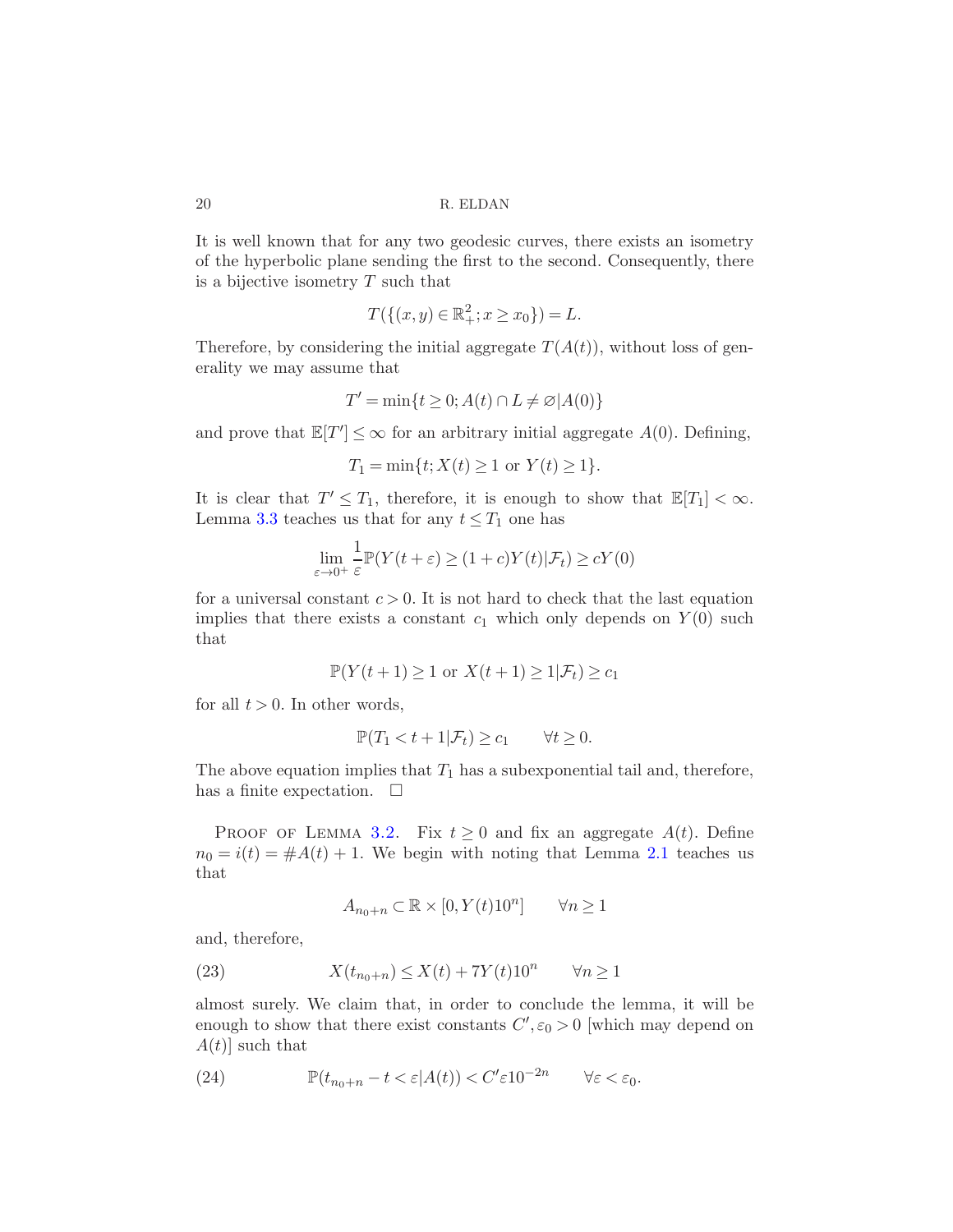Indeed, for all  $\alpha > 0$ , write

$$
n = \max\left(\left\lfloor\frac{\log(\alpha/7Y(t))}{\log 10}\right\rfloor, 1\right).
$$

Then thanks to [\(23\)](#page-19-0),

$$
\mathbb{P}(X(t+\varepsilon)-X(t)>\alpha|A(t))\leq \mathbb{P}(t_{n_0+n}\leq t+\varepsilon|A(t))
$$

and plugging [\(24\)](#page-19-1) to this would prove the lemma.

We therefore move on to the proof of  $(24)$ . Recall that for all j, the difference  $t_j - t_{j-1}$  is an exponentially-distributed random variable whose expectation is  $Cap(A_j)^{-1}$ . Moreover, we clearly have by the definition of the harmonic measure

$$
\begin{aligned} \text{Cap}(A_j) &= \mathcal{M}_{\mathcal{B}(A_j)}(\partial \mathcal{B}(A_j)) = \sum_{p \in A_j} \mathcal{M}_{\mathcal{B}(A_j)}(\partial \mathcal{B}(\{p\})) \\ &\le \sum_{p \in A_j} \mathcal{M}_{\mathcal{B}(\{p\})}(\partial \mathcal{B}(\{p\})) = (j+1)C_0 \qquad \forall j \ge 0, \end{aligned}
$$

where  $C_0 > 0$  is some universal constant. It follows that for all  $j < n$ , the expectation of  $t_{j+1} - t_j$  is at least  $\frac{1}{nC_0}$ . An elementary fact about exponentiallydistributed variables is that

$$
0 < a < b \quad \Rightarrow \quad \mathbb{P}(E[b] < t) < \mathbb{P}(U([0,a]) < t) \qquad \forall t > 0,
$$

where  $U([0, a])$  represents a uniformly-distributed point in the interval  $[0, a]$ . It follows that

$$
\mathbb{P}(t_{n_0+n}-t_{n_0+1}<\varepsilon)\leq \mathbb{P}\left(\sum_{i=1}^{n-1}X_i<\varepsilon\right)\qquad\forall\varepsilon>0,\forall n\geq 1,
$$

where  $X_i$  are independent variables whose distribution is uniform over the interval  $[0, \frac{1}{C_0(n_0))}$  $\frac{1}{C_0(n_0+n)}$ . An application of a standard large-deviation principle teaches us that there exists some  $\varepsilon_0 > 0$  (which may depend on  $n_0$ ) such that

$$
\mathbb{P}(t_{n_0+n}-t_{n_0+1} < \varepsilon | A(t_{n_0+1})) \leq 10^{-2n}
$$

for all  $\varepsilon < \varepsilon_0$  and for all  $n > 1$ . Moreover, since the density of the exponential distribution is bounded, we have

$$
\mathbb{P}(t_{n_0+1}-t<\varepsilon|A(t))\leq C_2\varepsilon \qquad \forall \varepsilon>0
$$

for some constant  $C_2$ . Plugging the two above estimates finally establishes equation [\(24\)](#page-19-1) and the lemma is complete.  $\Box$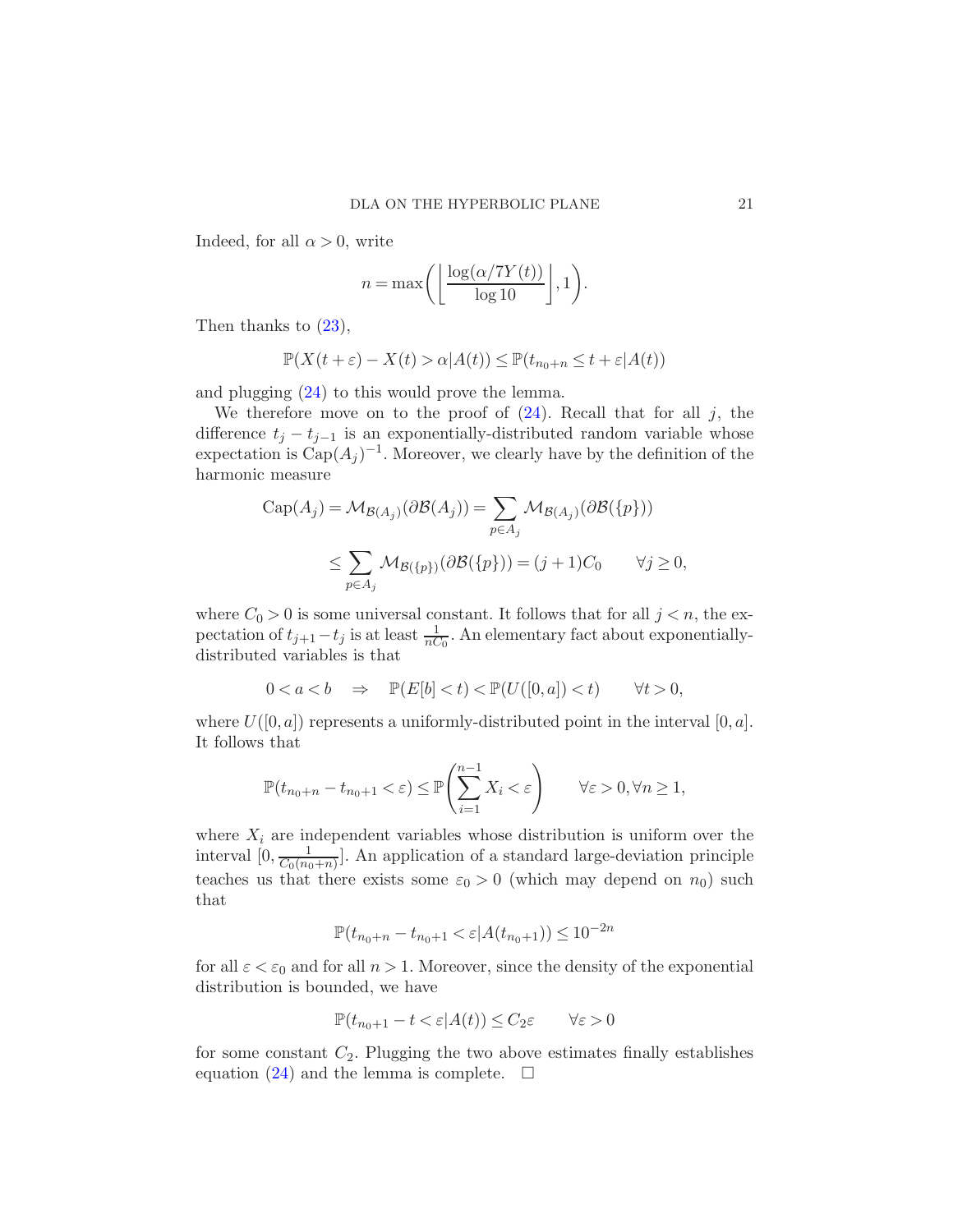<span id="page-21-5"></span>4. The process of ratios. For all  $t \geq 0$ , define  $R(t) = X(t)/Y(t)$ . The goal of this section is to prove the following theorem.

THEOREM 4.1. There exists a universal constant  $C > 0$  such that the following holds:

Let  $t \geq 0$  be a time and fix any initial configuration  $A(t)$ . In addition, fix a number  $X_0$  such that  $X_0 \geq X(t)$ . Define, for every nonnegative integer i,

$$
\tau_i = \min\{s; X(s) \ge 2^i X_0\}.
$$

Then one has for all i,

$$
\mathbb{E}[R(\tau_{i+1})|A(t)] \le C + 0.9\mathbb{E}[R(\tau_i)|A(t)].
$$

The next lemma, which is one of the two main ingredients in the proof of the theorem, gives upper bounds on the expected growth of  $R(t)$ . Its proof relies on a combination of Lemmas [3.1](#page-11-1) and [3.3.](#page-14-2)

LEMMA 4.2. There exist universal constants  $\delta, c_1, c_2 > 0$  such that one has for all  $t \geq 0$ ,

<span id="page-21-3"></span>(25) 
$$
\limsup_{\varepsilon \to 0^+} \frac{1}{\varepsilon} \mathbb{E}[R(t+\varepsilon) - R(t)|A(t)] < +c_1.
$$

Moreover, defining the following event,

(26) 
$$
E(t) := \{ \tilde{Y}(t) < \delta Y(t) \},
$$

whenever the event  $E(t)$  holds one has

(27) 
$$
\limsup_{\varepsilon \to 0^+} \frac{1}{\varepsilon} \mathbb{E}[R(t+\varepsilon) - R(t)|A(t)] < -c_2.
$$

PROOF. Denote

<span id="page-21-4"></span><span id="page-21-1"></span>
$$
F(\varepsilon) = \{ Y(t + \varepsilon) \ge (1 + c)Y(t) \},\
$$

where c is the constant from equation  $(12)$ . According to Lemma [3.3,](#page-14-2) we have

(28) 
$$
\mathbb{P}(F(\varepsilon)|A(t)) \geq c\varepsilon \frac{Y(t)}{X(t) + Y(t)} + o(\varepsilon).
$$

Next, we use Lemma [3.1](#page-11-1) to deduce that

<span id="page-21-2"></span>(29) 
$$
\mathbb{E}[X(t+\varepsilon)-X(t)|A(t)] \leq C\tilde{Y}(t)\varepsilon + o(\varepsilon).
$$

<span id="page-21-0"></span>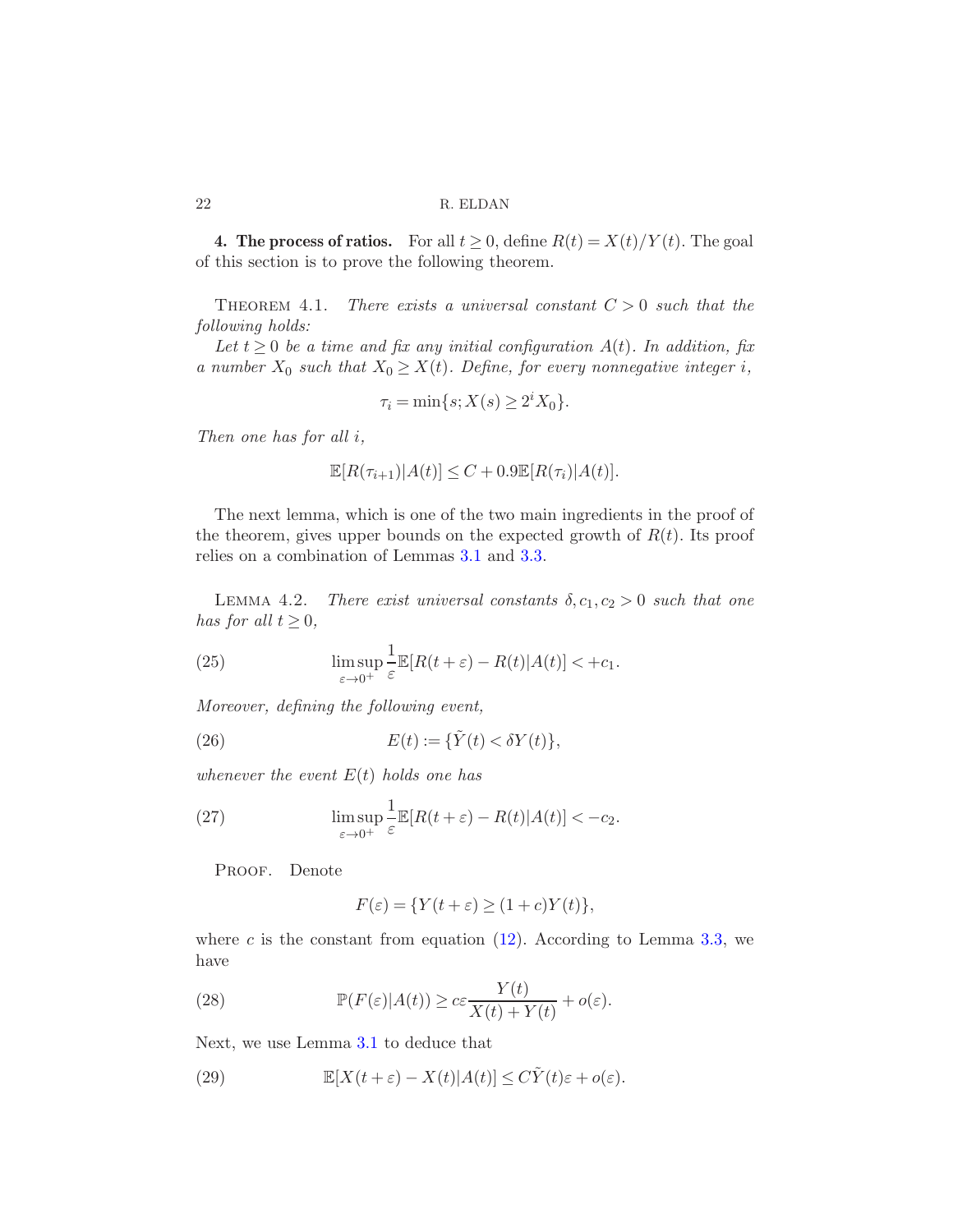We write

$$
\mathbb{E}[X(t+\varepsilon)/Y(t+\varepsilon)|A(t)]
$$
\n
$$
= \mathbb{E}\left[\frac{X(t+\varepsilon)}{Y(t+\varepsilon)}\mathbf{1}_{F(\varepsilon)}\sigma\Big|\mathcal{F}_t\right] + \mathbb{E}\left[\frac{X(t+\varepsilon)}{Y(t+\varepsilon)}\mathbf{1}_{F(\varepsilon)}\Big|\mathcal{F}_t\right]
$$
\n
$$
\leq \frac{1}{Y(t)}\mathbb{E}[X(t+\varepsilon)\mathbf{1}_{F(\varepsilon)}\sigma|\mathcal{F}_t] + \frac{1}{(1+c)Y(t)}\mathbb{E}[X(t+\varepsilon)\mathbf{1}_{F(\varepsilon)}|\mathcal{F}_t]
$$
\n
$$
= \frac{1}{Y(t)}\mathbb{E}[X(t+\varepsilon)|\mathcal{F}_t] - \left(1 - \frac{1}{1+c}\right)\frac{1}{Y(t)}\mathbb{E}[X(t+\varepsilon)\mathbf{1}_{F(\varepsilon)}|\mathcal{F}_t]
$$
\n
$$
= \frac{X(t)}{Y(t)} + \frac{1}{Y(t)}\mathbb{E}[X(t+\varepsilon) - X(t)|\mathcal{F}_t] - \frac{c}{1+c}\frac{1}{Y(t)}\mathbb{E}[X(t+\varepsilon)\mathbf{1}_{F(\varepsilon)}|\mathcal{F}_t]
$$
\n
$$
\leq \frac{X(t)}{Y(t)} + \frac{1}{Y(t)}\mathbb{E}[X(t+\varepsilon) - X(t)|\mathcal{F}_t] - \frac{c}{1+c}\frac{X(t)}{Y(t)}\mathbb{P}(F(\varepsilon)|\mathcal{F}_t).
$$

Plugging equations [\(28\)](#page-21-1) and [\(29\)](#page-21-2) into this formula gives

$$
\mathbb{E}[X(t+\varepsilon)/Y(t+\varepsilon)|\mathcal{F}_t] \leq \frac{X(t)}{Y(t)} + C \frac{\tilde{Y}(t)}{Y(t)} \varepsilon - c_3\varepsilon \frac{X(t)}{X(t)+Y(t)} + o(\varepsilon)
$$

for a universal constant  $c_3 > 0$ . Since  $\tilde{Y}(t) \leq Y(t)$  by definition, equation [\(25\)](#page-21-3) follows. To prove the second part of the lemma, the reader may easily verify that by the definition of the event  $E(t)$ , whenever  $E(t)$  holds with  $\delta$  < 1, one has

$$
(30) \t\t X(t) > c_4 Y(t)
$$

for a universal constant  $c_4 > 0$ . Moreover, by definition of the event  $E(t)$  one has

$$
\frac{\tilde Y(t)}{Y(t)}\leq \delta.
$$

Plugging in these two facts gives

$$
\mathbb{E}[X(t+\varepsilon)/Y(t+\varepsilon)|\mathcal{F}_t] \le \frac{X(t)}{Y(t)} + \varepsilon \left(C\delta - c_3 \frac{1}{1+c_4^{-1}}\right) + o(\varepsilon).
$$

Thus, by choosing  $\delta$  to be a small enough universal constant, the second part of the lemma is also established.  $\square$ 

<span id="page-22-0"></span>As a corollary, we get the following.

COROLLARY 4.3. There is a universal  $\delta > 0$  such that if we define the event  $E(t)$  as in [\(26\)](#page-21-4), then the following holds: suppose  $A(t)$  is such that  $E(t)$  holds. Define

 $T = \min\{s > t; E(s) \text{ does not hold or } X(s) > 1.1X(t) \text{ or } Y(s) > 100Y(t)\}.$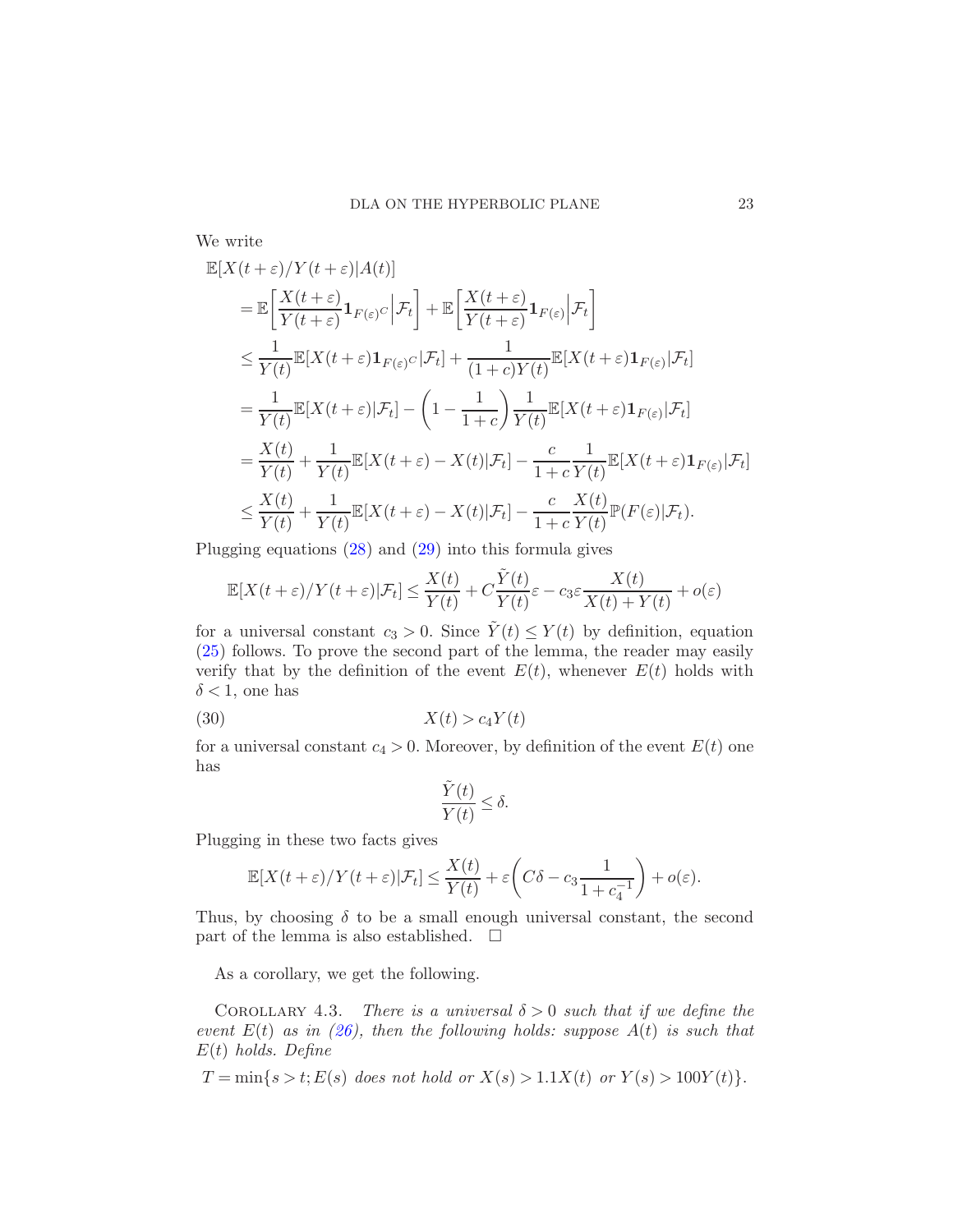Then one has

$$
\mathbb{P}(X(T) \ge 1.1X(t)|\mathcal{F}_t) \le 0.01.
$$

PROOF. Using the optional stopping theorem (which is justified thanks to Lemma [3.5\)](#page-18-0) with the result of the previous lemma, we have for a small enough choice of  $\delta$ ,

$$
\mathbb{E}[X(T)/Y(T)|\mathcal{F}_t] \le X(t)/Y(t) - c_2 \mathbb{E}[T-t].
$$

Since the left-hand side cannot be negative,

$$
\mathbb{E}[T-t] \le \frac{1}{c_2} \frac{X(t)}{Y(t)}.
$$

According to Lemma [3.1,](#page-11-1) the following process is a super-martingale:

(31) 
$$
s \to X(t+s) - X(t) - \int_{t}^{t+s} C\tilde{Y}(r) dr.
$$

Therefore, by the optional stopping theorem, and since for every  $t \leq s < T$ we have by definition  $\overline{Y}(s) \leq \delta Y(s) \leq 100 \delta Y(t)$ ,

(32)  
\n
$$
\mathbb{E}[X(T) - X(t)|\mathcal{F}_t] \le C \mathbb{E}\left[\int_t^T \tilde{Y}(s) ds\right] \le 100C\delta Y(t)\mathbb{E}[T-t]
$$
\n
$$
\le C'\delta Y(t)\frac{X(t)}{Y(t)} \le C'\delta X(t).
$$

Again, by choosing  $\delta$  small enough (note that it can always be made smaller without affecting the result of the previous lemma), we can make sure that

$$
\mathbb{E}[X(T) - X(t)|\mathcal{F}_t] \le 0.001X(t),
$$

and since  $X(t)$  is increasing it follows by Markov's inequality that

$$
\mathbb{P}(X(T) \ge 1.1X(t)|\mathcal{F}_t) \le 0.01,
$$

which is the promised result.  $\square$ 

From this point on, we assume that the event  $E(t)$  is defined as in equation [\(26\)](#page-21-4), and the constant  $\delta$  is a fixed positive universal constant taken to be small enough such that the above corollary holds true.

<span id="page-23-0"></span>In view of the above corollary, the only times we have to worry about are whenever  $E(t)$  does not hold. The next lemma in some sense complements the previous one, ensuring us that also if  $E(t)$  does not hold, we should expect  $X(t)/Y(t)$  to decrease after a while (due to completely different reasons), providing that it is not too small.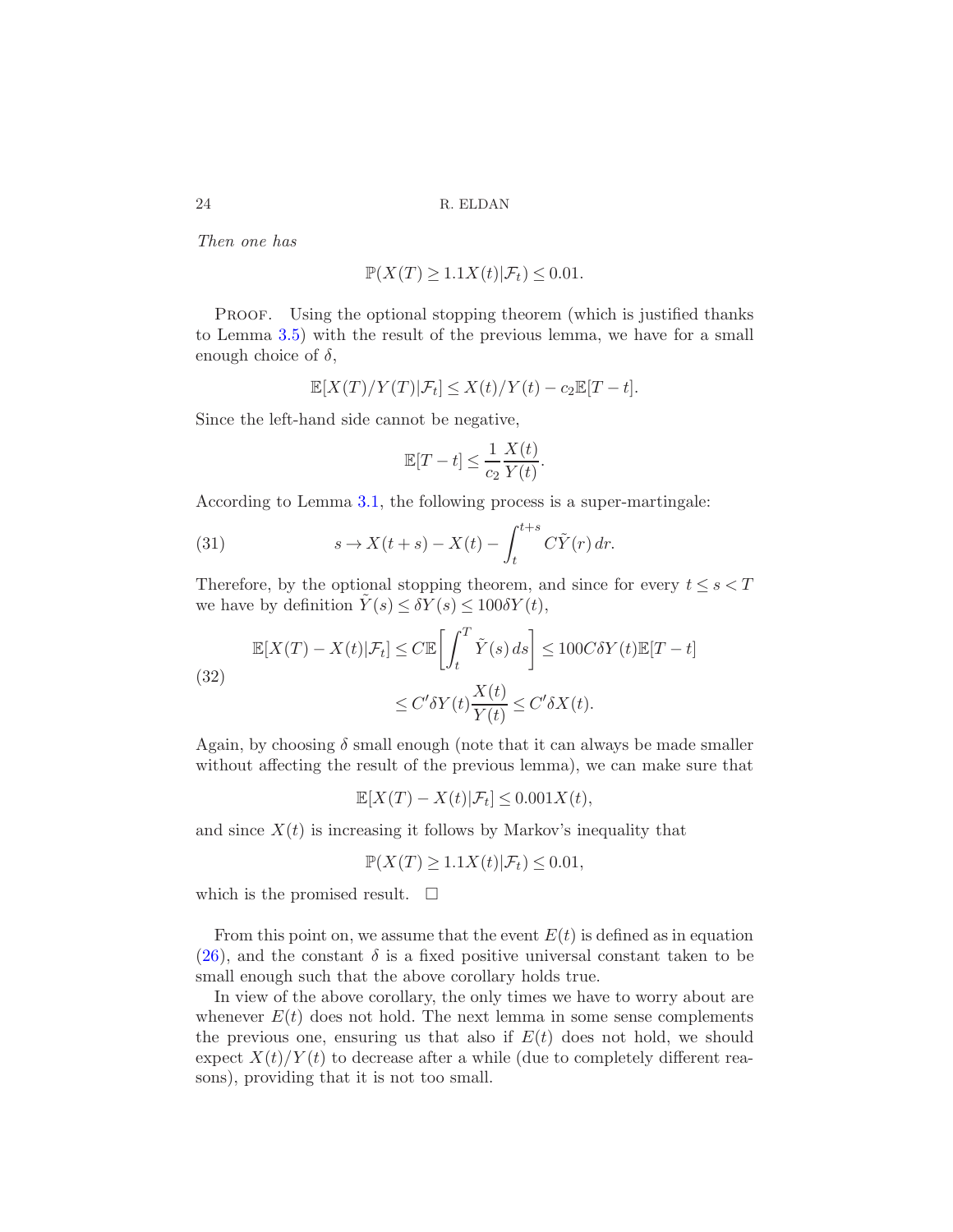LEMMA 4.4. There exists a universal constant  $\Gamma > 0$  such that the following holds: Assume that for some  $t_0 \geq 0$ ,  $E(t_0)$  does not hold and  $X(t_0)/$  $Y(t_0) > \Gamma$ , then

$$
\mathbb{E}[X(t_1)/Y(t_1)|A(t_0)] < \frac{1}{4}X(t)/Y(t),
$$

where  $t_1 = \min\{s; X(s) \geq 1.1X(t_0)\}.$ 

Before we move on to the proof, let us try to explain why this bound should be correct. Whenever the event  $E(t)$  does not hold, we know that there is a particle  $p$  located close to the front of the aggregate which, up to a constant, attains the vertical height of the entire aggregate,  $Y(t)$ . In this case, we can effectively "restart" the growth process by only considering the part close to the front of the aggregate, while ignoring the rest of it: as a consequence of Lemma [3.3,](#page-14-2) we know that parts of the aggregate located close to the front have a vertical growth rate which is proportional only to the distance from the front. This means that when considering only the latter part of the aggregate, the growth rate will no longer be a function of  $X(t)$ . Now, as a result of Lemma [2.1,](#page-6-2) the vertical growth of the particles is multiplicative in the sense that in order for  $Y(t)$  to multiply itself by a constant, it is enough for the particle  $p$  to duplicate itself upward a constant number of times. From this point on, the proof relies on a compactness-type argument: we know that the top particle has to duplicate a constant number of times, while the rate of duplication is independent of  $X(t)$ . Therefore, it is enough to establish that the universal rate of growth is such that any number of duplications will occur eventually, with high probability. The time that it takes, which affects the increment of  $X(t)$ , can then be absorbed into the constant Γ; When this constant is big enough, a prescribed additive growth of  $X(t)$  results in a small multiplicative growth which does not significantly affect  $R(t)$ .

The proof will be divided into a few steps. In the first step, we demonstrate that it suffices to show that there exists a constant  $C > 0$  such that  $Y(t)$ multiplies itself by some constant, say 5, before  $X(t)$  grows (additively) by C. The second and third steps deal with the rate of duplications of the particle  $p$  mentioned above. It is shown that within any time interval in which  $X(t) - X(t_0)$  multiplies itself by two, there is at least a constant probability for the particle  $p$  to duplicate itself once. This is the "compactness" to which we were referring above, as this rate does not depend on  $X(t_0)$ . In the fourth and last step, we iteratively use this fact to conclude that there is a probability bounded from below for any constant number of multiplications when the time interval is large enough.

PROOF OF LEMMA [4.4.](#page-23-0) Since the claim is invariant to rescaling around the origin, we may assume that  $Y(t_0) = 1$ . Define

$$
T = \min\{s; Y(s) > 5\}.
$$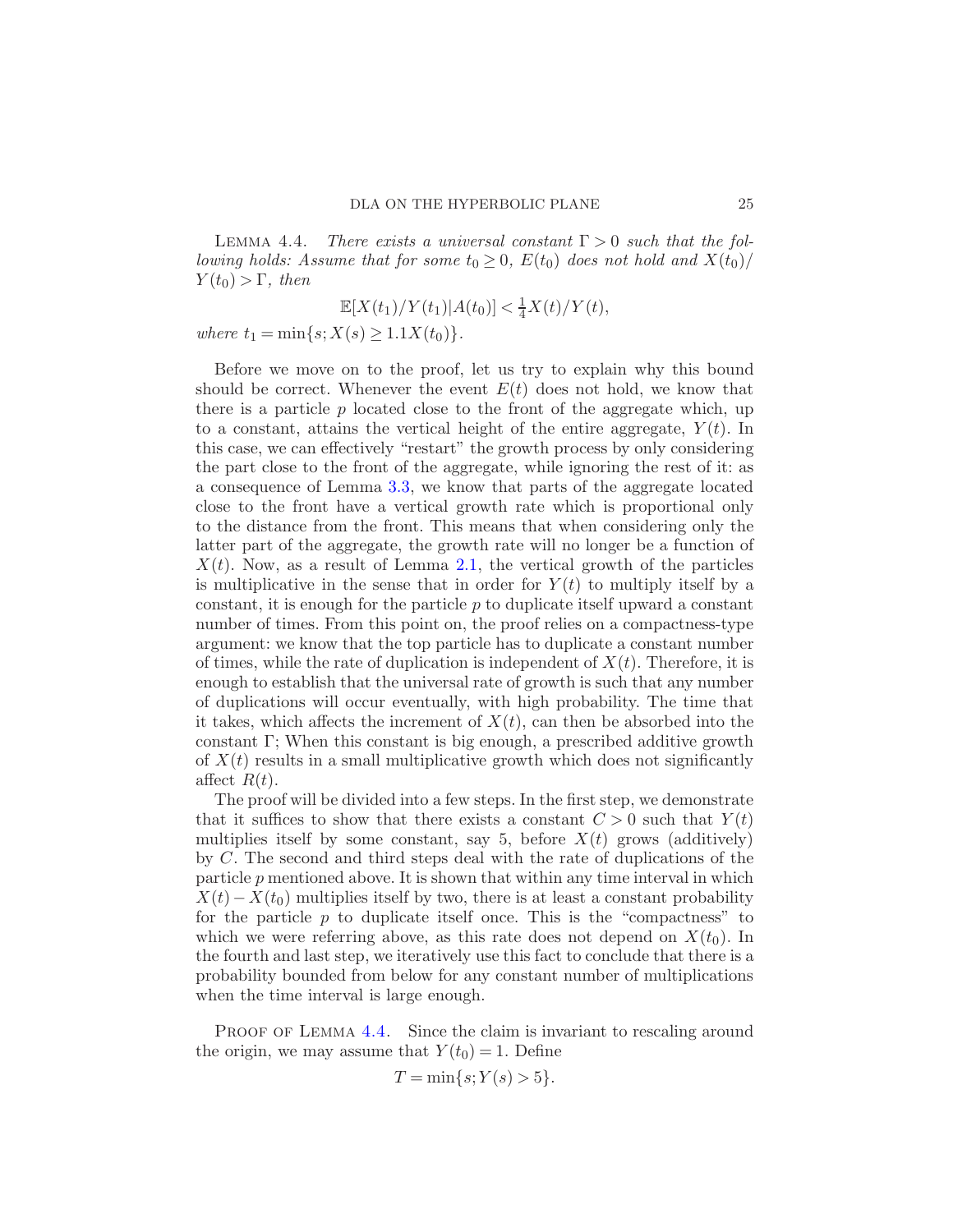Step 1: We claim that it is enough to show that there exists a universal constant  $C > 0$  such that

(33) 
$$
\mathbb{P}(X(T) < X(t_0) + C) > 0.99.
$$

Let us explain why this fact suffices in order to complete the proof. Since almost surely only one particle can be added at a time and assuming that Γ is a large enough constant, an application of Lemma [2.1](#page-6-2) gives

<span id="page-25-2"></span>
$$
X(t_1) \le 1.1X(t_0) + 10Y(t_0) \le 1.11X(t_0).
$$

Also, if  $\Gamma$  is large enough then we can assume that  $X(t_0) + C < 1.1X(t_0)$ which implies that

$$
\mathbb{P}(T < t_1) > 0.99.
$$

Using these two facts, we can thus estimate

$$
\mathbb{E}[X(t_1)/Y(t_1)|\mathcal{F}_{t_0}]
$$
\n
$$
= \mathbb{E}[X(t_1)/Y(t_1)\mathbf{1}_{\{T\n
$$
\leq \mathbb{E}[1.11X(t_0)/(5Y(t_0))\mathbf{1}_{\{T\n
$$
\leq (\frac{1.11}{5} + 1.11 \cdot 0.01)X(t_0)/Y(t_0) < \frac{1}{4}X(t_0)/Y(t_0),
$$
$$
$$

which is the result.

Step 2: Define  $Z(s) = X(s) - X(t_0) + 5$ . According to the assumption that  $E(t_0)$  does not hold and by definition of  $F(A(t))$ , we know that either  $Y_{X}^+$  $X(t<sub>0</sub>)-5(t<sub>0</sub>)$  or  $Y<sup>-</sup><sub>-X(t<sub>0</sub>)+5</sub>(t<sub>0</sub>)$  are greater than the universal constant δ > 0. Assume without loss of generality that

<span id="page-25-0"></span>
$$
(34) \t\t Y^+_{X(s)-5}(t_0) \ge \delta
$$

(the assumption is legitimate since the model is invariant under reflection around the y axis). Define  $\Delta = 100\delta^{-1}$ . The assumption [\(34\)](#page-25-0), together with the definitions of  $Y_L^+$  $L^+(s)$  and T, implies that for any  $L < X(t_0) - 5$  and for any  $t_0 \leq s \leq T$  one has  $Y(s) \leq \Delta Y_L^+$  $L^+(s)$ . Therefore, we can use the second part of Lemma [3.3](#page-14-2) to deduce that there exists a universal constant  $c_1 > 0$ such that for all  $t_0 \leq s < T$  and for all  $L < X(t_0) - 5$  one has

<span id="page-25-1"></span>(35) 
$$
\lim_{\varepsilon \to 0^+} \frac{1}{\varepsilon} \mathbb{P}[Y_{L-50}(s+\varepsilon) > (1+c_1)Y_L(s)|A(s)] > c_1/(5+X(s)-L).
$$

Here, we used the assumption that for  $s < T$ , one has  $Y(s) \leq 5$ . Define

<span id="page-25-3"></span>
$$
L_0 = 5 + 50 \log_{(1+c_1)} \Delta.
$$

At this point, the reader may regard  $L_0$  as some large universal constant, its significance will become clear later on. Let  $L$  be a number satisfying

(36) 
$$
X(t_0) - L_0 \le L \le X(t_0) - 5.
$$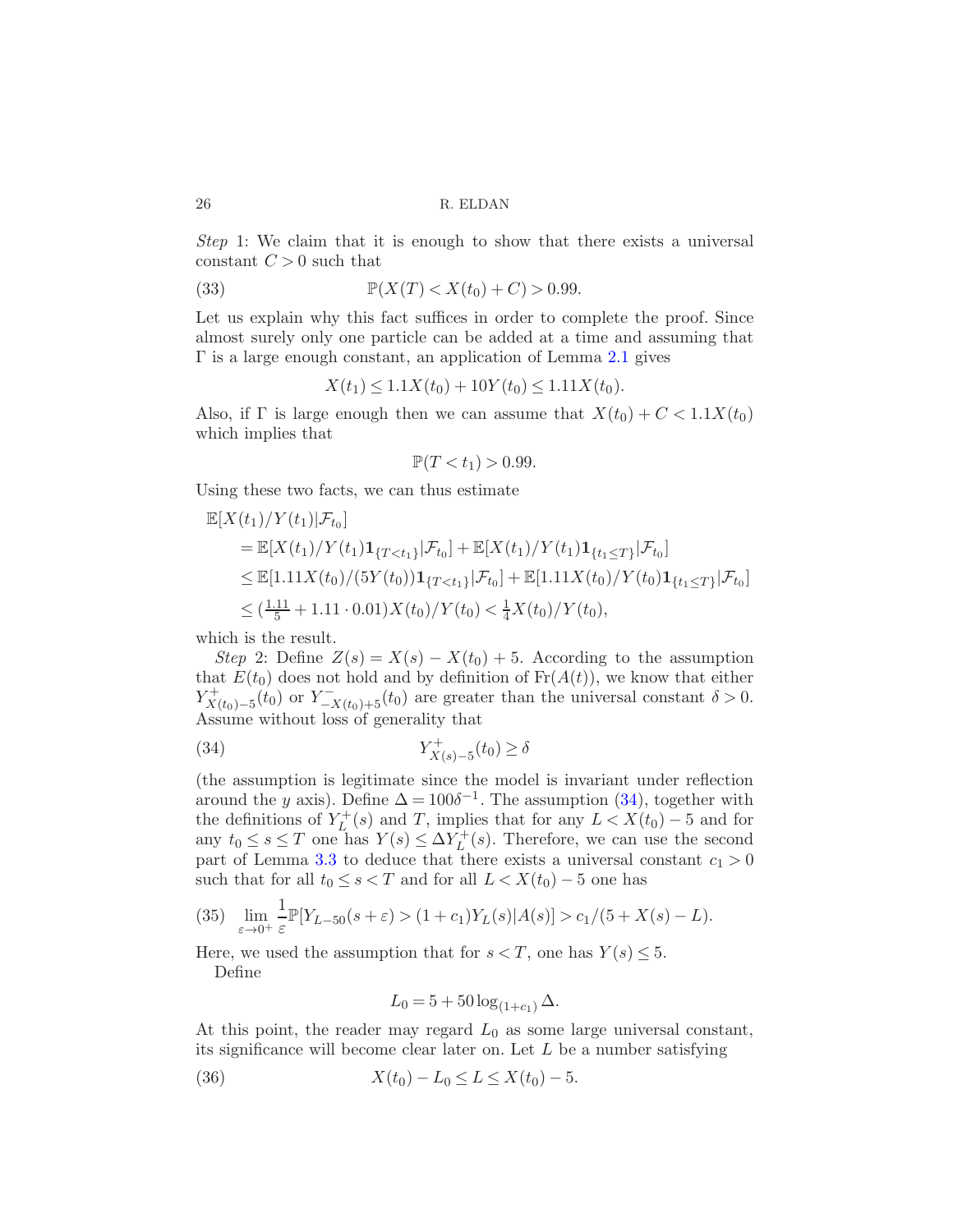Also, fix a time  $t_0 \leq t < T$  and define

$$
T_1 = \min\{s|Z(s) > 2Z(t)\}.
$$

Let  $N(s)$  be a random variable counting the number of "jumps" up to time s, hence,

$$
N(s) = \# \left\{ r \in [t, s]; Y_{L-50}^+(r) \ge (1 + c_1) \lim_{\varepsilon \to 0^+} Y_L^+(r - \varepsilon) \right\}.
$$

Our next goal will be to show that there exists a universal constant  $c > 0$ such that

(37) 
$$
\mathbb{P}(T < T_1 \text{ or } N(T_1) \ge 1 | \mathcal{F}_t) \ge c,
$$

which will be done in the next step.

Step 3: To prove the last formula, we begin by defining

<span id="page-26-1"></span>
$$
M(s) = N(s) - c_1(s - t)/(2Z(t) + L_0).
$$

By equation [\(35\)](#page-25-1) and by the fact that  $L \ge X(t_0) - L_0$ , we learn that  $M(s)$ is a sub-martingale in the interval  $[t, T_1 \wedge T]$ . Thus, by the optional stopping theorem (which we can use thanks to Lemma [3.5\)](#page-18-0), one has

$$
\mathbb{E}[N(T_1 \wedge \tau)|\mathcal{F}_t] \ge \mathbb{E}[(T_1 \wedge \tau - t)|\mathcal{F}_t]c_1/(2Z(t) + L_0),
$$

where  $\tau = \min\{t | N(t) \geq 1\} \wedge T$ . Consequently, for all  $\alpha > 0$ , we may calculate

$$
\mathbb{P}(\tau < T_1 | \mathcal{F}_t) \\
\geq \mathbb{P}(N(T_1) \geq 1 | \mathcal{F}_t) \geq \mathbb{E}[N(T_1 \wedge \tau) | \mathcal{F}_t] \\
\geq \mathbb{E}[(T_1 \wedge \tau - t) | \mathcal{F}_t] c_1 / (2Z(t) + L_0) \\
\geq \mathbb{E}[(T_1 - t) \mathbf{1}_{\{\tau > T_1\}} | \mathcal{F}_t] c_1 / (2Z(t) + L_0) \\
\geq (\mathbb{P}(T_1 - t) \geq 2\alpha Z(t) | \mathcal{F}_t) - \mathbb{P}(T_1 > \tau | \mathcal{F}_t)) 2\alpha Z(t) c_1 / (2Z(t) + L_0)
$$

[using the assumption  $Z(t) \geq 5$ ]

<span id="page-26-0"></span>
$$
\geq (\mathbb{P}(T_1 - t > \alpha 2Z(t)|\mathcal{F}_t) - \mathbb{P}(T_1 > \tau|\mathcal{F}_t))\alpha c_2,
$$

for some universal constant  $c_2 > 0$ . Thus,

(38) 
$$
\mathbb{P}(\tau < T_1|\mathcal{F}_t) \geq \alpha c_2 \mathbb{P}(T_1 - t > 2\alpha Z(t)|\mathcal{F}_t)/(1 + c_2 \alpha).
$$

We now use Lemma [3.1,](#page-11-1) combined with the fact that  $Y(s) < 5$  for all  $t \leq$  $s \leq T$ , according to which

$$
\mathbb{E}(Z(s \wedge T) - Z(t)|\mathcal{F}_t) < C_1(s - t)
$$

for a universal constant  $C_1 > 0$ . Taking  $s = t + 2\alpha Z(t)$  and using Markov's inequality, we get

$$
\mathbb{P}(Z((t+2\alpha Z(t))\wedge T)>2Z(t)|\mathcal{F}_t)<2C_1\alpha.
$$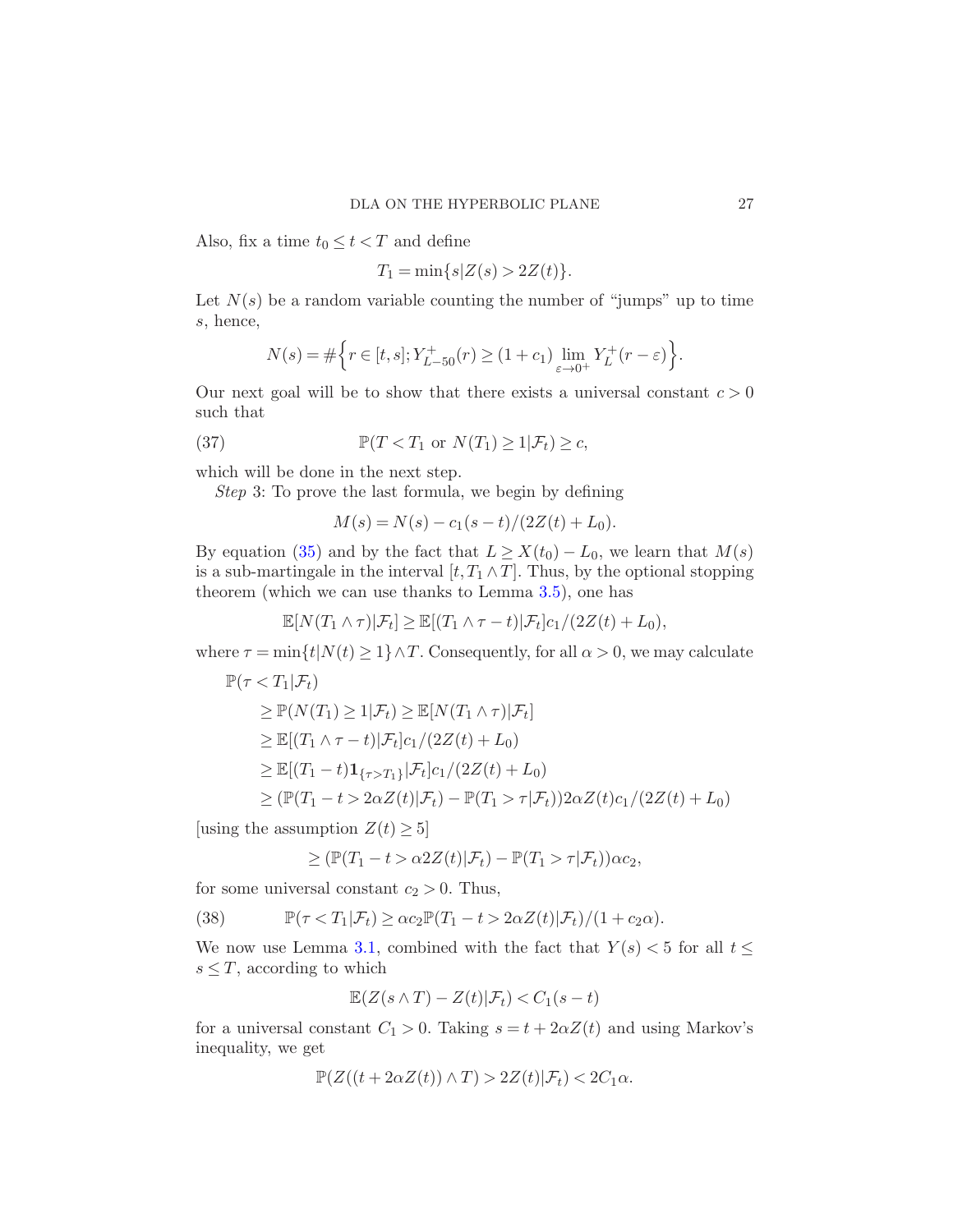Now, by the definition of  $T_1$ ,

$$
\{Z((t+2\alpha Z(t))\wedge T)<2Z(t)\}\subseteq \{Z(t+2\alpha Z(t))<2Z(t)\}\cup\{T
$$

so a union bound gives

$$
\mathbb{P}(Z(t+2\alpha Z(t)) < 2Z(t)|\mathcal{F}_t) > 1 - 2C_1\alpha - \mathbb{P}(T < T_1|\mathcal{F}_t).
$$

But, using the definition of  $T_1$  once more, we know that

$$
Z(t + 2\alpha Z(t)) < 2Z(t) \quad \Rightarrow \quad T_1 \ge t + 2\alpha Z(t) o
$$

and the last equation becomes

$$
\mathbb{P}(T_1 - t > 2\alpha Z(t)|\mathcal{F}_t) \ge 1 - 2C_1\alpha - \mathbb{P}(T < T_1|\mathcal{F}_t).
$$

Choosing  $\alpha$  to be a small enough universal constant and plugging the above into [\(38\)](#page-26-0) gives

$$
\mathbb{P}(\tau < T_1 | \mathcal{F}_t) \geq \alpha c_3 (1 - 2C_1 \alpha - \mathbb{P}(T < T_1 | \mathcal{F}_t)) \geq c_4 (1 - \mathbb{P}(\tau < T_1 | \mathcal{F}_t)),
$$

where  $c_3, c_4$  are universal constants. In other words, we have that

(39) 
$$
\mathbb{P}(\tau < T_1 | \mathcal{F}_t) \geq c
$$

and equation [\(37\)](#page-26-1) is proven.

Step 4: At this point, the strategy we will use in order to prove  $(33)$  is to repeat this argument again and again, for a sequence of times  $Q_i$ , until we accumulate enough "jumps" so that  $T$  is surely reached. Define

$$
Q_1 = \min\{s \ge t_0; Z(s) > 2Z(0)\}
$$

and inductively,

$$
Q_{i+1} = \min\{s \ge t_0; Z(s) > 2Z(Q_i)\}.
$$

Also define I to be the largest integer i such that  $Q_i < T$ . By the definition of T and by Lemma [2.1,](#page-6-2) we know that the (Euclidean) radius of any added ball is smaller than a constant, so we can easily deduce the "continuity" in the following sense:

<span id="page-27-0"></span>
$$
Z(Q_{i+1}) < RZ(Q_i) \qquad \forall 1 \le i < I,
$$

where  $R$  is a universal constant. It follows that

(40) 
$$
Z(Q_i) < 5R^i \quad \forall 1 \leq i < I.
$$

For all  $i \in \mathbb{N}$  define  $N_i$  to be the number of "jumps" so far. In other words, define  $N_0 = 0$  and (recursively)

$$
N_i = \# \Big\{ j < i; \exists r \in (Q_j, Q_{j+1}] \text{ such that } Y^+_{L_j - 50}(r) \ge (1 + c_1) \lim_{\varepsilon \to 0^+} Y^+_{L_j}(r - \varepsilon) \Big\},\
$$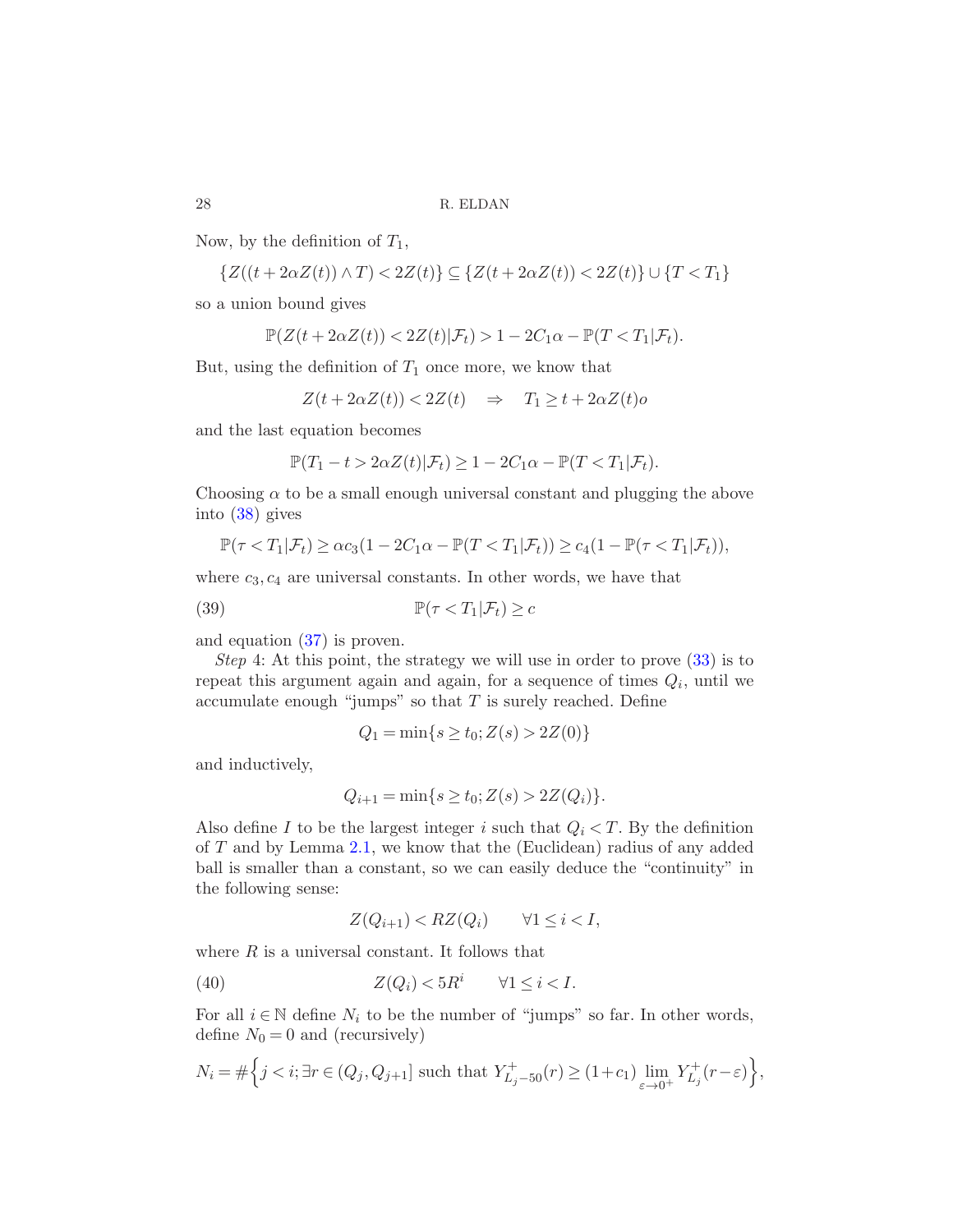where

$$
L_j := X(t_0) - 5 - 50N_j.
$$

Define also  $Y_i = Y_{L_i}^+$  $\mathcal{L}_{L_i}^+(Q_i)$ ,  $Z_i = Z(Q_i)$  and  $\mathcal{F}_i$  to be the  $\sigma$ -algebra generated by  $A(Q_i)$ . Observe that, by [\(34\)](#page-25-0), the number of jumps needed in order to reach T is smaller than  $log_{(1+c_1)} \Delta$ . So, by definition,

$$
N_I \leq \log_{(1+c_1)} \Delta,
$$

which implies, by the definition of  $L_0$ , that

$$
X(t_0) - L_0 \le L_i \le X(t_0) - 5 \qquad \forall i \le I.
$$

The above equation asserts that  $(36)$  is fulfilled, so we may use equation [\(37\)](#page-26-1) which translates to

(41) 
$$
\mathbb{P}(Y_{i+1} > (1+c_1)Y_i|\mathcal{F}_i) > c \qquad \forall 1 \leq i < I.
$$

An application of, say, Hoeffding's inequality gives

<span id="page-28-0"></span>(42) 
$$
\mathbb{P}(Y_k < (1+c_1)^{kc/2}Y_0 \text{ and } I > k|\mathcal{F}_{t_0}) < C_3 \exp(-c_3k),
$$

where  $C_3, c_3 > 0$  are universal constants. Define  $\alpha = \frac{2}{c}$  $\frac{2}{c} \log_{(1+c_1)} \Delta$ . By  $(34)$ , we know that

$$
(1+c_1)^{kc/2}Y_0 > 5 \qquad \forall k > \alpha,
$$

which by definition means that

$$
I > k \quad \Rightarrow \quad Y_k \le (1 + c_1)^{kc/2} Y_0 \qquad \forall k > \alpha.
$$

Equation [\(42\)](#page-28-0) becomes

$$
\mathbb{P}(I > k | \mathcal{F}_{t_0}) < C_3 \exp(-c_3 k) \qquad \forall k > \alpha.
$$

Now choose k large enough universal constant such that  $k > \alpha$  and also the right-hand side of the above equation is smaller than 0.01 (this is possible since  $\Delta$  and  $c_1$  have been fixed as universal constants, so  $\alpha$  is a universal constant). We get

$$
\mathbb{P}(I > k | \mathcal{F}_{t_0}) < 0.01
$$

and along with [\(40\)](#page-27-0) this yields

$$
\mathbb{P}(Z(T) > 5R^k|\mathcal{F}_{t_0}) < 0.01
$$

equation [\(33\)](#page-25-2) follows and the proof is complete.  $\Box$ 

<span id="page-28-1"></span>The next proposition combines the results of the previous two lemmas together into a unified bound on the behavior of the process  $R(t) = X(t)/Y(t)$ .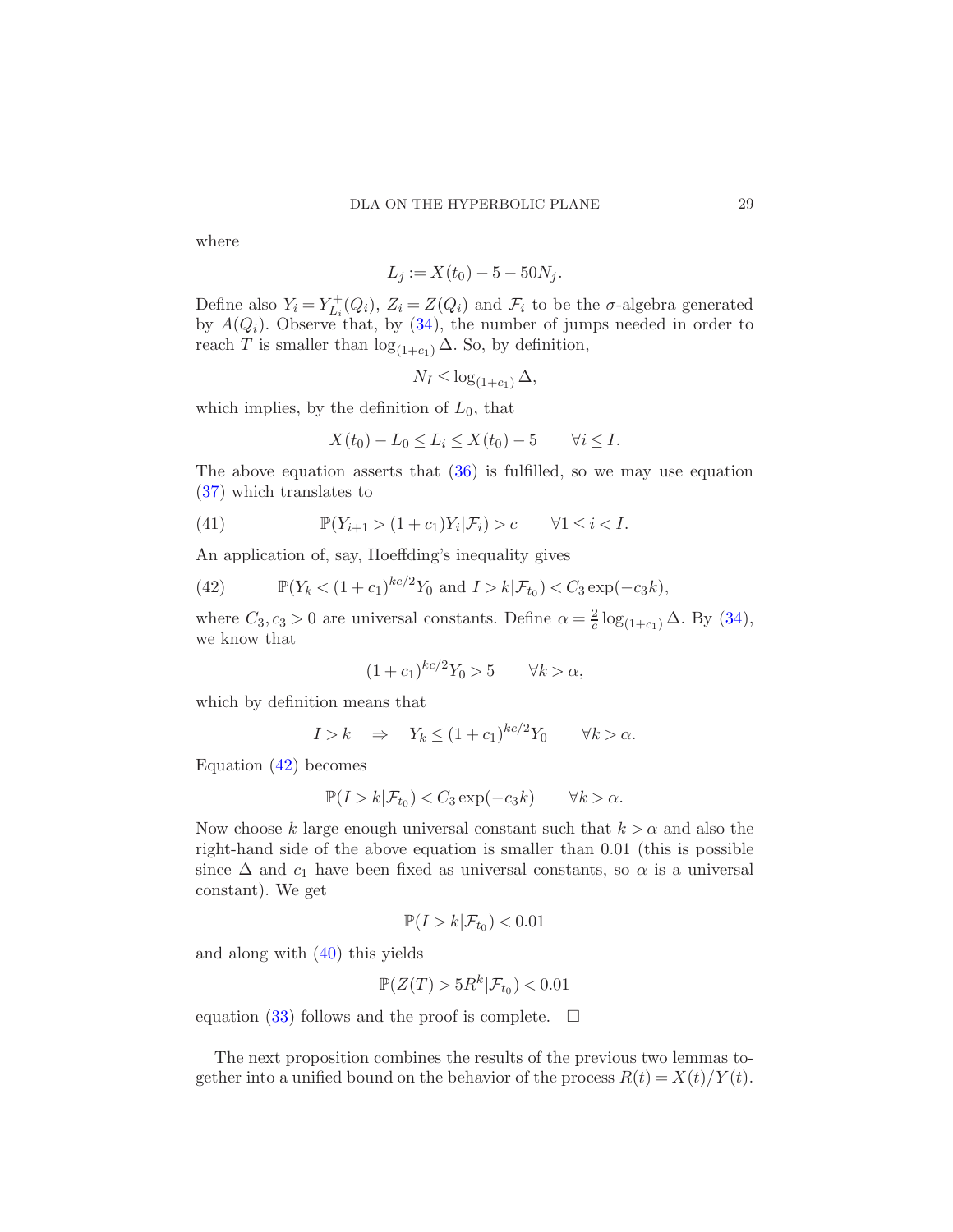PROPOSITION 4.5. There exists a universal constant  $C > 0$  such that the following holds: Assume that for some  $t_0 \geq 0$ ,  $X(t_0)/Y(t_0) > C$ . Then

$$
\mathbb{E}[X(T)/Y(T)|A(t_0)] < \frac{1}{2}X(t_0)/Y(t_0),
$$

where  $T = \min\{s; X(s) \geq 1.3X(t_0)\}.$ 

Once we have established the above lemmas, the idea of the proof is very simple: just split into two cases, determined by whether or not there is a point in time at which  $X(t)$  has not yet reached the value  $1.1X(t_0)$  and the event  $E(t)$  does not hold. If such a point exists, we use Lemma [4.4,](#page-23-0) otherwise, we use Corollary [4.3.](#page-22-0)

PROOF OF PROPOSITION [4.5.](#page-28-1) If the event  $E(t_0)$  does not hold, just use Lemma [4.4](#page-23-0) with the legitimate assumption that  $C > \Gamma$  and we are done. Otherwise, denote

 $T_1 = \min\{s > t_0; E(s) \text{ does not hold or } X(s) > 1.1X(t_0) \text{ or } Y(s) > 100Y(t_0)\}\$ and,

$$
T_2 = \min\{s > T_1; X(s) > 1.1X(T_1) \text{ or } Y(s) > 100Y(t_0)\}.
$$

Using Lemma [2.1](#page-6-2) and since we are stopping before  $Y(s)$  has reached the height  $100Y(t_0) \le 100C^{-1}X(t_0)$ , we see that by taking the constant C to be large enough, we can make sure that any particle added to the aggregate before time  $T_2$  can increase  $X(t)$  by no more than  $0.01X(t_0)$ . Since almost surely only one particle can be added at a time, and assuming that  $C$  is a large enough constant, we get

(43) 
$$
X(T_2) \le 1.3X(T_0).
$$

Denote by F the event that  $E(T_1)$  holds. By Corollary [4.3,](#page-22-0) we know that

<span id="page-29-1"></span>
$$
\mathbb{P}(X(T_1) \ge 1.1X(t)|\mathcal{F}_t) \le 0.01.
$$

We can estimate

<span id="page-29-0"></span>(44)  
\n
$$
\mathbb{E}[X(T_2)/Y(T_2)\mathbf{1}_F|\mathcal{F}_{t_0}]
$$
\n
$$
\leq 0.01 \cdot 1.3X(t_0)/Y(t_0) + \frac{1}{100}1.3X(t_0)/Y(t_0),
$$

where we have used that fact that by definition of  $T_1$  whenever  $X(t_0) < 1.1$ and F holds, then necessarily  $Y(T_1) > 100Y(t_0)$ .

Next, we handle the case that  $F$  does not hold. By assuming that  $C$  is large enough, we can assume that  $X(T_1)/Y(T_1) > \Gamma$  (the universal constant in the formulation of Lemma [4.4\)](#page-23-0). An application of Lemma [4.4](#page-23-0) gives

$$
\mathbb{E}[X(T_2)/Y(T_2)\mathbf{1}_{F^C}|\mathcal{F}_{t_0}]\leq \frac{1}{4}\mathbb{E}[X(T_1)/Y(T_1)\mathbf{1}_{F^C}|\mathcal{F}_{t_0}]\leq \frac{1.3}{4}X(t_0)/Y(t_0).
$$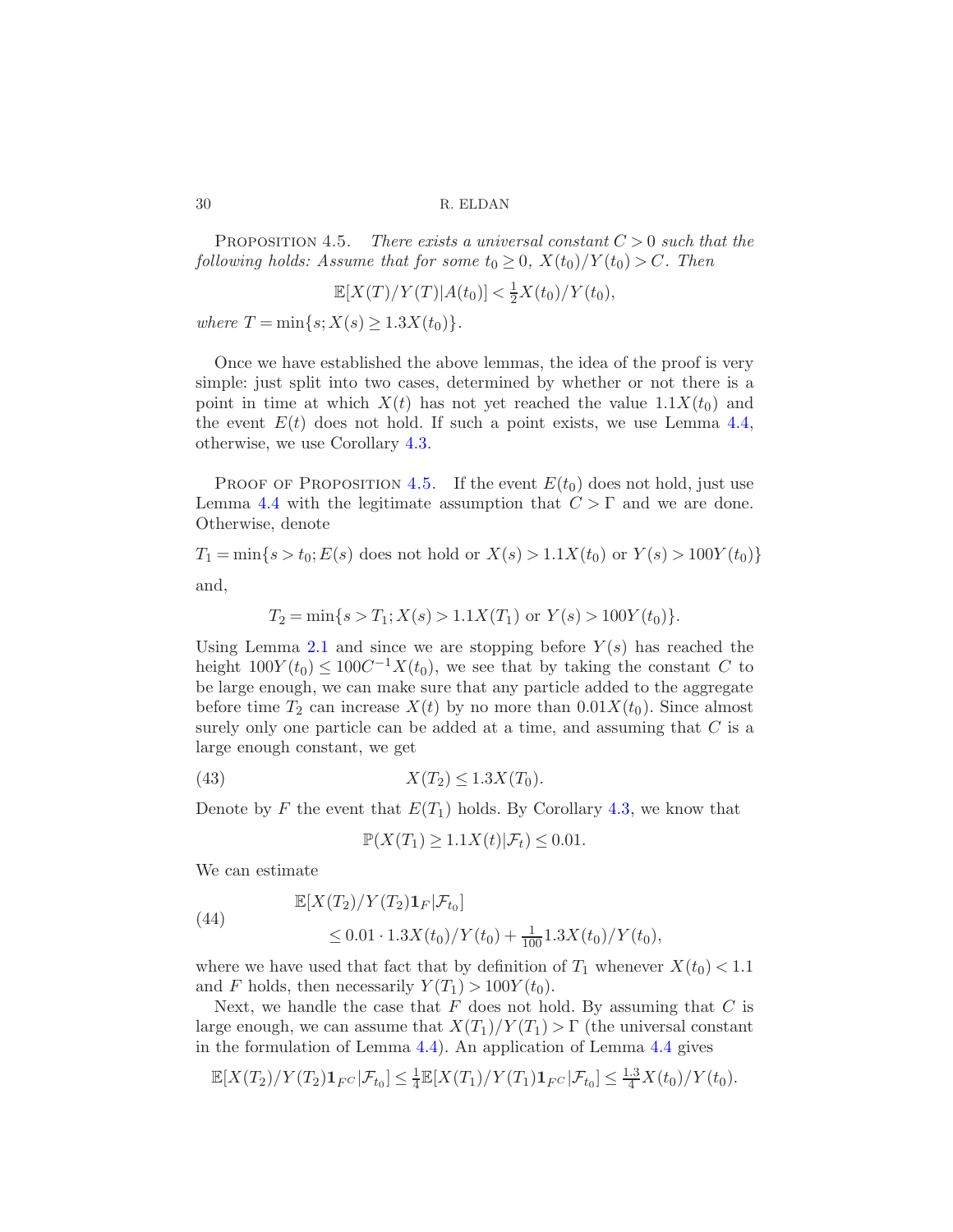Combining this bound with [\(44\)](#page-29-0) gives us

$$
\mathbb{E}[X(T_2)/Y(T_2)|\mathcal{F}_{t_0}]
$$
  
\n
$$
\leq (0.013 + \frac{1.3}{100} + \frac{1.3}{4})X(t_0)/Y(t_0) \leq 0.36X(t_0)/Y(t_0),
$$

by the same argument as the one preceding  $(43)$ , one has  $X(T) < 1.2X(T_2)$ , which gives us the desired result.  $\square$ 

We are finally in a position to prove the main theorem of this section.

PROOF OF THEOREM [4.1.](#page-21-5) Define

$$
E_i = \{X(\tau_i)/Y(\tau_i) > C\}
$$

and  $E_0 = \{X(t)/Y(t) > C\}$ , where C is a universal constant whose value will be determined later on. Observe that if for some i, we have  $X(\tau_i)$  $1.01 \times 2^{i} X_0$ , it means that the last jump in  $X(t)$  must have been rather big, namely that for the smallest integer j such that  $X(\tau_j) = X(\tau_i)$ , one has

$$
X(\tau_j) > 1.01 \lim_{\varepsilon \to 0^+} X(\tau_j - \varepsilon)
$$

[here we used the assumption that  $X_0 \geq X(t)$ ]. This, in turn, means that the radius of the last ball added was proportional to  $X(\tau_i)$ . By Lemma [2.1,](#page-6-2) we learn that in that case,  $X(\tau_i)/Y(\tau_i)$  cannot be larger than some universal constant, say  $C_1$ . In other words, by picking the constant  $C$  to be large enough, we can ensure that

<span id="page-30-0"></span>(45) 
$$
E_i \text{ holds} \Rightarrow X(\tau_i) < 1.01 \times 2^i X_0.
$$

Otherwise, if  $X(\tau_i) \leq 1.01 \times 2^i X_0$  then we necessarily have  $X(\tau_i) \leq$ 2.02 $X(\tau_{i-1})$ . It follows that for all  $i \geq 1$ , either  $E_i$  does not hold or  $R(\tau_i) \leq$  $2.02R(\tau_{i-1}),$  and consequently

(46) 
$$
\mathbb{E}[R(\tau_i)\mathbf{1}_{E_{i-1}^C}|A(t)] \leq C + 2.02C \leq 4C.
$$

Next, we deal with the case that  $E_{i-1}$  holds. By choosing the constant C to be large enough, we can use Proposition [4.5](#page-28-1) to get

<span id="page-30-1"></span>
$$
\mathbb{E}[R(T)\mathbf{1}_{E_{i-1}}|A(t)] \leq \frac{1}{2}\mathbb{E}[R(\tau_{i-1})|A(t)],
$$

where

$$
T = \min\{s \ge \tau_{i-1}; X(s) \ge 1.3X(\tau_{i-1})\}.
$$

Now, equation [\(45\)](#page-30-0) teaches us that

$$
\mathbb{E}[R(\tau_i)\mathbf{1}_{E_i}\mathbf{1}_{E_{i-1}}|A(t)]
$$
  
\n
$$
\leq \frac{1.01 \times 2}{1.3} \mathbb{E}[R(T)|A(t)] \leq 0.9 \mathbb{E}[R(\tau_{i-1})|A(t)],
$$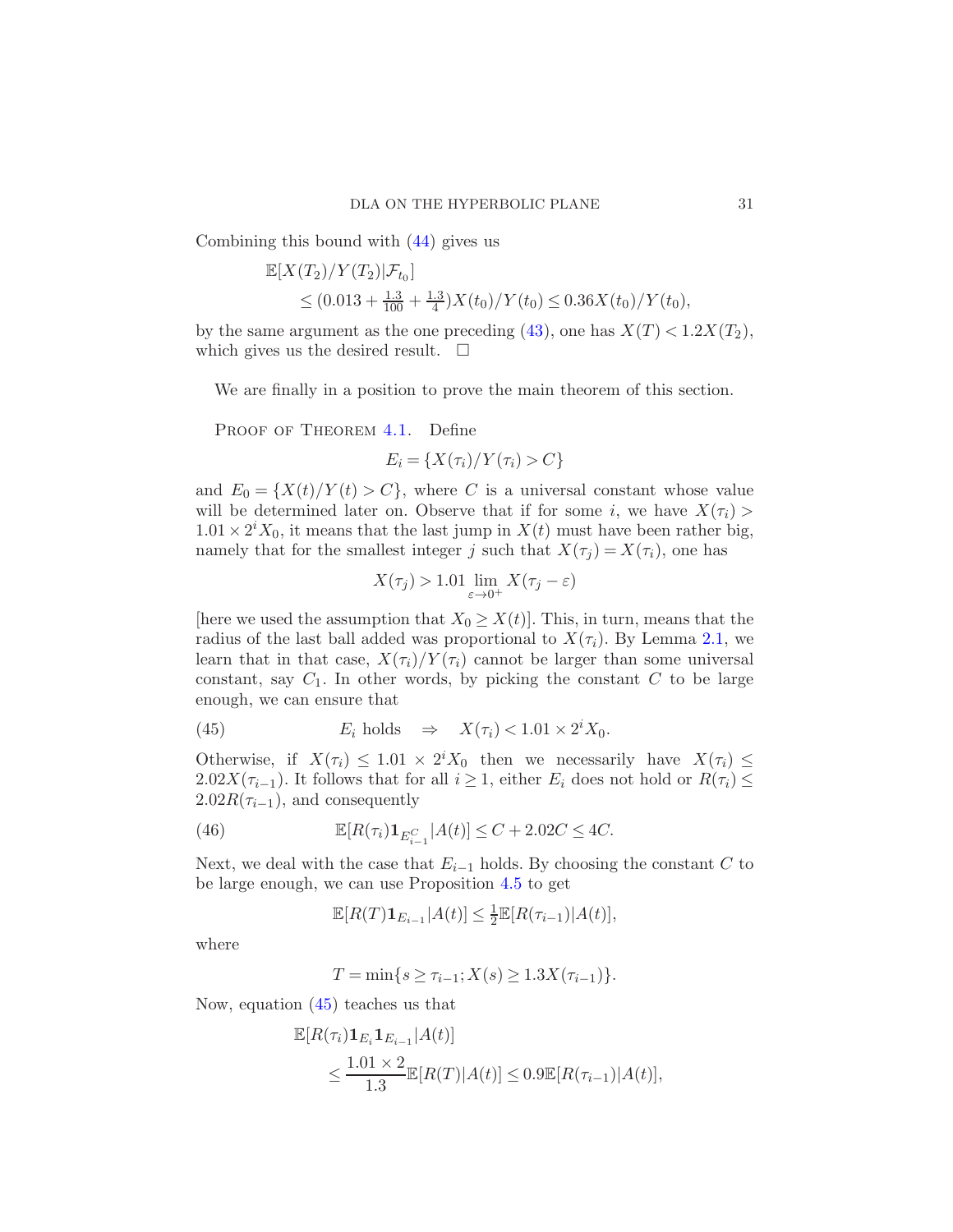and, therefore,

$$
\mathbb{E}[R(\tau_i)\mathbf{1}_{E_{i-1}}|A(t)] = \mathbb{E}[R(\tau_i)\mathbf{1}_{E_i^C}\mathbf{1}_{E_{i-1}}|A(t)] + \mathbb{E}[R(\tau_i)\mathbf{1}_{E_i}\mathbf{1}_{E_{i-1}}|A(t)]
$$
  
\n
$$
\leq C + 0.9\mathbb{E}[R(\tau_{i-1})|A(t)].
$$

Together with [\(46\)](#page-30-1), we get

$$
\mathbb{E}[R(\tau_i)|A(t)] \le 5C + 0.9\mathbb{E}[R(\tau_{i-1})|A(t)].
$$

<span id="page-31-0"></span>This completes the proof of the theorem.  $\Box$ 

5. Proof of the main theorem. In this section, we finally prove Theorem [1.1.](#page-2-1) We begin with a lemma which roughly claims that the probability of the aggregate to intersect a any metric ball whose radius is large enough, is close to 1, no matter how far the ball is from the origin of the aggregate. The proof is a consequence of the tools developed in the previous section; we show that by choosing a suitable embedding of the aggregate into the Poincaré half-plane, the question of intersecting a specific metric ball boils down to the fact that  $Y(t)$  grows rapidly enough compared to  $X(t)$ .

<span id="page-31-1"></span>LEMMA 5.1. There exists a universal constant  $R_0 > 0$  such that the following holds: Given any time  $t > 0$  and any finite starting aggregate,  $A(t)$ , which started from a point  $p \in \mathbb{H}^2$ , there exists a number  $L > 0$  such that for any point p' with  $d(p, p') \geq L$  one has

$$
\mathbb{P}(A(\infty) \cap B_H(p', R_0) \neq \varnothing | A(t)) \ge 0.99.
$$

PROOF. Denote by D the  $d_H$ -diameter of  $A(t)$ , and define

 $M = \max\{x; \exists y > 0 \text{ such that } d_H((x, y), (0, 1)) < D\}.$ 

For any two points  $p_1, p_2 \in \mathbb{H}^2$ , there is a (unique up to orientation) isometric embedding  $\phi:\mathbb{H}^2\to\mathbb{R}^2_+$  such that  $\phi(p_1)=(0,1)$  and  $\phi(p_2)=(0,S)$  for some  $S \geq 1$ . So given the starting point of the aggregate, p, and an arbitrary point p' satisfying  $d(p, p') \geq L$  (where L is a constant whose value will be determined later on), we may therefore assume without loss of generality that  $H^{-1}(p) = (0, 1)$  and that  $H^{-1}(p') = (0, S)$ . Consider the metric ball

$$
B=B_H((0, S), R_0).
$$

Clearly, if  $R_0$  is a large enough universal constant, this ball will contain a rectangle of the form

$$
\Psi = [-3R_1S, 3R_1S] \times [S, 2S] \subset \mathbb{R}^2_+,
$$

where  $R_1$  is a universal constant whose value will be chosen later on (see Figure [4](#page-32-0) for an illustration). Also consider the stopping times

$$
\tau_i = \min\{s; X(s) \ge 2^i M\} \qquad \forall i \in \mathbb{N}.
$$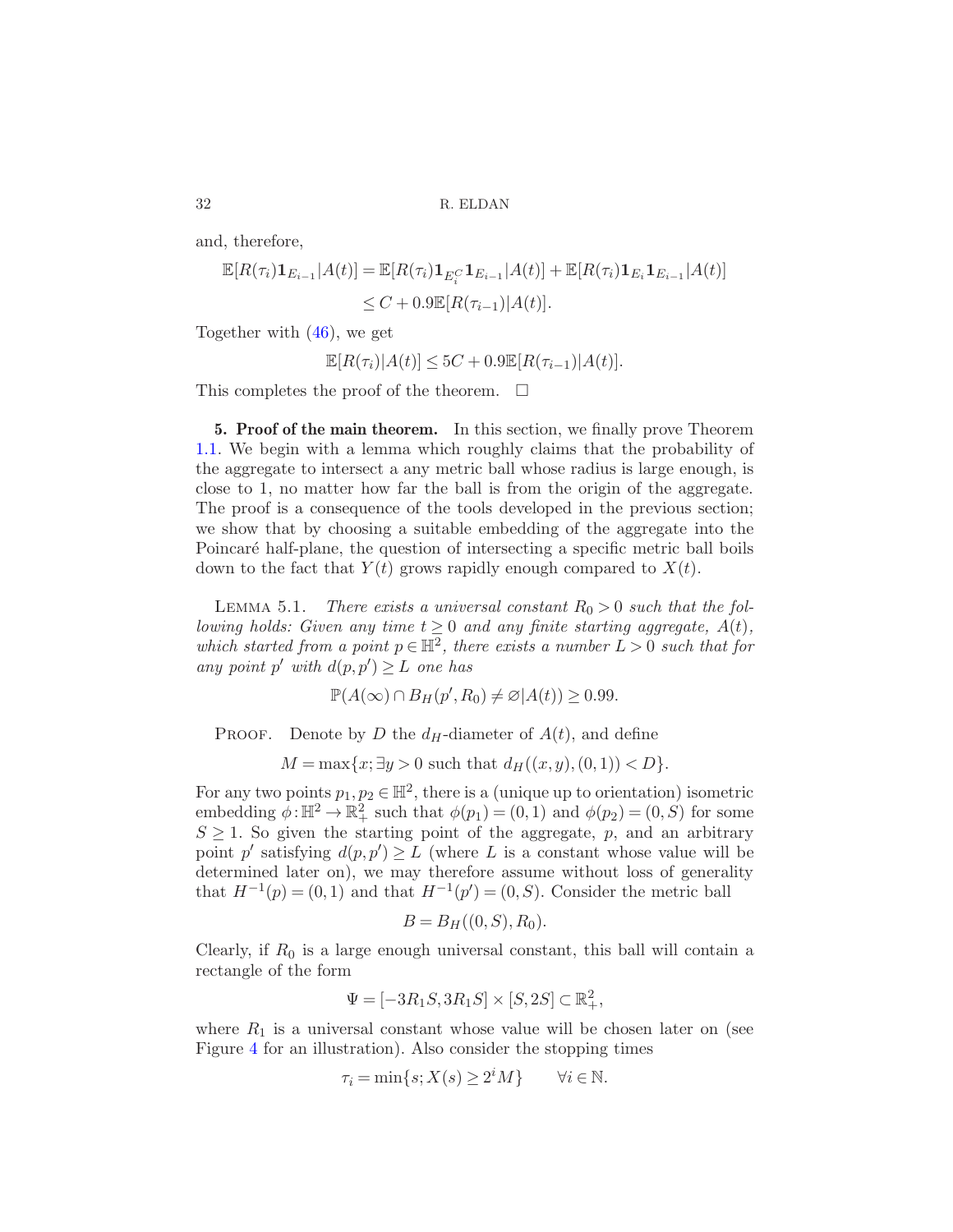

<span id="page-32-1"></span><span id="page-32-0"></span>Fig. 4. The geometric definitions of Lemma [5.1.](#page-31-1)

By the definition of M we have  $X(t) \leq M$ , and thus by Theorem [4.1](#page-21-5) we know that for all  $i \geq 1$ ,

(47) 
$$
\mathbb{E}[R(\tau_{i+1})|A(t)] < C + 0.9\mathbb{E}[R(\tau_i)|A(t)]
$$

for a universal constant  $C > 0$ , which implies that

<span id="page-32-2"></span>(48) 
$$
\mathbb{E}[R(\tau_i)|A(t)] \geq C_1 \Rightarrow \mathbb{E}[R(\tau_{i+1})|A(t)] \leq 0.95\mathbb{E}[R(\tau_i)|A(t)]
$$

for  $C_1 = 20C$ . Next, if  $R(\tau_0) > 2M$ , then necessarily by Lemma [2.1](#page-6-2) it means that  $Y(\tau_0) > cX(\tau_0)$  for a universal constant  $c > 0$  [since almost surely only one particle is added at a time, and the increment in  $X(s)$  is not larger than a constant times  $Y(s)$ . We deduce that

$$
\mathbb{E}[R(\tau_0)|A(t)] = \mathbb{E}[R(\tau_0)\mathbf{1}_{R(\tau_0) < 2M} |A(t)] + \mathbb{E}[R(\tau_0)\mathbf{1}_{R(\tau_0) \ge 2M} |A(t)]
$$
\n
$$
\le 2M/Y(t) + c^{-1} \le 2M + C_2
$$

for a universal constant  $C_2 > 0$ . Together with  $(47)$  and  $(48)$ , it gives

$$
\mathbb{E}[R(\tau_i)|A(t)] \le C_1 \qquad \forall i \ge \Theta
$$

with  $\Theta = \max(\log_{0.95} \frac{C_1}{2M+1})$  $\frac{C_1}{2M+C_2}$ , 1). Denote  $K = \lceil \log_2(R_1S/M) \rceil$ . Recall that we are free to take the constant  $L$  as large as we want, which ensures us that the number S can be as large as we like thanks to the assumption  $d_H(p, p') \geq L$ . Now, since the number  $M$  does not depend on the point  $p'$  [but only on the aggregate  $A(t)$ , by taking L to be large enough, it is legitimate to assume that

$$
K \geq \Theta.
$$

With this assumption, we get

$$
\mathbb{E}[R(\tau_K)|A(t)] \leq C_1,
$$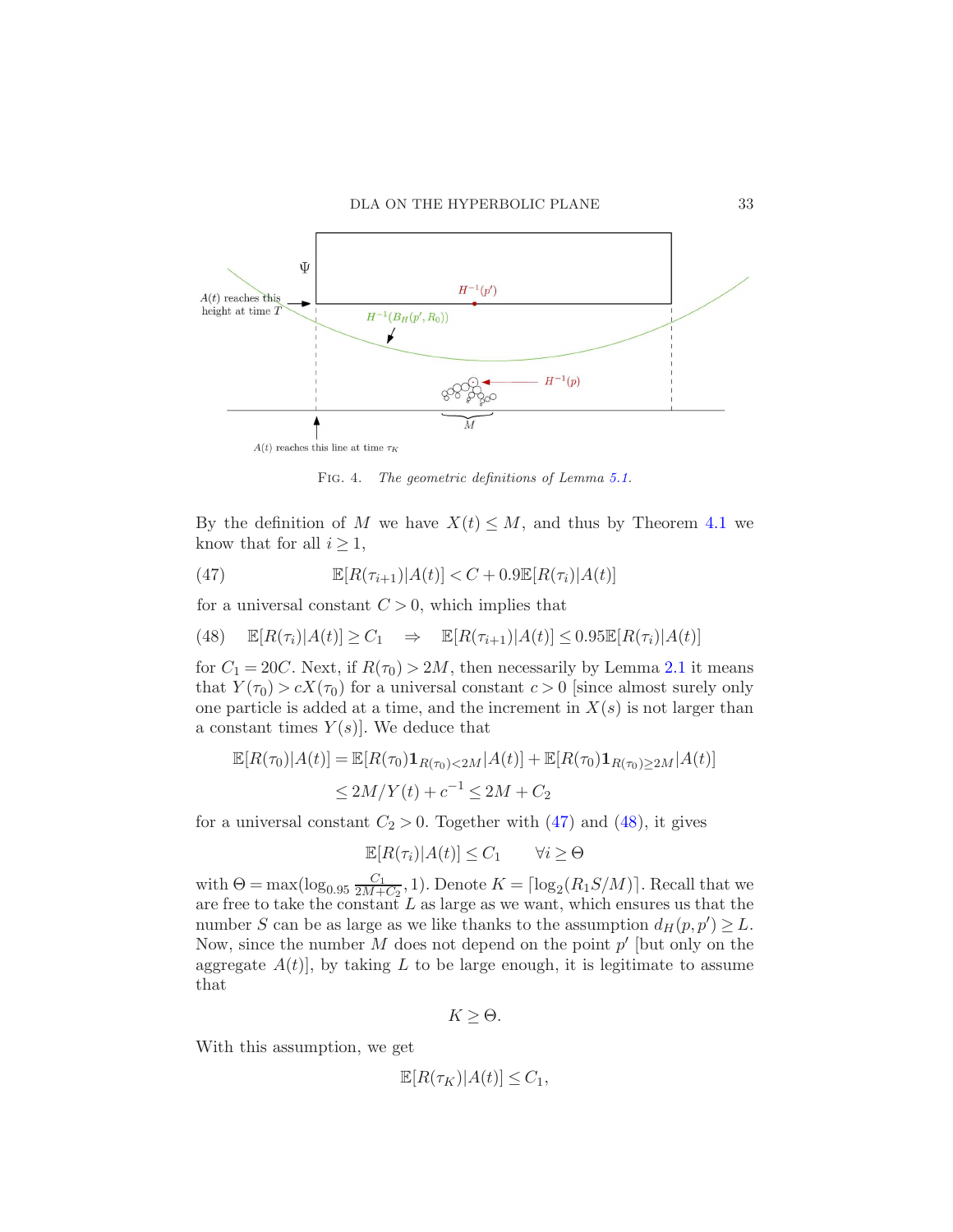and also by the definition  $\tau_i$ ,

$$
X(\tau_K) \ge M 2^K \ge R_1 S.
$$

These two equations combined yield

$$
\mathbb{P}[Y(\tau_K) < S|A(t)] < C_1/R_1 < 0.01,
$$

where the last inequality can be attained by making sure that  $R_1$  is a large enough universal constant (note that the value of  $C_1$  has already been fixed and thus does not depend on  $R_1$ ). Defining

<span id="page-33-0"></span>
$$
T = \min\{s; Y(s) \ge S\},\
$$

the previous equation becomes

(49) 
$$
\mathbb{P}(T > \tau_K | A(t)) < 0.01.
$$

On the other hand, another application of Lemma [2.1](#page-6-2) with the fact that only one particle is added at a time almost surely, teaches us that

$$
X(T \wedge \tau_K) \le 2R_1S + C_3S
$$

for a universal constant  $C_3 > 0$ , and by choosing that  $R_1$  to be large enough we can assert that

$$
X(T \wedge \tau_K) \le 3R_1S
$$

almost surely, without affecting the correctness of the above. Using the last equation and the definition of  $\Psi$ , it is easy to check that we have the implication

$$
T<\tau_K \quad \Rightarrow \quad A(T) \cap \Psi \neq \varnothing \quad \Rightarrow \quad A(T) \cap B_H(p', R_0) \neq \varnothing.
$$

In light of equation [\(49\)](#page-33-0), this completes the proof.  $\Box$ 

We are finally ready to prove the main theorem.

PROOF OF THEOREM [1.1.](#page-2-1) The main idea of the proof is to use the previous lemma iteratively, in order to prove that there exists a random sequence of radii  $L_1 \leq L_2 \leq \cdots$  such that  $L_i \to \infty$  almost surely and a random sequence of stopping times  $T_1 \leq T_2 \leq \cdots$  such that for all  $i \geq 1$ , almost surely

<span id="page-33-1"></span>
$$
(50) \quad \mathbb{P}(\#(A(\infty) \cap B_H(p_0, L_{i+1})) \ge c \operatorname{Vol}_H(B_H(p_0, L_{i+1})) | A(T_i), L_i) \ge c,
$$

where  $c > 0$  is a universal constant and  $p_0$  is the starting point of the aggregate. This will clearly complete the proof, since it implies that with probability one there exists a subsequence of radii  $\{L_{i_k}\}_{k=1}^{\infty}$  such that

$$
#(A(\infty) \cap B_H(p_0, L_{i_k})) \ge c \operatorname{Vol}_H(B_H(p_0, L_{i_k})) \qquad \forall k \in \mathbb{N}
$$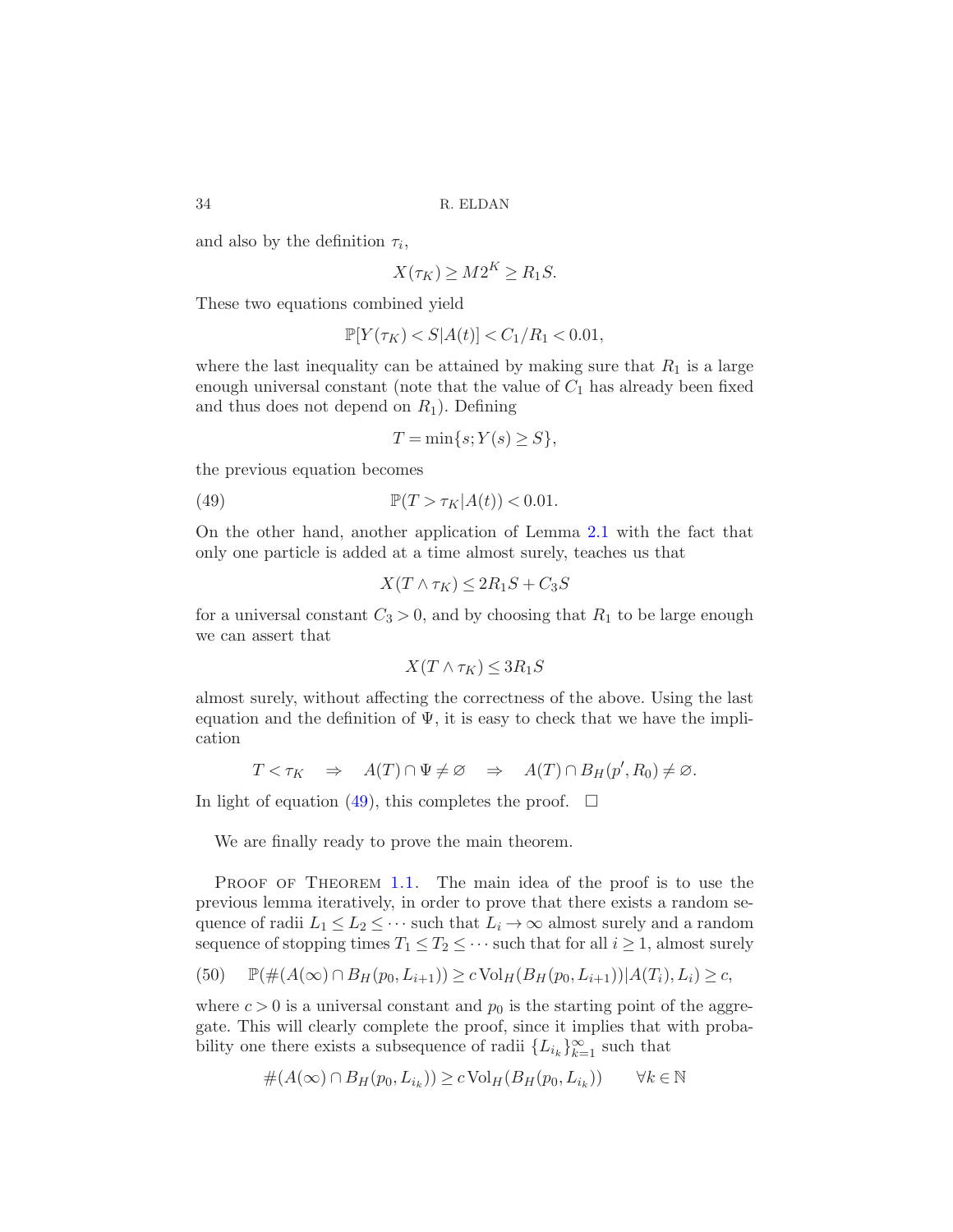for a universal constant  $c > 0$ .

We build these sequences inductively. We begin with  $L_1 = 1$  and  $T_1 = 0$ . Suppose  $L_i$ ,  $T_i$  and  $A(T_i)$  are known. We use the previous lemma with  $A(t) = A(T_i)$  as a starting aggregate. The result of the lemma ensures the existence of a number L such that

<span id="page-34-0"></span>(51) 
$$
\mathbb{P}(A(\infty) \cap B_H(p, R_0) \neq \varnothing | A(T_i)) \ge 0.99
$$

for all p such that  $d_H(p_0, p) \geq L$ . Take  $L_{i+1} = \max\{2L_i, 2L\}$ . Now consider a maximal set of disjoint metric balls of radius  $R_0$  whose centers lie within the annulus  $B_H(p_0, L_{i+1}) \setminus B_H(p_0, L_{i+1}/2)$ . Denote the centers of these balls by  $p_1, \ldots, p_N$  so that N is the number of balls in this packing. By the maximality of this set, it is obvious that we have

$$
B_H(p_0, L_{i+1}) \setminus B_H(p_0, L_{i+1}/2) \subset \bigcup_{i=1}^N B_H(p_i, 2R_0).
$$

Consequently,

<span id="page-34-1"></span>(52) 
$$
N \ge \frac{\text{Vol}_H(B_H(p_0, L_{i+1}) \setminus B_H(p_0, L_{i+1}/2))}{\text{Vol}_H(p_0, 2R_0)} \ge c_1 \text{Vol}_H(B_H(p_0, L_{i+1}))
$$

for a universal constant  $c_1 > 0$ . Define

<span id="page-34-2"></span> $M(t) = #\{j \in \{1, \ldots, N\}; B_H(p_j, R_0) \cap A(t) \neq \emptyset\}$ 

and note that, since the balls  $B_H(p_i, R_0)$  are disjoint, we have that

(53) 
$$
\#(A(t) \cap B_H(p_0, L_{i+1})) \geq M(t) \qquad \forall t \geq T_i.
$$

Equation [\(51\)](#page-34-0) ensures that  $\mathbb{E}[M(\infty)|A(T_i)] \geq 0.99N$ . It then follows from Markov's inequality that

$$
\mathbb{P}(M(\infty) > N/2|A(T_i)) > \frac{1}{2}.
$$

By  $\sigma$ -additivity, there exists a number  $T > 0$  such that

$$
\mathbb{P}(M(T) > N/2|A(T_i)) > \frac{1}{2}.
$$

Set  $T_{i+1} = T$ . Together with equations [\(52\)](#page-34-1) and [\(53\)](#page-34-2), this establishes [\(50\)](#page-33-1). Note that  $L_{i+1}$  and  $T_{i+1}$  only depended on  $L_i$ ,  $T_i$  and  $A(T_i)$ , and therefore the conditioning on  $A(T_i)$  and  $L_i$  in formula [\(50\)](#page-33-1) is legitimate.

The proof is complete.  $\Box$ 

Acknowledgements. I would like to thank Itai Benjamini for very fruitful discussions and for introducing me to the DLA model. I would also like to thank Yuval Peres and the anonymous referee for their very useful comments which helped me improve the presentation of this note.